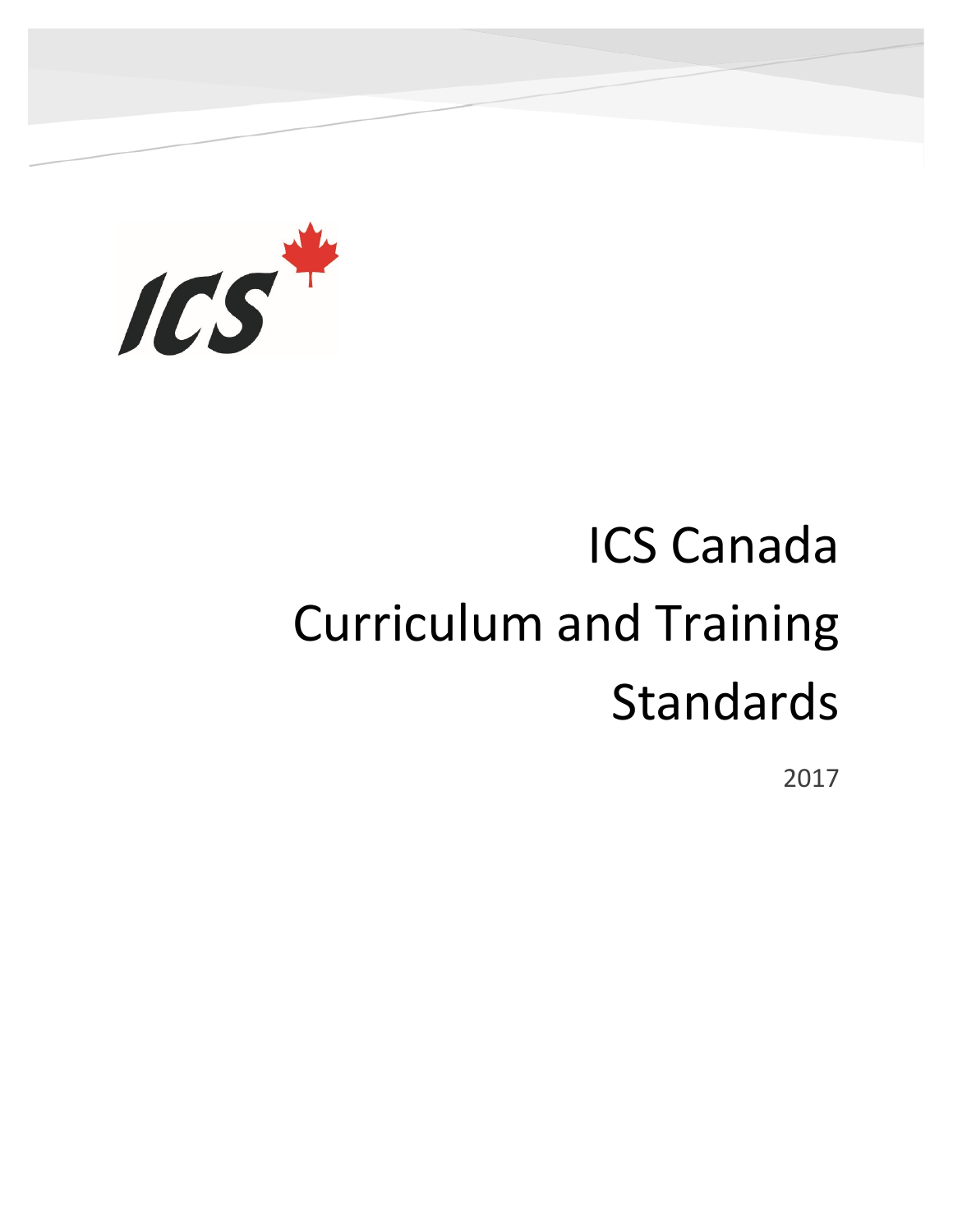| <b>DATE</b>      | <b>DESCRIPTION OF AMENDMENT</b>                                                                                                                                                    | <b>PAGE REFERENCE</b>                            |
|------------------|------------------------------------------------------------------------------------------------------------------------------------------------------------------------------------|--------------------------------------------------|
| Jan 11, 2016     | Specific<br>Addition<br>of<br>Position<br>Instructor<br>Requirements                                                                                                               | 26                                               |
| Jan 11, 2016     | Date removed from the following reference(s)<br>Process to Become an ICS Canada Recognized Instructor<br>AND Under Instructor section                                              | 22/26                                            |
| Jan 11, 2016     | Addition to Appendix C AHJ listing to include<br><b>NBEMO</b><br>Additional contact info added for PE and NS<br>New contact information for AB and Parks<br>Canada                 | 29                                               |
| Oct 19, 2016     | Updated AHJ contact information<br><b>New Brunswick</b><br><b>Northwest Territories</b>                                                                                            | 39                                               |
| Dec 20, 2016     | Updated AHJ contact information<br><b>Canadian Coast Guard</b>                                                                                                                     | 39                                               |
| March 14, 2017   | Redraft<br>reorganization<br>of<br>and<br>manual,<br>including addition of position specific training<br>and Agency AHJ, addition of Glossary of Terms                             | All                                              |
| July 31, 2017    | Edits to definition of AHJ and addition of<br>Agency AHJ. Revision of the term instructor to<br>only<br>reference<br>Instructor<br>and<br>remove<br>references of Unit Instructor. | Several<br>Pages 4 - 5 and<br>various throughout |
| February 9, 2018 | Added AHJ contact information<br>Ontario                                                                                                                                           | 40                                               |
| April 4, 2018    | "Lead"<br>Removed<br>reference to<br>the<br>term<br>Instructor                                                                                                                     | Throughout entire<br>document                    |
|                  | Added content to address foreign instructors<br>and cadres delivering ICS Canada material.                                                                                         | 31                                               |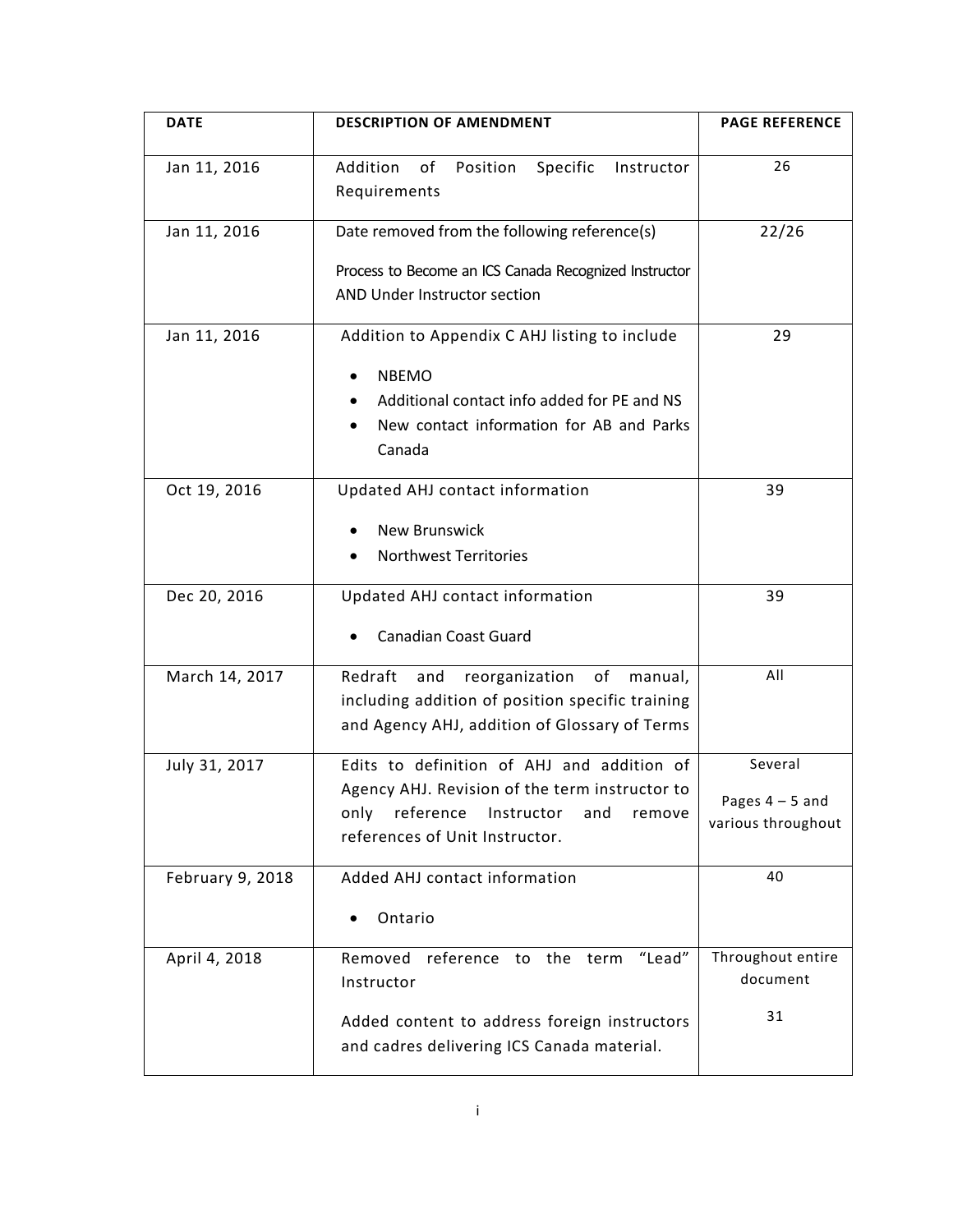| <b>DATE</b>   | <b>DESCRIPTION OF AMENDMENT</b>                                                    | <b>PAGE REFERENCE</b> |
|---------------|------------------------------------------------------------------------------------|-----------------------|
| April 4, 2018 | Added wording to address instructors in one AHJ being<br>recognized by another AHJ | 4                     |
|               | Added description for the Resources Unit Leader<br>Course                          | 28                    |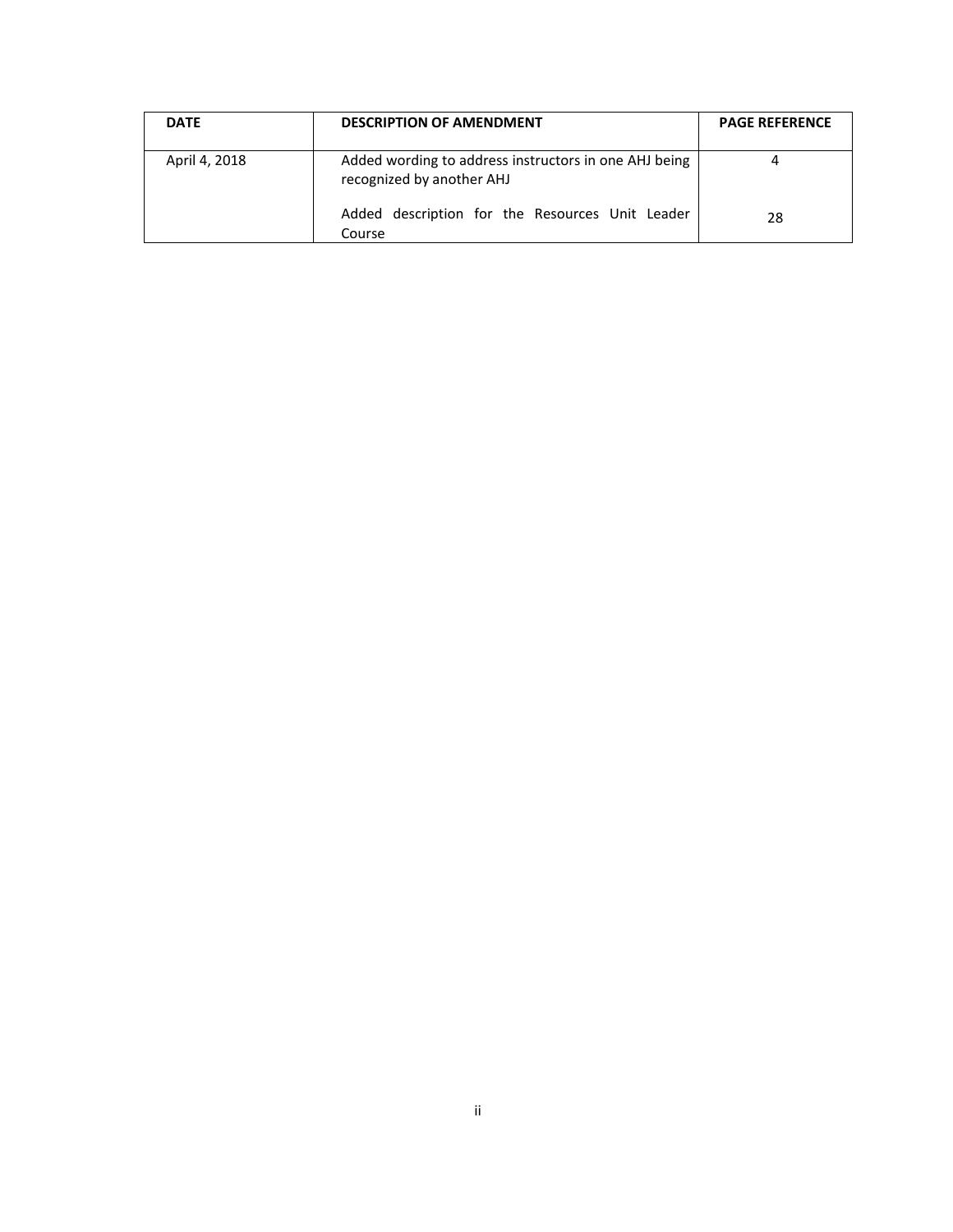# **TABLE OF CONTENTS**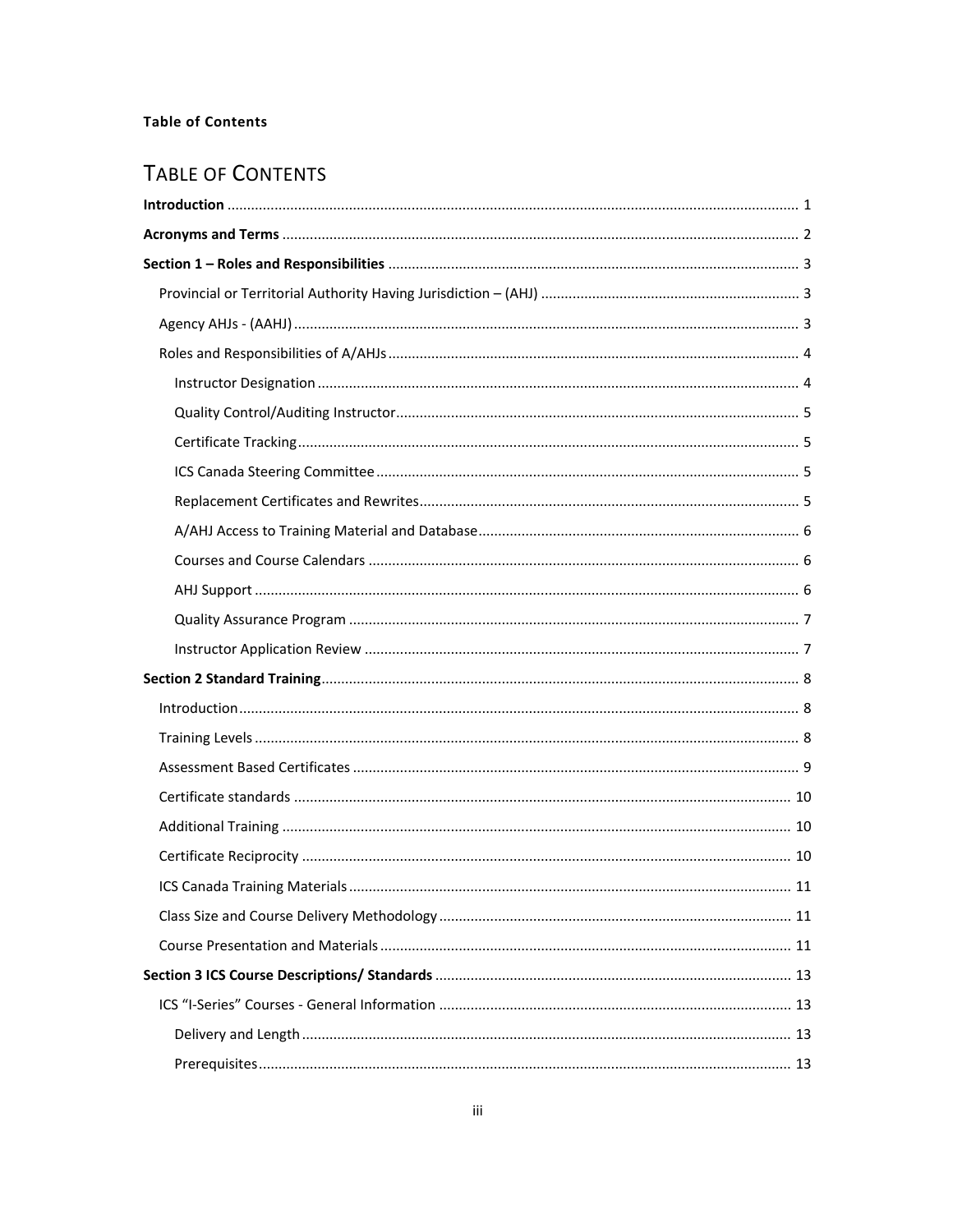| I-200 Basic Incident Command System - ICS for Single Resources and Initial Action Incidents 15 |  |
|------------------------------------------------------------------------------------------------|--|
|                                                                                                |  |
|                                                                                                |  |
|                                                                                                |  |
|                                                                                                |  |
|                                                                                                |  |
|                                                                                                |  |
|                                                                                                |  |
|                                                                                                |  |
|                                                                                                |  |
|                                                                                                |  |
|                                                                                                |  |
|                                                                                                |  |
|                                                                                                |  |
|                                                                                                |  |
|                                                                                                |  |
|                                                                                                |  |
|                                                                                                |  |
|                                                                                                |  |
|                                                                                                |  |
|                                                                                                |  |
|                                                                                                |  |
|                                                                                                |  |
|                                                                                                |  |
|                                                                                                |  |
|                                                                                                |  |
|                                                                                                |  |
|                                                                                                |  |
|                                                                                                |  |
|                                                                                                |  |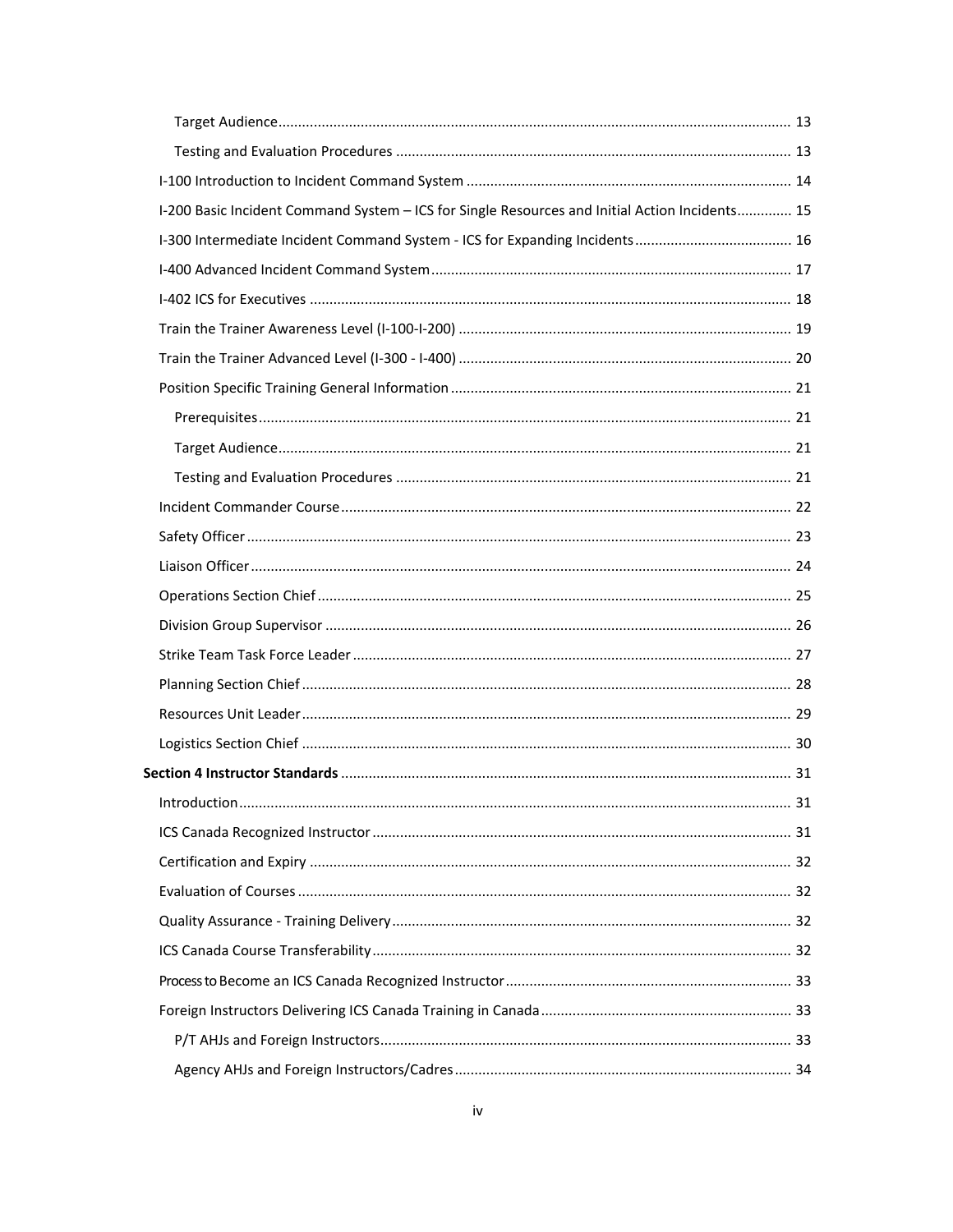| Appendix A - Assessment Criteria for Review and Approval of ICS Canadian Instructor Application  40 |  |
|-----------------------------------------------------------------------------------------------------|--|
|                                                                                                     |  |
|                                                                                                     |  |
|                                                                                                     |  |
|                                                                                                     |  |
|                                                                                                     |  |
|                                                                                                     |  |
|                                                                                                     |  |
|                                                                                                     |  |
|                                                                                                     |  |
|                                                                                                     |  |
|                                                                                                     |  |
|                                                                                                     |  |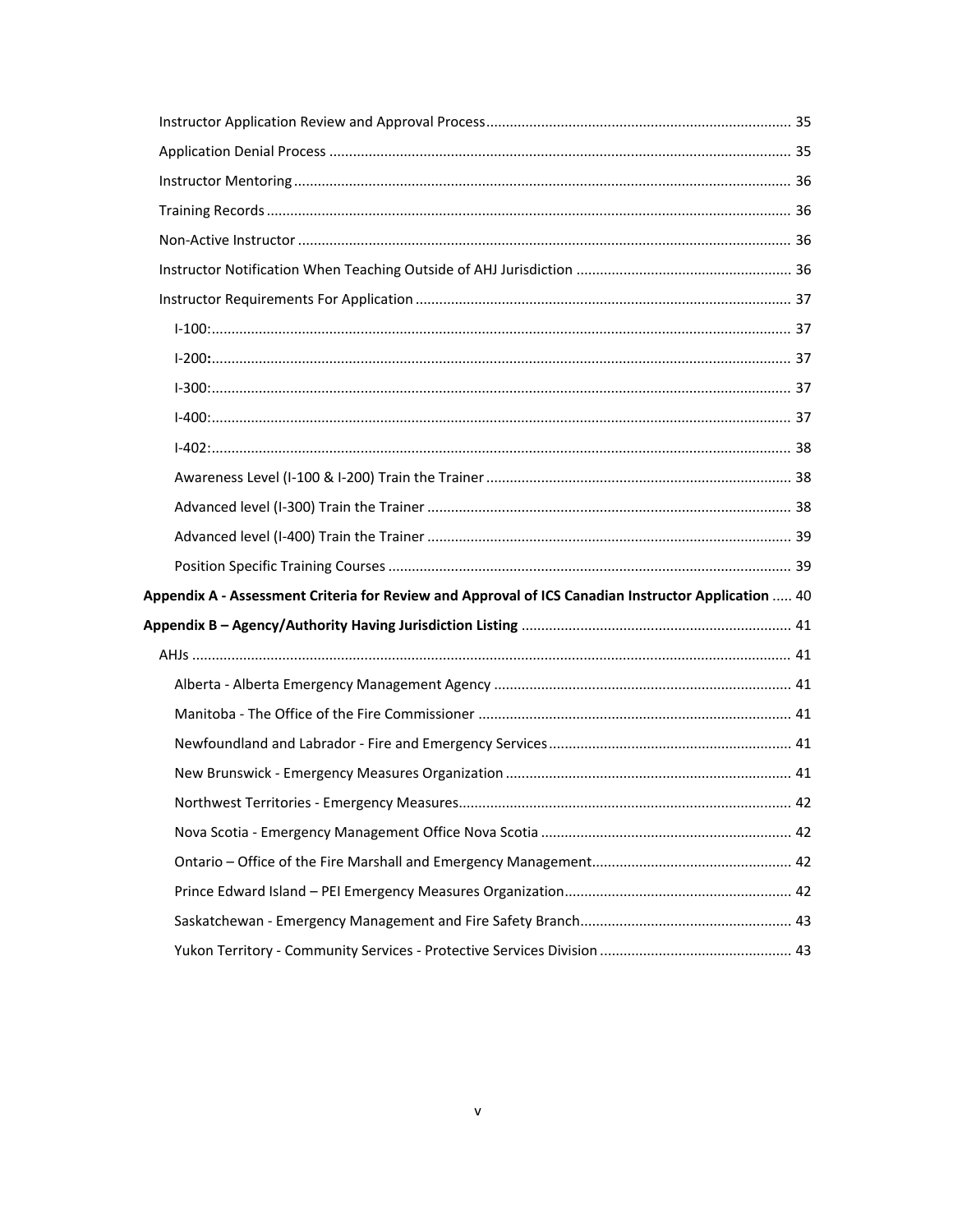| Parks Canada Agency - Natural Resource Conservation Branch - Fire Management Program  43 |  |
|------------------------------------------------------------------------------------------|--|
|                                                                                          |  |
|                                                                                          |  |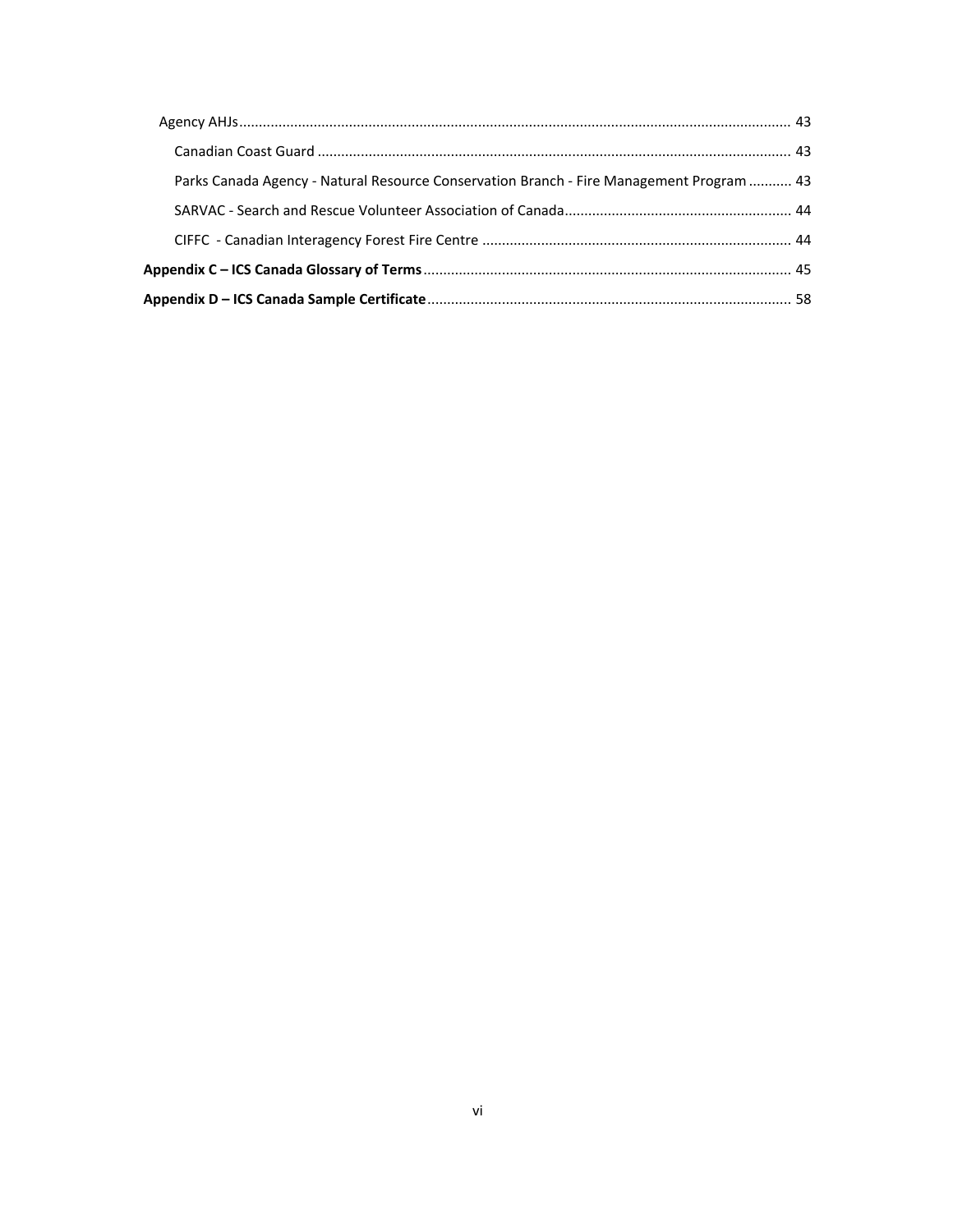## **INTRODUCTION**

The Incident Command System (ICS) is a management system designed to enable effective, efficient incident management by integrating a combination of facilities, equipment, personnel, procedures, and communications operating within a common organizational structure. ICS is a fundamental form of management established in a standard format, with the purpose of enabling incident managers to identify the key concerns associated with the incident—often under urgent conditions—without sacrificing attention to any component of the command system. It represents organizational "best practices" and, has become the standard for emergency management across the country. Designers of the system recognized early that ICS must be interdisciplinary and organizationally flexible to meet the following management challenges:

- Meet the needs of incidents of any kind or size.
- Allow personnel from a variety of agencies to meld rapidly into a common management structure.
- Provide logistical and administrative support to operational staff.
- Be cost effective by avoiding duplication of efforts.

ICS consists of procedures for controlling personnel, facilities, equipment, and communications. It is a system designed to be used or applied from the time an incident occurs until the requirement for management and operations no longer exists.

ICS has been in use in response organizations in Canada since the mid 1990's. A major step forward on a national scale occurred in 2002 when all Canadian Wildland Fire Management agencies adopted ICS as the command and control structure for managing wildland fires. ICS doctrine and a series of training courses (I-100 through I-400) were developed and known as ICS Canadian Version in the wildland fire community and cooperating agencies.

The Incident Command System courses I-100 through I-400 and I-402 were reviewed and revised in 2010/2011 by an interagency and inter-jurisdictional development group with guidance from the Canadian Interagency Forest Fire Centre.

Complementing this renewal process a governance group for the pan-Canadian management of an ICS system was established. Representatives from a wide variety of emergency and first responder organizations formed a working group to ensure the continuity, standardization and interoperability of the Incident Command System throughout Canada. This consistency provides the foundation for utilization of ICS for all incidents, ranging from daily occurrences to incidents requiring a coordinated provincial or federal response. A critical tool in promoting the nationwide implementation of ICS is a well-developed training program that facilitates ICS training throughout the country.

The ICS Canada steering committee has developed this Standards documents as an operational description document (doctrine), which includes standard training course summaries,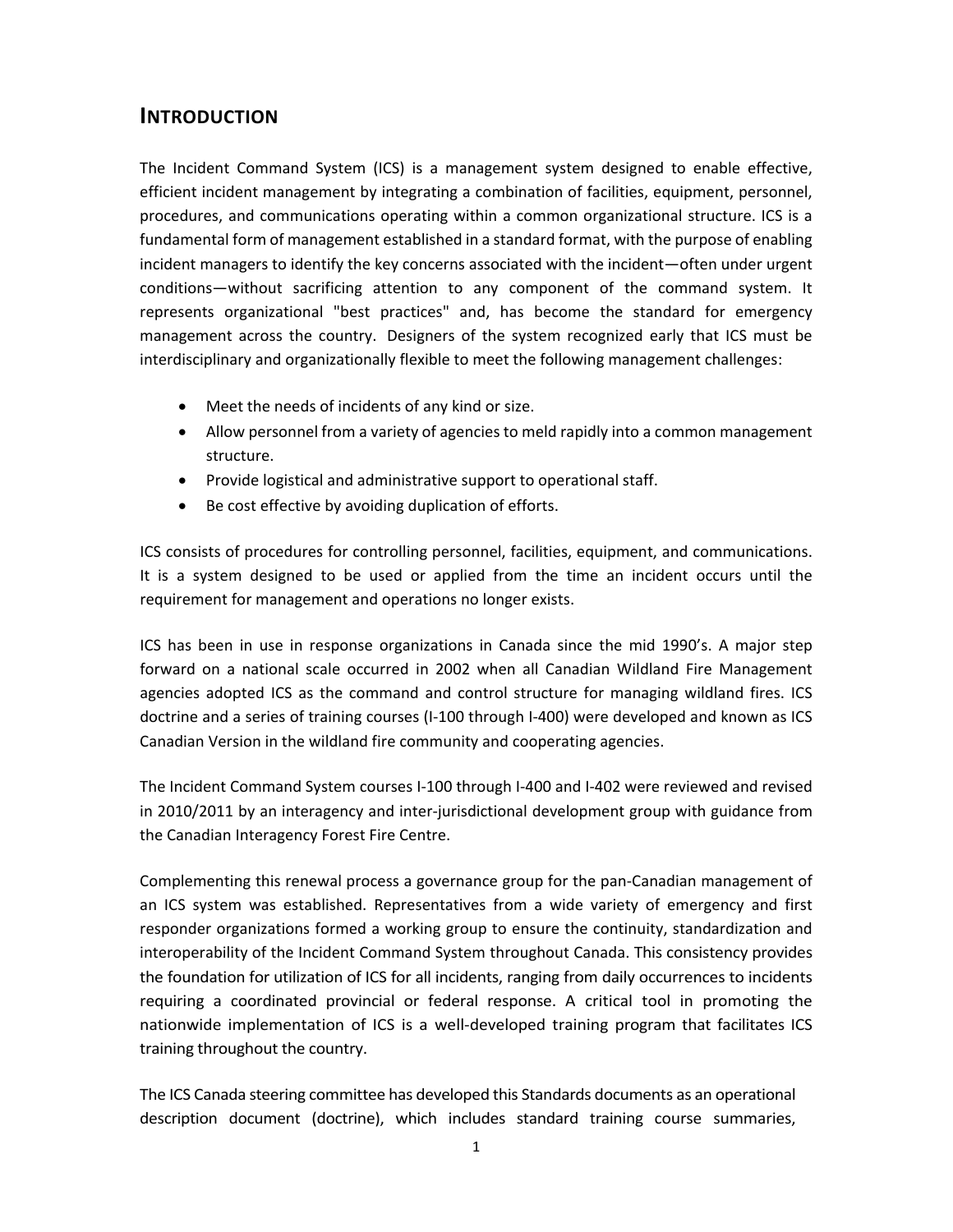Instructor qualifications, recognition process, and the process for quality assurance and integrity of the ICS Canada curriculum. Agencies Having Jurisdiction (AHJs) are required to adopt these minimum standards and may choose to add to and exceed these standards to align with their respective quality assurance program. An AHJ can also make a request to ICS Canada for special modification to a part of the Standard, these will be responded to on a case by case basis, the integrity of the ICS Canada product will always be the primary goal for any approvals. Any changes to the standards should be clearly documented and provided to any Instructor conducting courses in their jurisdiction.

These courses, on their own, do not qualify individuals to perform any specific positions within an ICS organization. Personnel qualifications specify the combination of training, experience, and evaluation that a candidate must complete to become qualified to fill a specific ICS position on a complex multi-jurisdictional incident.

## **ACRONYMS AND TERMS**

Within this text there are several terms specific to ICS Canada for easy reference some of the more common generic terms are listed below.

- **AHJ –** Authority Having Jurisdiction
- **AAHJ –** Agency Authority Having Jurisdiction
- **CIFFC:** Canadian Interagency Forest Fire Centre
- **EMO:** Emergency Management or Measures Organization
- **FEMA:** Federal Emergency Management Agency (United States)
- **IAP:** Incident Action Plan
- **NWCG:** National Wildfire Coordinating Group (United States)
- **PLAR:** Prior Learning Assessment and Recognition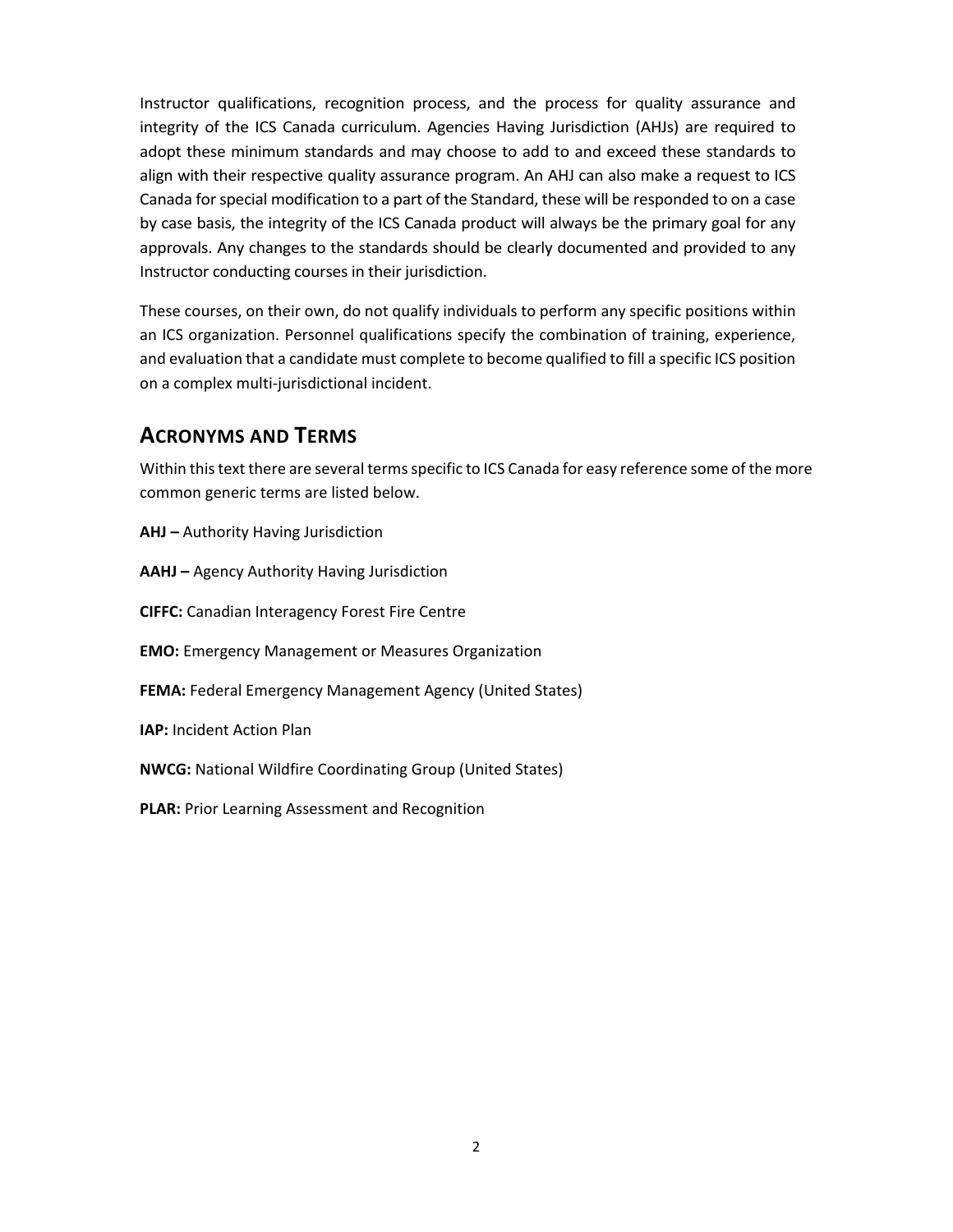# **SECTION 1 – ROLES AND RESPONSIBILITIES**

## PROVINCIAL OR TERRITORIAL AUTHORITY HAVING JURISDICTION – (AHJ)

Only Provincial or Territorial agencies will be referred to as the Authority Having Jurisdiction or AHJ. There is only one AHJ per province or territory. The department normally responsible for ICS Canada AHJ status usually falls to the department responsible for Emergency Management or its counterpart.

AHJs can recognize, within their jurisdiction, Agency Authority Having Jurisdiction. For jurisdictions where an AHJ does not exist, this responsibility will move up to ICS Canada.

## AGENCY AHJS - (AAHJ)

The definition of an AGENCY for the purposes of ICS Canada and AHJ is as follows:

• An Agency is defined as a group or organization with a primary first responder role, or who have a mandate or jurisdictional role from either a Municipal, Provincial or Federal level of government. An agency may also be a not for profit group which represents a first responder group from a federal context, for example SARVAC.

Current AAHJs in Canada:

- SARVAC is the recognized AAHJ for all SAR organizations across Canada
- Parks Canada is the recognized AAHJ for all Parks Canada entities across Canada
- Canadian Coast Guard is a recognized Agency AHJ for all Coast Guard across Canada.
- CIFFC is an AAHJ for the Wildland Fire Group across Canada.

Although an AAHJ can be located within the geographic boundaries of an AHJ, the AAHJ does not fall under the administrative scrutiny of the AHJ. The AAHJ scope of training delivery is targeted internally towards their respective organizations, and could be extended to stakeholders, assisting or cooperating agencies that would potentially work with the AAHJ on an incident.

An AAHJ that is located within an AHJ province or territory is asked to establish and maintain open lines of communication with the AHJ with regard to ICS and ICS training opportunities. An A-AHJ may provide training records to an AHJ for training conducted within the AHJ jurisdiction to maintain provincial student databases. An AAHJ retains the option of whether to list its instructors within the instructor database. AHJ and AAHJ instructors are encouraged to network and collaborate on training opportunities wherever possible. An AAHJ instructor co-instructing with an AHJ instructor will do so as an employee of the AAHJ organization.

Throughout this manual when referencing AHJ and AAHJ it will be commonly referenced as A/AHJ unless there are specific variances which need to be clarified.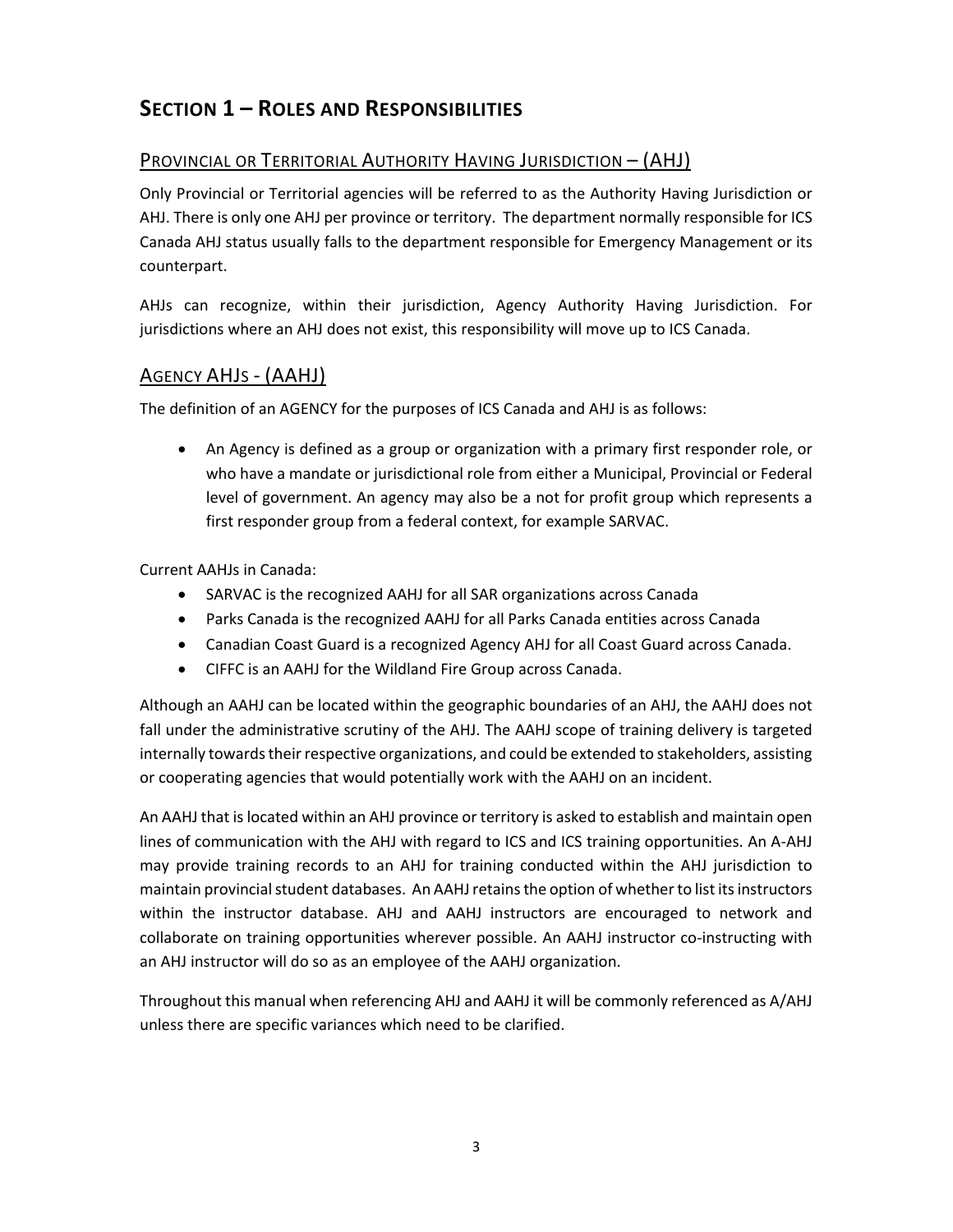## ROLES AND RESPONSIBILITIES OF A/AHJS

## INSTRUCTOR DESIGNATION

- Any individual can submit an application to the respective AHJ or AAHJ (commonly referred to as A/AHJs) to become an Instructor of the various training levels. A sample application form is available from ICS Canada.
- Only an A/AHJ can approve Instructors to deliver ICS Canada branded curriculum.
- AHJs will review all applications and determine their eligibility into the program. It will be determined whether the applicant is denied or if there is a requirement for the applicant to participate in additional teaching assignments before being granted Instructor status.
- AAHJ instructors will most likely follow an established training program and training strategy for their respective organizations. Such programs should have processes for instructor selection.
- An instructor applicant can apply to instruct any number of courses and be recognized as an ICS Instructor if they meet the requirements established by the A/AHJs.
- Individuals who have not received Instructor status may teach on ICS courses with the intent of either mentoring as a future ICS Canada Instructor or as a subject matter expert to enhance teaching material. In either scenario the individual must be supervised by a qualified ICS Canada Instructor. These individuals are not listed in the instructor database nor do they have access to the training curriculum website.
- An A/AHJ cannot endorse an instructor application who resides in another province territory where an AHJ exists. In the case of an AAHJ, the AAHJ cannot endorse an instructor outside of it's agency to instruct in another jurisdiction. However, an A/AHJ can endorse an instructor from outside of the jurisdiction, from an area without an AHJ, to teach courses within their respective jurisdiction.
- If an AHJ has recognized an instructor from a jurisdiction without a previously declared AHJ, then an AHJ is eventually identified for that jurisdiction, then the instructor must declare their status with their now identified AHJ. It will be at the discretion of the newly declared AHJ to determine if the Instructor will be required to meet their established standards or to "grand-father" them into the program.
- When an Instructor from an AAHJ wishes to deliver outside training of the jurisdiction of the AAHJ as a contractor, they must apply to the AHJ to request instructor status.
- If an AAHJ instructor retires and wants to continue to instruct ICS Canada courses, they must make application with their geographic AHJ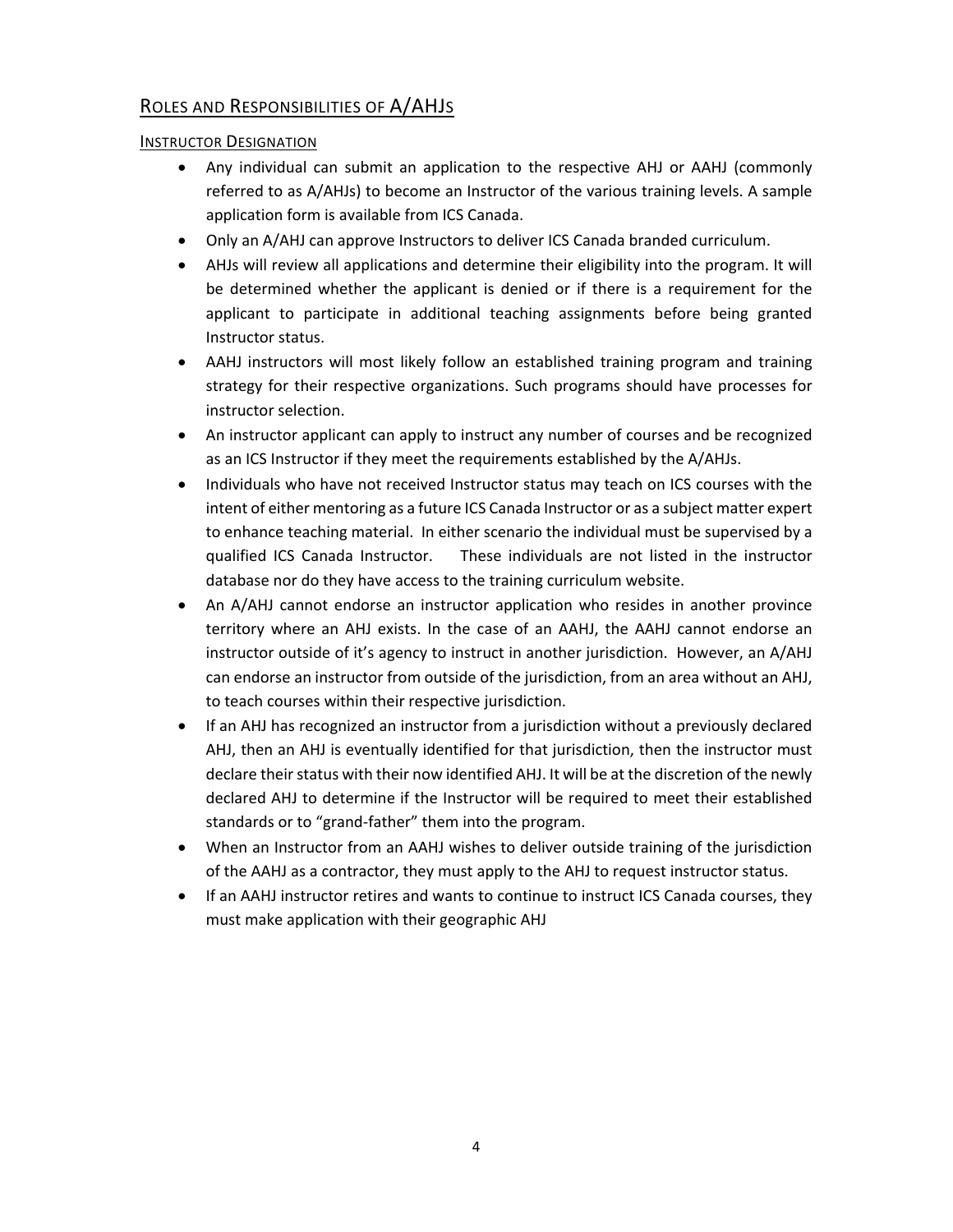## QUALITY CONTROL/AUDITING INSTRUCTOR

As part of the quality control assurance, it is recommended that the A/AHJ periodically audit or visit courses, especially for new Instructors. All ICS Canada Instructors (except for AAHJ instructors teaching within their agencies) are to advise the AHJ of any training occurring within the AHJ's geographic area of responsibility. An AHJ can audit any instructor conducting courses within the AHJ's area of responsibility. AAHJs and AHJs should always look for collaborative opportunities to share instructors and student seats.

The AHJ's endorsement of Instructor status should not be taken lightly. The success of the program is based on the competencies of strong Instructors to properly deliver the curriculum. Careful selection of candidates, auditing of delivery and mentoring of new Instructors will go a long way to building a reputable and respected program.

## **CERTIFICATE TRACKING**

Instructors must forward course rosters of all course participants taught within the jurisdiction to the responsible AHJ. This information may be used and required to validate student participation by AHJs should certificates require re-issuing. *See section on Replacement Certificates and Re-Writes.* 

## ICS CANADA STEERING COMMITTEE

The ICS Canada Steering Committee is made up of Provincial, Territorial, Federal and Agency representatives who are committed to the use of the ICS Canada curriculum.

The ICS Canada Steering Committee reserves the right to audit jurisdiction procedures to ensure standards, record keeping, and process timelines are being met.

A database of recognized ICS Instructors will be maintained by the appropriate A/AHJ and ICS Canada. ICS Canada will provide support to A/AHJs in order to consistently and efficiently deliver and maintain ICS Canada curriculum and maintain the integrity of ICS Canada products.

ICS Canada can recognize agencies as AAHJs if they are located in a province without an identified ICS Canada AHJ. In those instances, ICS Canada will notify, in writing, the respective provincial or territorial emergency management organization of the request for their awareness.

## REPLACEMENT CERTIFICATES AND REWRITES

The A/AHJ or designate issuing certificates is responsible for issuing replacement (lost) certificates within a five-year period of the specific ICS course having occurred according to A/AHJ policy. Replacement certificates may be sent in electronic format.

The AHJ should maintain a database of Course participants that have completed ICS training. *The dates* of the training shall be noted as well as the course participant's name and organizational affiliation.

Rewrites: Should a course participant not be successful on the final examination, one rewrite can be scheduled according to the policy of the AHJ.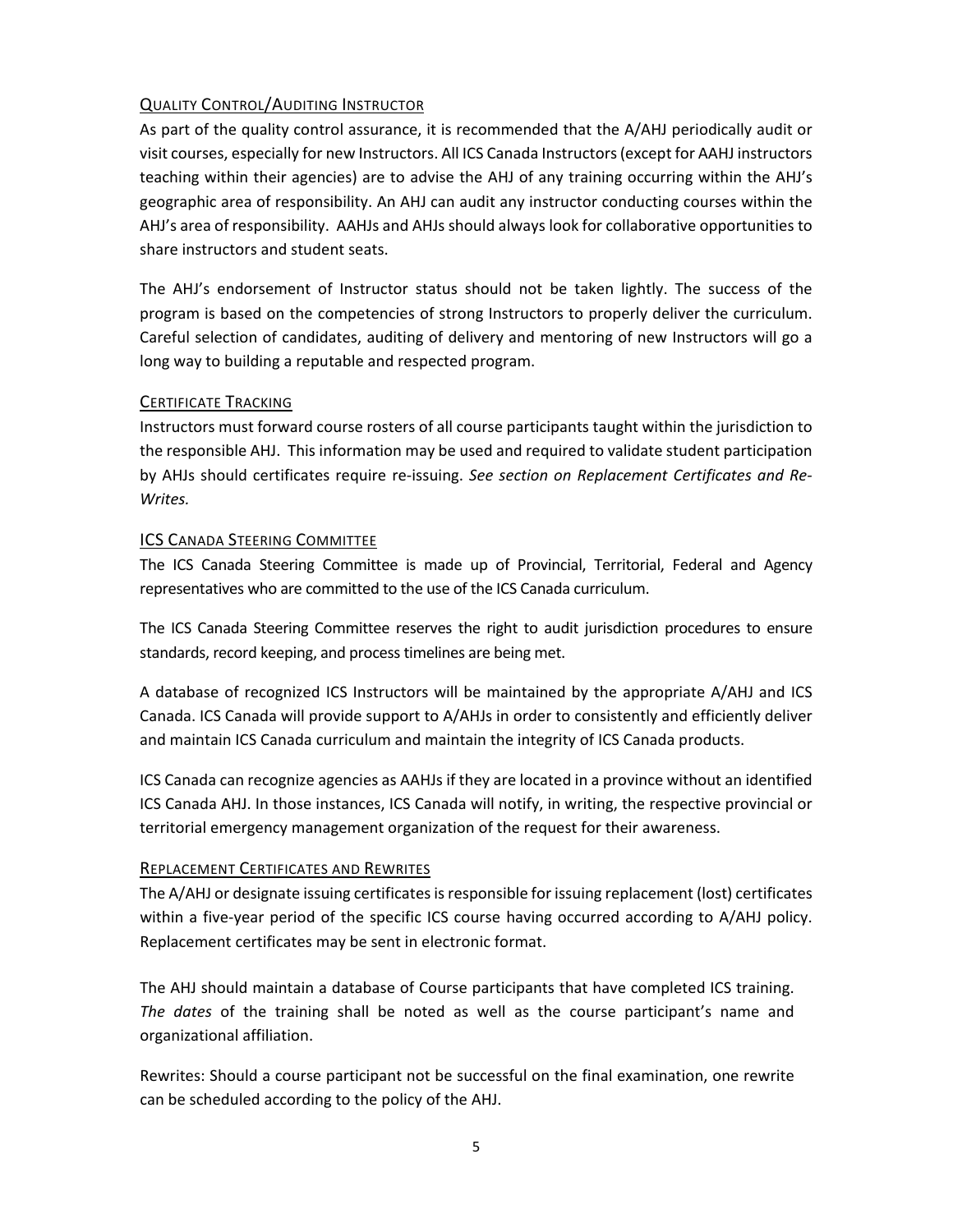## A/AHJ ACCESS TO TRAINING MATERIAL AND DATABASE

Once an ICS Canada A/AHJ has been designated, the A/AHJ designated administrator and lead contact for the program will receive administrator access to the ICS Canada Instructor database. An Administrator will be able to add/edit/delete Instructors within the database. Only agency recognized should be entered into the database. Those instructors in training do not have access to the training products and are not entered into the database. It will be the responsibility of the Instructor leading the training to determine unit assignments and ensure the correct materials are provided.

Once an Administrator has added an Instructor to the database, the administrator can then enable access to courses the Instructor is authorized to deliver.

## *As previously noted, ICS Canada allows the AAHJs to determine whether or not to list their Instructor within the national database.*

## COURSES AND COURSE CALENDARS

A/AHJs are encouraged to advertise and publish course announcements and calendars for training being facilitated and conducted by the A/AHJ. AHJ Instructors are not required to advertise training, but they are required to inform the AHJ of any training they are delivering within the respective jurisdiction. It is encouraged, whenever possible and practical, to open seats to other disciplines, agencies or organizations.

All training material will be provided for free to all AHJs. It is not the intention of ICS Canada to provide material to AHJs to make a profit from the delivery of training. Cost recovery for training is an acceptable expectation. Contracting Instructors are permitted to charge a fee for delivery of training.

## AHJ SUPPORT

ICS Canada does not provide any endorsement of Instructors. A/AHJs can reach out to other A/AHJs for information on Instructors if looking for recommendations or feedback. The Instructor database should be used to help support A/AHJs looking for qualified Instructors and is used by ICS Canada for the purposes of communicating with and supporting Instructors. A/AHJs are strongly encouraged to network with other A/AHJs.

The ICS Canada website (www.icscanada.ca) is a public website and a resource for A/AHJs and Instructors where all information related to "ICS Canada" is stored and posted. Course material and instructor resources are maintained behind a password protected folder. Only those who are enabled in the instructor database can access the password protected material.

ICS Canada employs a part time coordinator to support the A/AHJs if there are any questions, challenges or issues that require a response or action. Contact information can be found in the appendices of this document.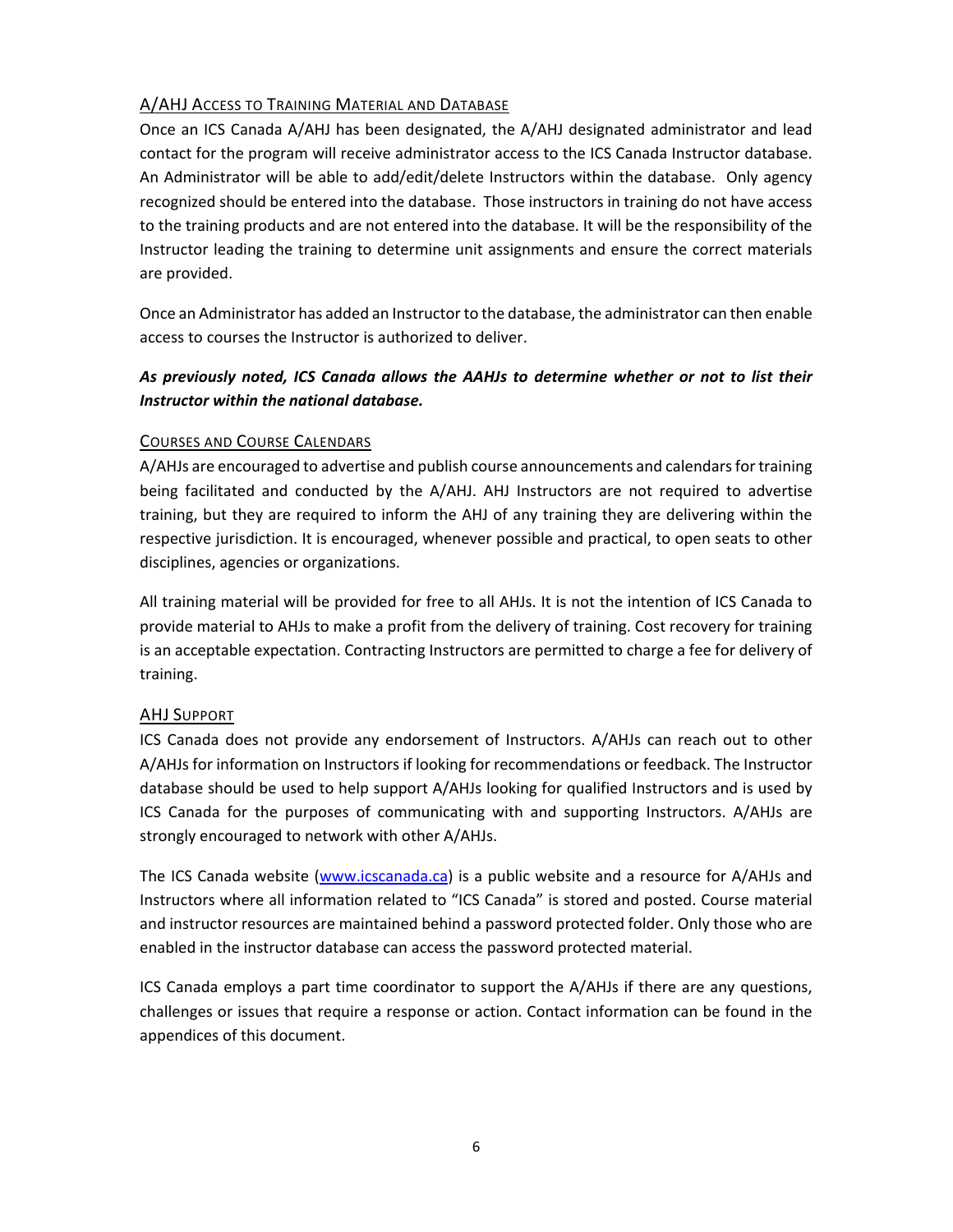## QUALITY ASSURANCE PROGRAM

This quality assurance program should include the following minimum features:

- The A/AHJ may have a representative monitor a course at any time, without notice.
- The A/AHJ may follow up with trainees listed on a course roster and ask questions about how the course was conducted.
- Trainees may be invited to contact the A/AHJ directly and provide feedback on the course.
- The A/AHJ may review the course evaluation forms that the trainees complete.

At any time, the A/AHJ may also review course materials to ensure they continue to meet approved standards. Updates to course material will be posted on the ICS Canada website www.icscanada.ca. In situations where the A/AHJ representative has deemed that the delivery or course materials are below standard the Instructor will be contacted by the A/AHJ with the specific concern(s).

ICS Canada Instructors are expected to address any areas of concern. If the specified changes are not made, the AHJ reserves the right and has the authority to revoke "recognition" and remove the Instructor name from the ICS Canada Instructor database. Notification should also be made to ICS Canada for awareness.

If an Instructor recognized from another province teaches in a jurisdiction of another AHJ and issues are found with the delivery of the training material it is suggested that the AHJ reach out to the Instructor's home AHJ to discuss appropriate steps to address.

## INSTRUCTOR APPLICATION REVIEW

The appropriate AHJ shall review ICS Canada Instructor applications. The AHJ may, as needed, call on the expertise of other subject matter experts to provide assistance in the review process.

The AHJ may use the standard checklist provided (see Appendix) for reviewing Instructor applications. The AHJ should advise the applicant of the results within a timely manner after receiving and reviewing the application.

AAHJ instructor selection and approval process for teaching ICS Canada material will most probably follow the Agency's training plan and training strategy. The same Standards Document applies to both.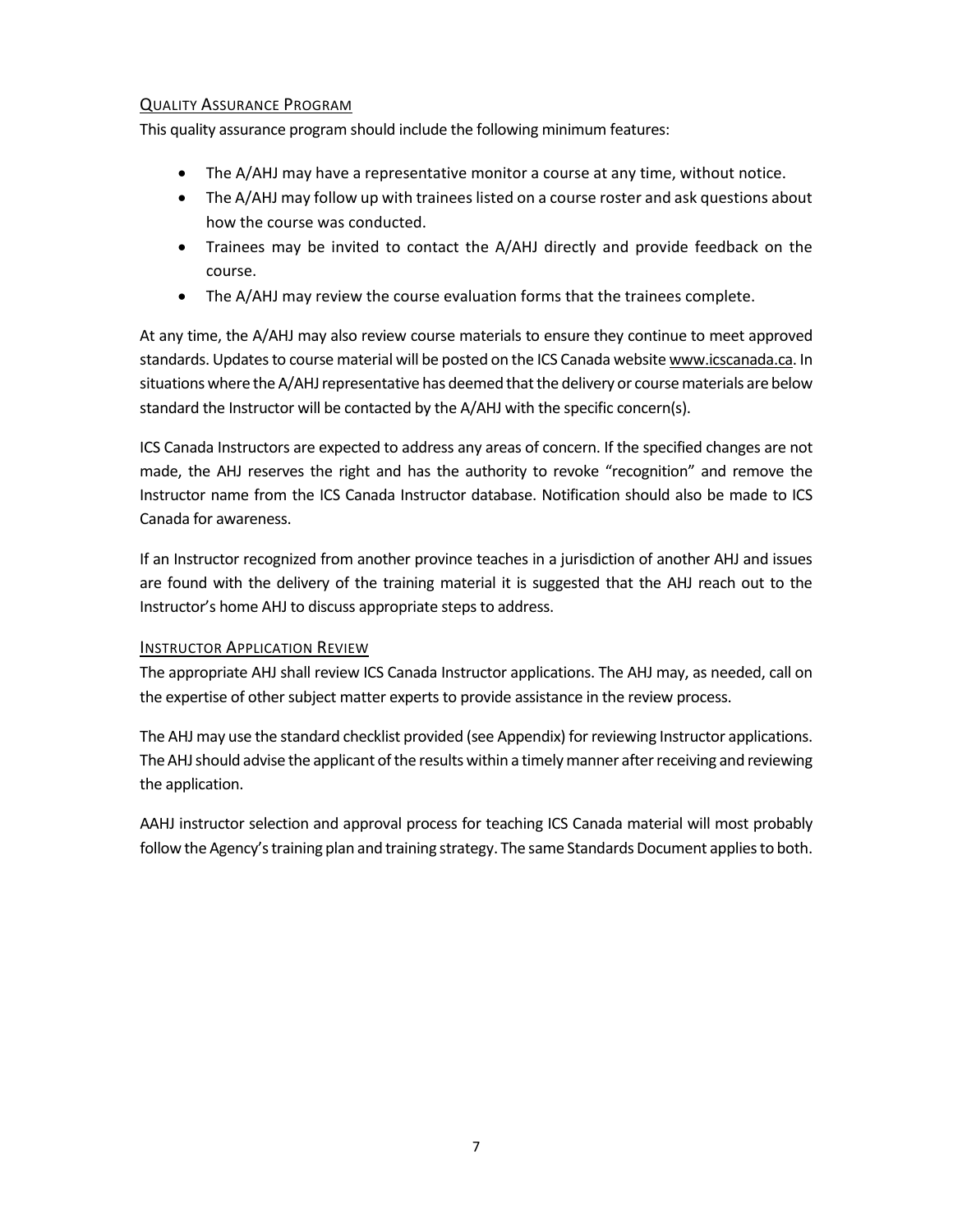# **SECTION 2 STANDARD TRAINING**

## INTRODUCTION

Standard training curriculum has been developed for the ICS Courses as part of the ICS Canada Training Program. The target audience for each course has been identified in the course descriptions. Each course in the "I" series is a prerequisite for the next sequentially numbered course in the series.

It is recommended that A/AHJs ensure sufficient time has elapsed after attending the I-200 or I-300 course for course participants to use the knowledge gained in an operational setting or training exercise prior to attending the next I-series course (I-300 or I-400 respectively). A/AHJs may evaluate and assess course participant's previous operational knowledge and experience through a PLAR process on a case by case basis that may shorten the time period between courses. It is expected that all course participants are experienced at their current trained level before taking advanced training.

By no means shall any ICS Canada Instructor deliver courses to the same audience back to back unless it is supported by the A/AHJ. It is the intention that a period of time should pass between courses to allow the candidate to apply training and gain experience before moving to the next level. There will be circumstances because of operational, financial or logistical challenges for which an Instructor may request approval to deliver courses concurrently. Any approvals will be made on a case by case basis and according to A/AHJ policy.

## TRAINING LEVELS

Awareness level training presents ICS topics and concepts at an introductory level, with written or computer-based examinations (multiple-choice).

Advanced level training is oriented towards skills development and includes more practical exercises as well as a written multiple-choice examination. Courses at this level are geared towards operating within the ICS system in a supervisory function.

Levels:

- I-100 and I- 200 are awareness level training courses.
- I-300 and I-400 are advanced level training courses.

Position specific training has been developed to build further capacity and understanding of the roles and responsibilities for positions. The following curriculum has been developed:

- Incident Commander
- Safety Officer
- Strike Team/Task Force Leader
- Liaison Officer
- Operations Section Chief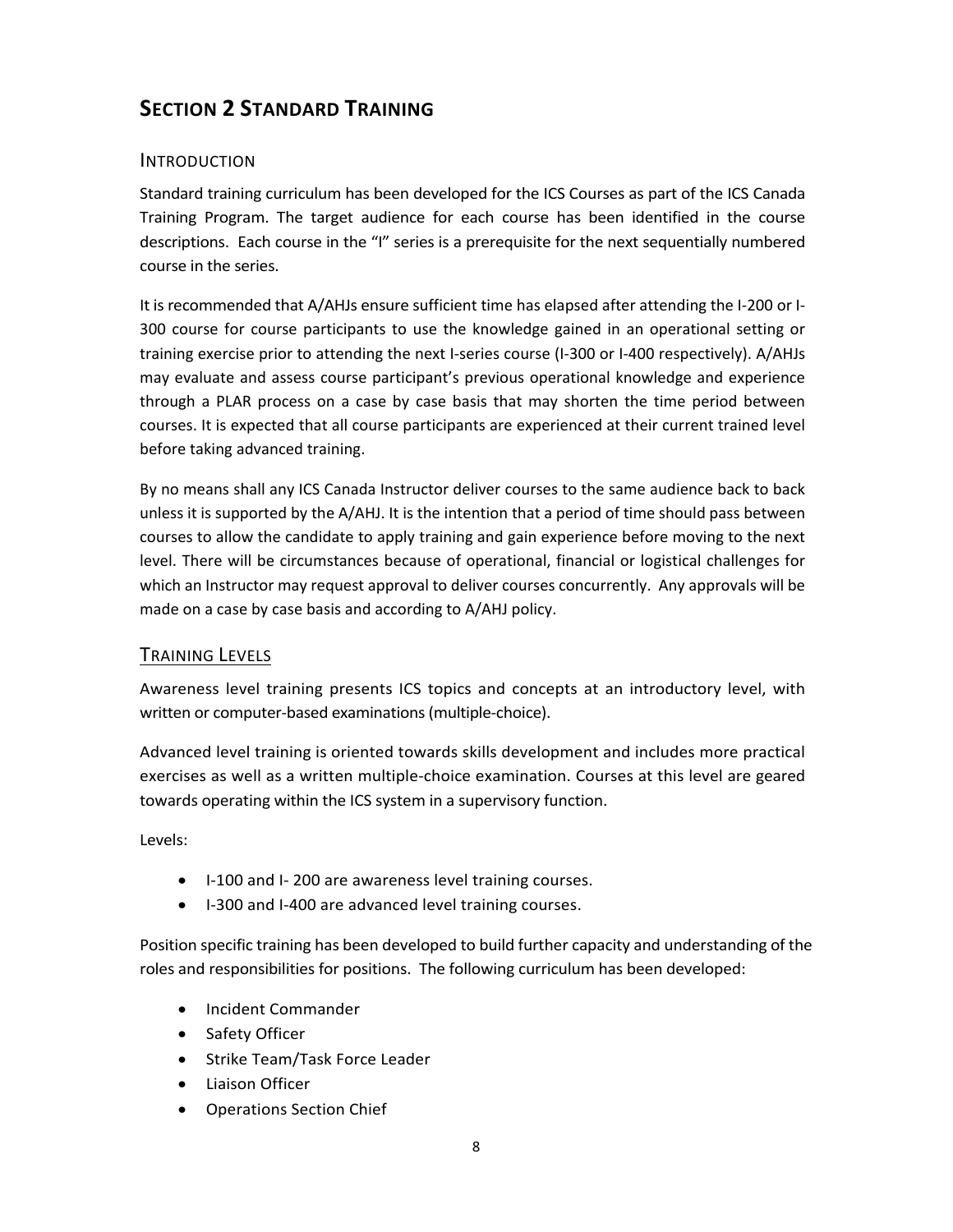- Planning Section Chief
- Logistics Section Chief
- Information Officer \* in development
- Finance and Administration Section Chief \* in development
- Finance and Admin Units \* in development
- Situation Unit Leader
- Resource Unit Leader
- Facilities Unit Leader \* in development
- Supply Unit Leader \* in development

## ASSESSMENT BASED CERTIFICATES

The ICS Canada assessment-based certificates do not provide a professional certification but rather the *education and training* to help course participant acquire specific knowledge, skills, and/or competencies associated with intended learning outcomes.

ICS and Functional Position Courses:

- Evaluate course participants' achievement of the intended learning outcomes through course "final" examinations and in the advanced level training courses by also assessing understanding of ICS management concepts in the practical exercises.
- Award a certificate only to those course participants who demonstrate that they have met the intended learning outcomes by passing the course assessment(s).
- Focus on the educational aspects of the course provided throughout the training.

Course participants will be issued assessment-based certificates by either the instructor or the A/AHJ for all courses. Certificates may be issued either electronically or in hard copy format. Instructors can issue certificates of attendance for the I-402 course; however, there is no standard template or an assessment. If an instructor does issue certificates it is required to follow the same template format used in other courses provided by ICS Canada.

If there is more than one instructor delivering a course, only one instructor should be designated as the primary instructor with the responsibility to sign certificates, perform administrative course management and ensure delivery of the curriculum.

It is an accepted practice for the A/AHJ to "sign off" on certificates if the certificate is being generated and issued by the A/AHJ. Indicate under the signature line the name and position held within the A/AHJ of the person who holds the authority to sign certificates for the A/AHJ rather than "Instructor Name" if this is to be your practice.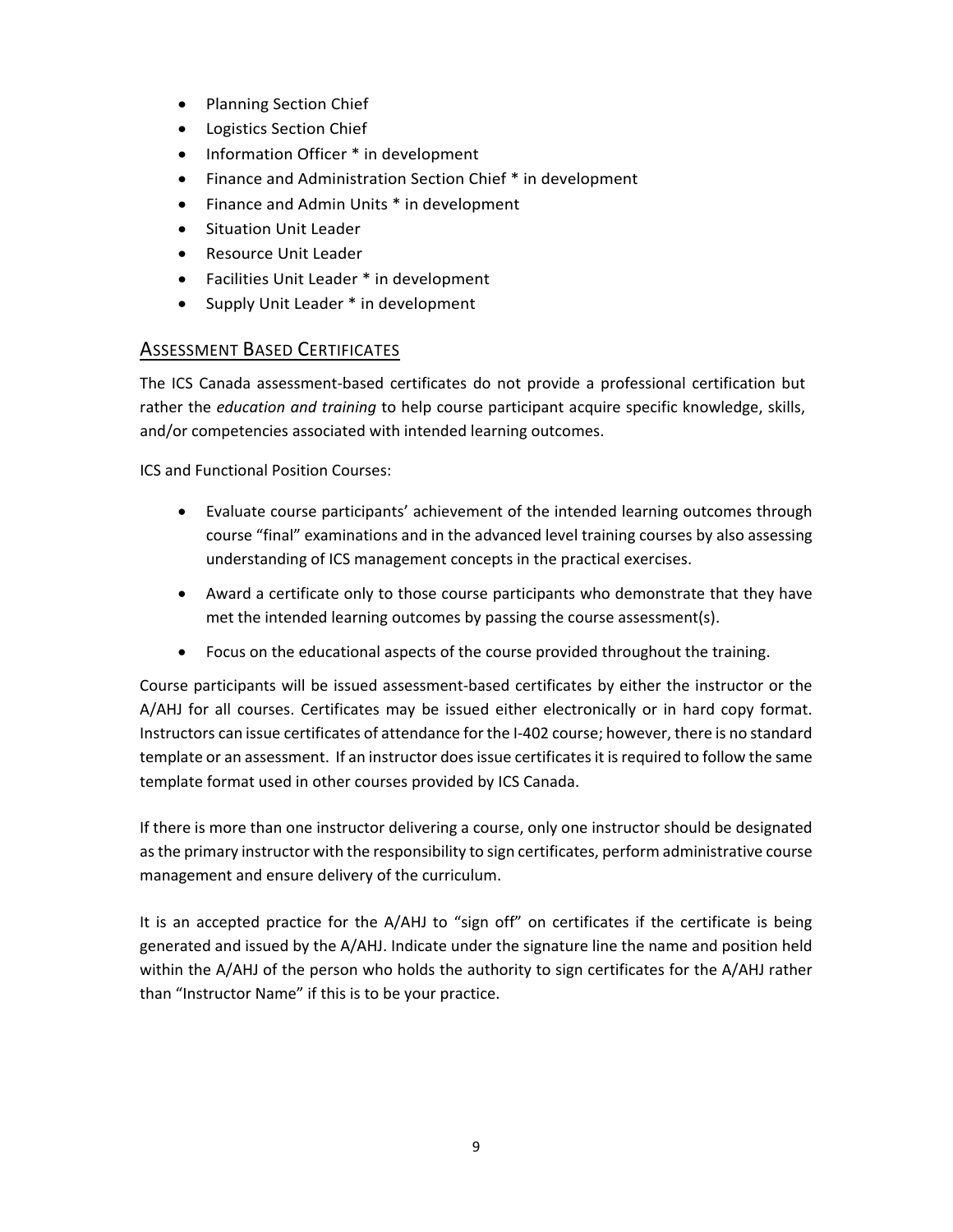#### CERTIFICATE STANDARDS

Standard certificate templates are provided with each ICS Canada course. See "*Appendix D – Sample Certificate".* We ask A/AHJs and training providers to use the Standard Certificate provided for all ICS Canada courses. Certificates provided as proof of training for other courses that are not consistent with the ICS Canada Standard Certificate may not be accepted by the hosting agency as proper proof of training.

The only logos to be shown on an ICS Canada certificate will be the ICS Canada Logo on the right side of signature line and the F/P/T AHJ logo on the left side.

If the agency is hosting training and they are not a recognized A/AHJ, then the "Geographic" AHJ logo will be displayed.

If there is no "Geographic" AHJ present, then the right side is left blank and just the ICS Canada logo will be displayed

A training provider should not display their logo on an ICS Canada certificate. They can include the "name" of their company under the printed signature line. If a training provider wishes to provide a second certificate to promote their company, then they can issue a second certificate without an ICS Canada logo on it.

## **ADDITIONAL TRAINING**

The ICS Canada training material does not provide all the knowledge, skills and abilities to effectively and safely deploy resources in response to all-hazard incidents. Individual agencies and/or service providers should supplement ICS Canada training with any discipline specific and specialized training needs. ICS Canada training material does not address tactical procedures nor administrative requirements for specific agencies. This is content that can be added to any training or conducted as separate training to meet agency requirements.

## CERTIFICATE RECIPROCITY

Course participants who receive a certificate upon successful completion of a level of approved ICS Canada training by a recognized ICS Canada Instructor, shall be able to enroll in other applicable ICS courses offered by other ICS Canada - recognized instructors within Canada.

If a participant presents a certificate from another training program that is "non" ICS Canada, an A/AHJ may choose to request a participant to complete an equivalency exam or PLAR prior to accepting the certificate as equivalent according to their respective training policy. For the purposes of aligning with the ICS Canada teaching curriculum currently only FEMA ICS training should be considered equivalent as this material was the basis for the development of the ICS Canada curriculum. Certificates from CIFFC and NWCG on the same subject matter should also be granted recognition as equivalent training Ultimately the final decision and process lies with the responsible A/AHJ.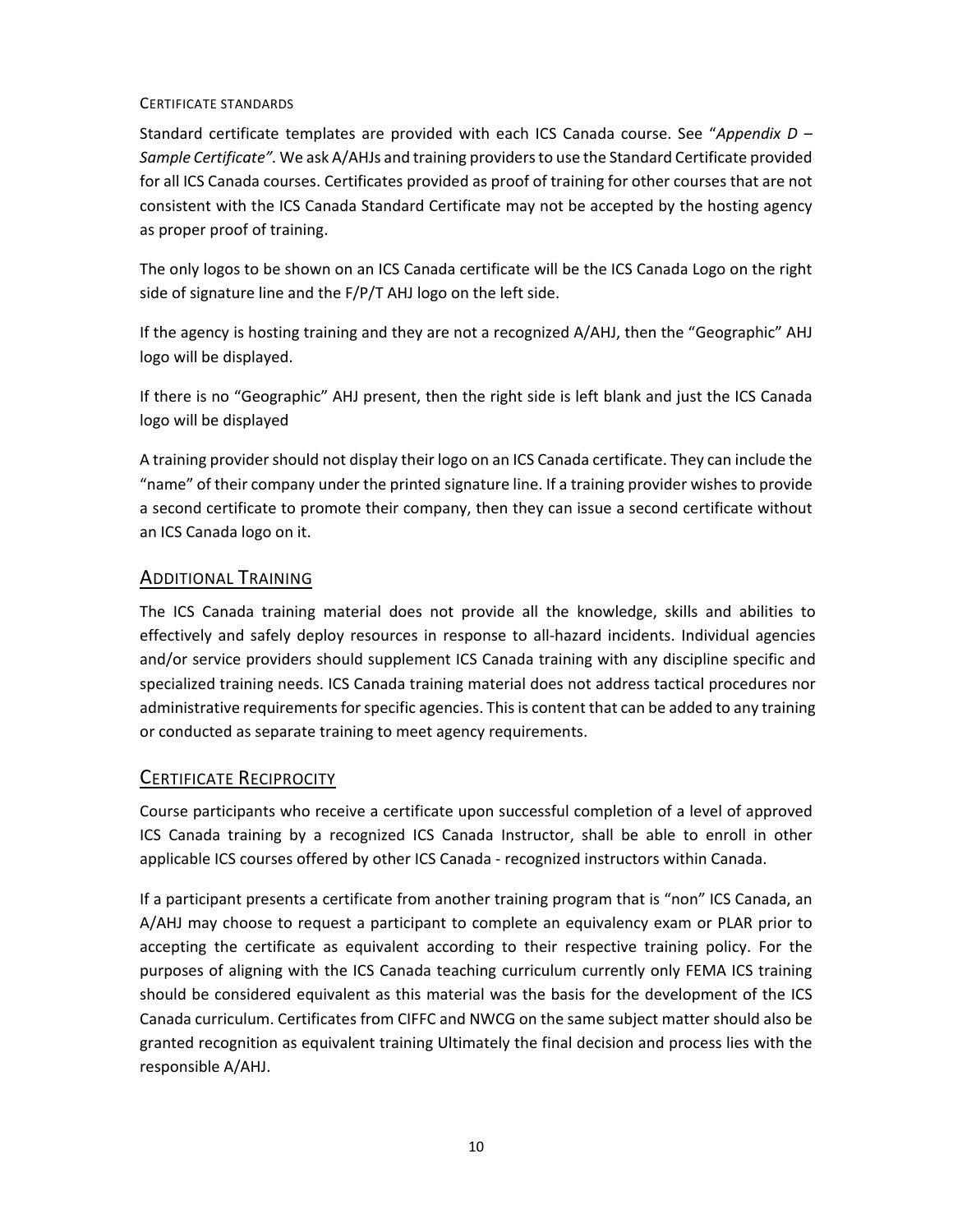# ICS CANADA TRAINING MATERIALS

Only a recognized ICS Canada Instructor may access/use ICS Canada training material once they have received approval from their respective A/AHJ**.** 

Course participants on Train the Trainer courses do not get access to ICS Canada Training materials until they have been approved by the appropriate AHJ as an Instructor.

## CLASS SIZE AND COURSE DELIVERY METHODOLOGY

It is important to ensure that class sizes are appropriate to allow all course participants to gain the maximum benefit and be fully engaged in the training. In general terms it is recommended that ICS classes not exceed a 1:12 Instructor/student ratio. Specific class size recommendations are identified within the Instructor Reference Manual for each of the ICS Canada courses but shall be limited to 24 course participant maximum during classroom delivery.

While some courses lend themselves to self-study and online delivery, the majority of the ICS Canada courses shall be conducted in workshop settings to maximize the learning opportunities provided through the exercises. Alternative delivery methods for ICS Canada materials shall be reviewed and approved by the ICS Canada Steering Committee.

## COURSE PRESENTATION AND MATERIALS

The recommended course hours listed in the Instructor's Reference Manual have been developed by subject matter experts based on their estimation of the time required to present all material needed to adequately teach the unit and course objectives.

The hours listed can vary slightly due to factors such as the addition of local materials or smaller class sizes. Courses presented in an abbreviated form, varying greatly from the suggested course hours are not acceptable.

ICS Canada holds any and all intellectual property rights in and of the training materials. The text of the syllabus, as well as both the course participant and instructor manuals shall not be altered in whole or in part without the expressed written permission of ICS Canada.

Instructor and course participants are cautioned that in order to be recognized as an ICS Canada certified course, the specific guidelines listed below shall be followed:

- Instructors shall adhere to the recommended course hours outlined for each course.
- Instructors are encouraged to enhance (add) course materials to reflect the conditions, resources and policies of the local unit and area as long as the objectives of the course and each unit are not compromised. No changes to content are permitted.
- Instructors are encouraged to submit optional exercises to help create a "bank" of scenarios and activities to ICS Canada for approval at least 4 weeks prior to the planned delivery.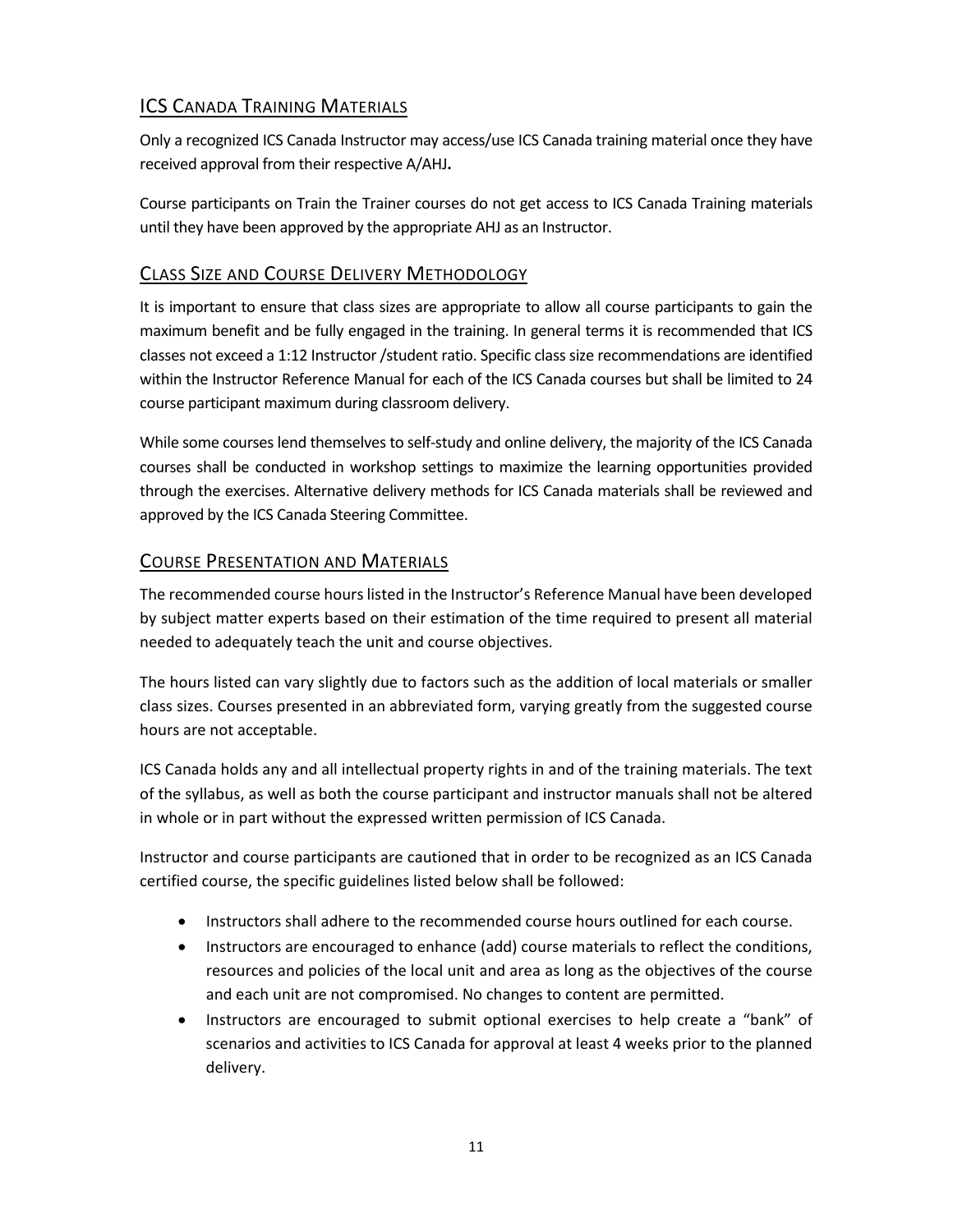- Test questions may be added that reflect any local information that may have been added to the course. However, test questions in the certified course materials shall not be deleted to ensure the accurate testing of course and unit objectives.
- Test grades, to determine successful completion of the course, shall be based only on the questions in the certified course materials.
- Exercises may be modified (with prior permission of ICS Canada) to reflect local situations, resources and conditions where the course participant will be likely to fill incident assignments. The objectives and intent of the exercises must remain intact.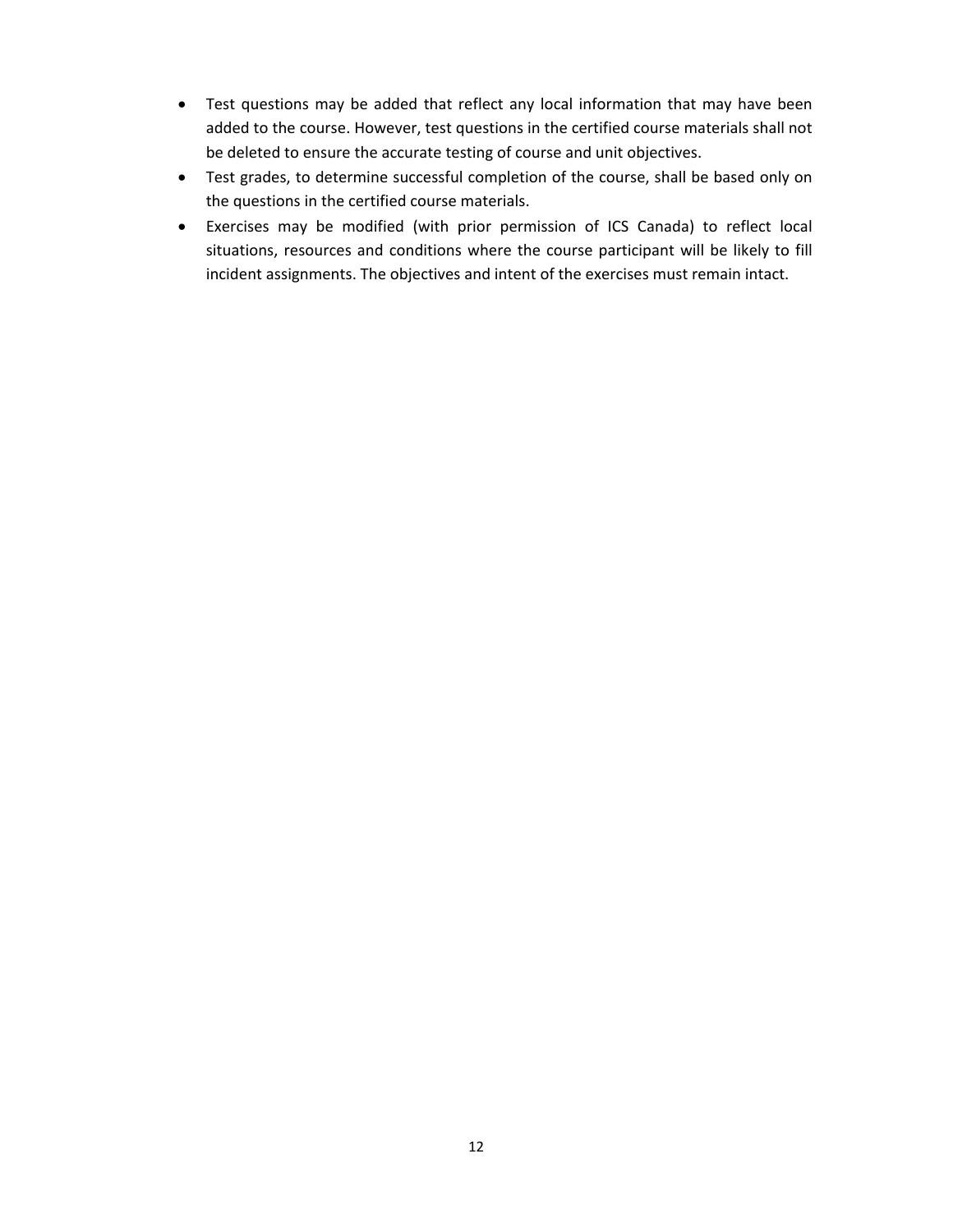# **SECTION 3 ICS COURSE DESCRIPTIONS/ STANDARDS**

## ICS "I-SERIES" COURSES - GENERAL INFORMATION

The standard core curriculum for ICS system training has been arranged in a series of courses labeled I-100 through I-400, known as the I-series. The courses provide a gradual approach to Incident Command System training. The I-100 and I-200 courses build the knowledge base for the I-300 and I-400 courses which require the course participants to develop and apply their skills in exercises. Not all course participants will need to complete all levels of ICS training. The target audience within each course is identified in the course descriptions.

## DELIVERY AND LENGTH

The length of each course is provided in the respective course summaries; more time will be required for any course if agency specific material is added. All courses are interactive.

## **PREREQUISITES**

The prerequisite for each course is provided in the respective course summaries. Sufficient time must have elapsed after attending an ICS course for course participants to use the knowledge gained in an operational setting or training exercise prior to attending the next level of training. Course participants may have their previous operational knowledge and experience assessed through a PLAR process on a case by case basis that may shorten the time period between courses. The Instructor for each course is responsible for verifying that all participants have the necessary prerequisites.

## TARGET AUDIENCE

Agencies are responsible for determining who within their organization requires the various levels of ICS training, based on local incident management organizational planning.

## **TESTING AND EVALUATION PROCEDURES**

Course participants must obtain 80% or higher on the final examination to receive a certificate of completion for the I series courses which are open book. Exams are limited to two hours maximum. Instructors will also be assessing the course participants' grasp of ICS concepts through the group exercises.

Exams will be administered according to AHJ policy and may include an independent proctor. Rewrites are limited to one per participant and according to AHJ policy.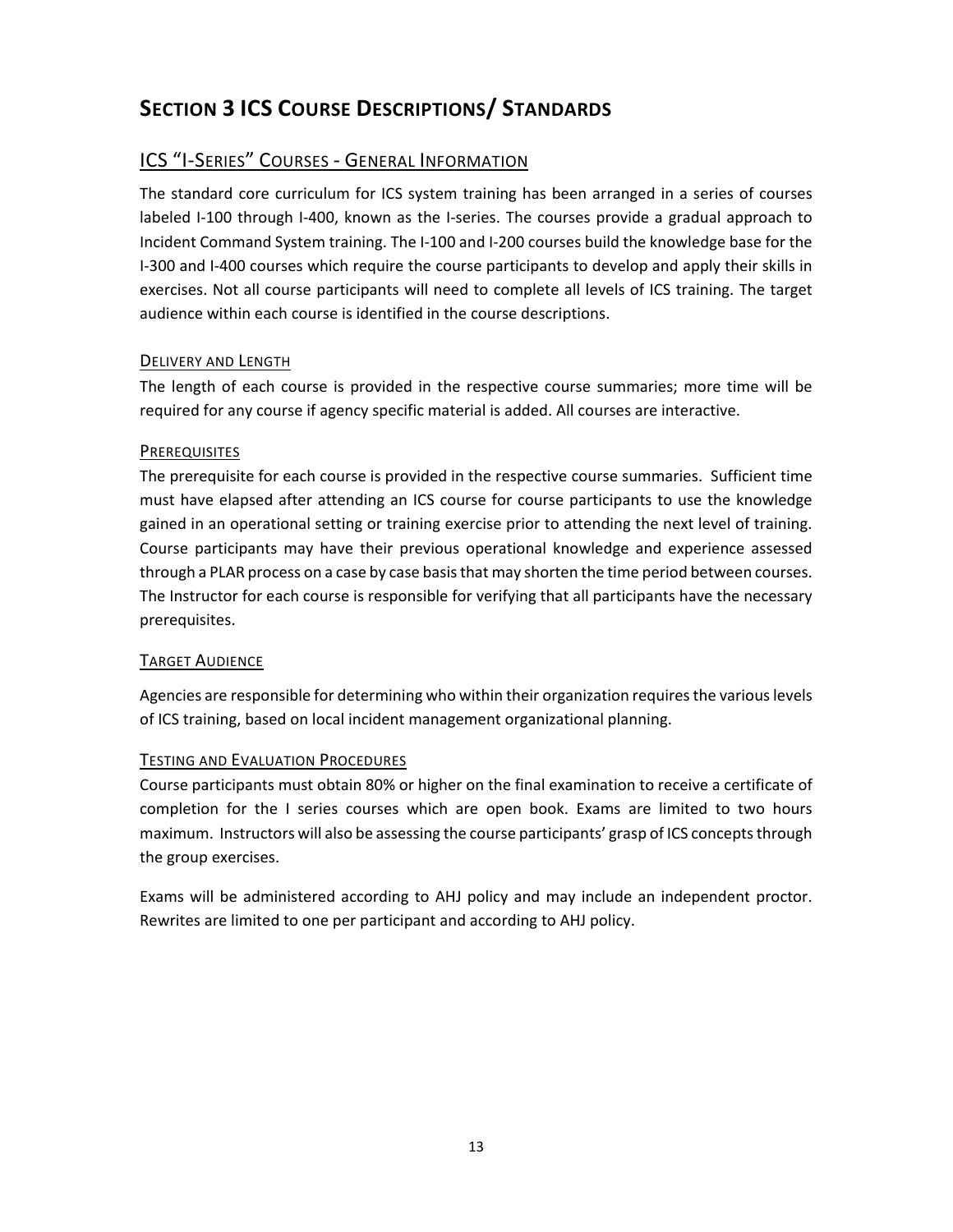## I-100 INTRODUCTION TO INCIDENT COMMAND SYSTEM

## COURSE DESCRIPTION

Introduction to Incident Command System, I-100 introduces the Incident Command System (ICS) and provides the foundation for higher level ICS training. This course describes the history, features and principles, and organizational structure of the Incident Command System.

#### DELIVERY AND LENGTH

- Self-Study Online Version the self-study guide and online versions can be completed in two to four hours.
- Classroom Version this version requires a minimum of five and a half hours for presentation, exclusive of breaks.

#### LEARNING OUTCOMES

At the successful completion of this course participants will be able to demonstrate an introductory knowledge of the Incident Command System as described in the following topics and learning outcomes:

- Purpose of ICS: the requirements and purpose to use ICS and common incident tasks.
- Basic Principles and Features of ICS
- Incident Commander and Command Staff Functions: roles and functions of the Incident Commander and Command Staff.
- General Staff Functions: roles and functions of the Operations, Planning, Logistics and Finance/Administration sections.
- Facilities: basic ICS facilities, their use and location, and facility map symbols.
- Common Responsibilities: common mobilization responsibilities and common responsibilities at an incident, individual accountability responsibilities, and common demobilization responsibilities.

#### PREREQUISITES

There are no prerequisites for I-100 training.

#### TARGET AUDIENCE

Typically, agencies and organizations adopting and implementing ICS should require all personnel at the following levels of responsibility in emergency management and incident response operations: first-line supervisor, mid-level management and command and general staff to complete I-100.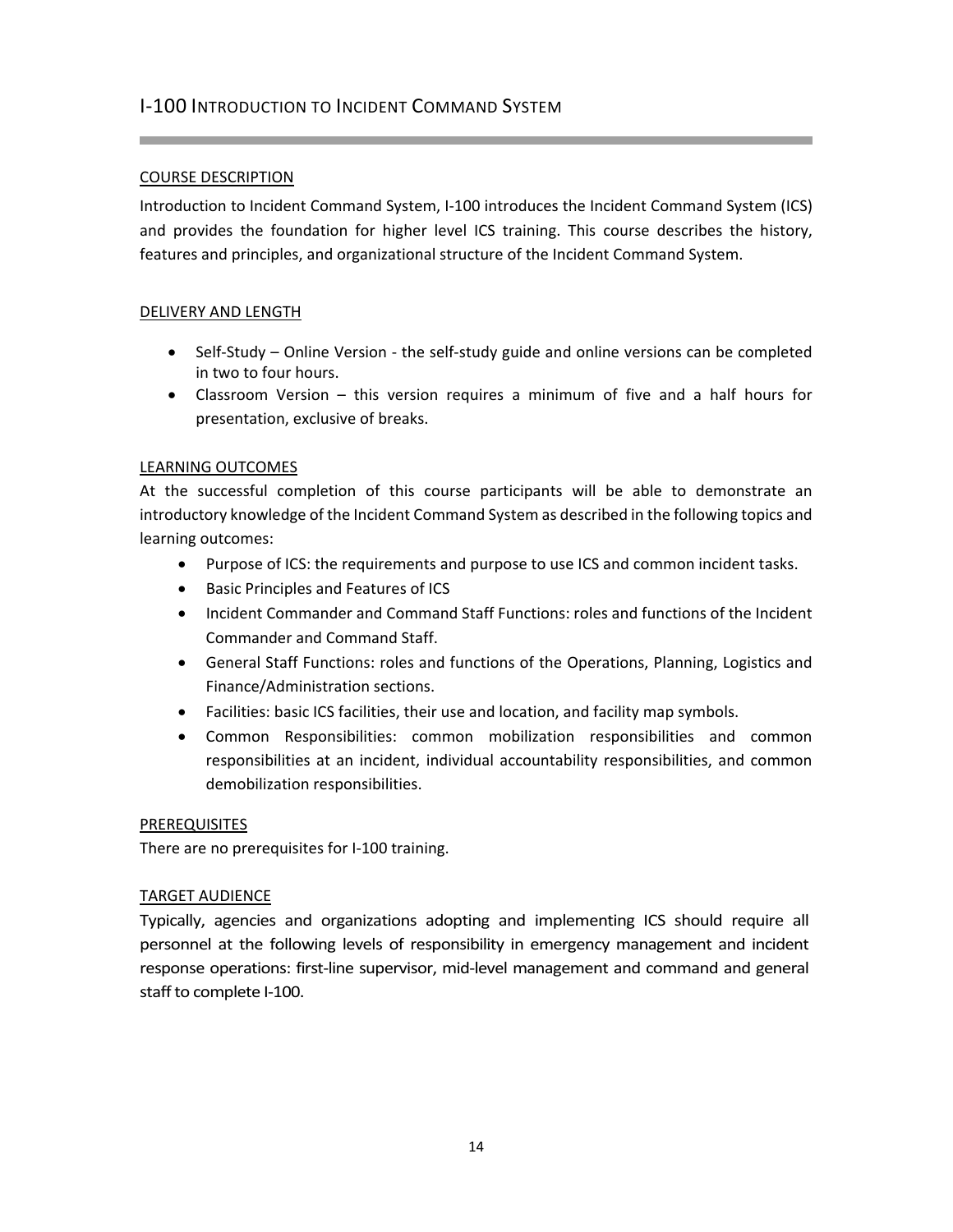# I-200 BASIC INCIDENT COMMAND SYSTEM – ICS FOR SINGLE RESOURCES AND INITIAL ACTION INCIDENTS

## COURSE DESCRIPTION

I-200 defines the unique qualities of ICS as an event or incident management system. This course focuses on the management of single resources. I-200 provides training for personnel who are likely to assume a supervisory position within the ICS.

## DELIVERY AND LENGTH

This course is Instructor facilitated and requires a minimum of 14 hours for presentation, exclusive of breaks.

## LEARNING OUTCOMES

At the successful completion of this course participants will be able to demonstrate basic knowledge of ICS through:

- Leadership and Management: chain of command, formal communication relationships, common leadership responsibilities, span of control and modular development, and position titles.
- Delegation of Authority and Management by Objectives: scope of authority and the process by which authority is delegated.
- Management by objectives and Transfer of Command
- Functional Areas and Positions: introduction to the process used to manage an incident, the function of organizational positions, and demonstration of the use of an ICS 201 form.
- Briefings: operational briefings and field, staff and section briefings/meetings.
- Organizational Flexibility: modular organization expansion and contraction, complexity analysis, five types of incidents, and the importance of preparedness plans and agreements.

## PREREQUISITES

The prerequisite for I-200 is I-100.

## TARGET AUDIENCE

Typically the following would be included: responder level—emergency response providers and disaster workers who are entry level to supervisory level, including emergency medical service personnel, firefighters, medical personnel, police officers, public health personnel, public works/utilities personnel, and other emergency management response personnel.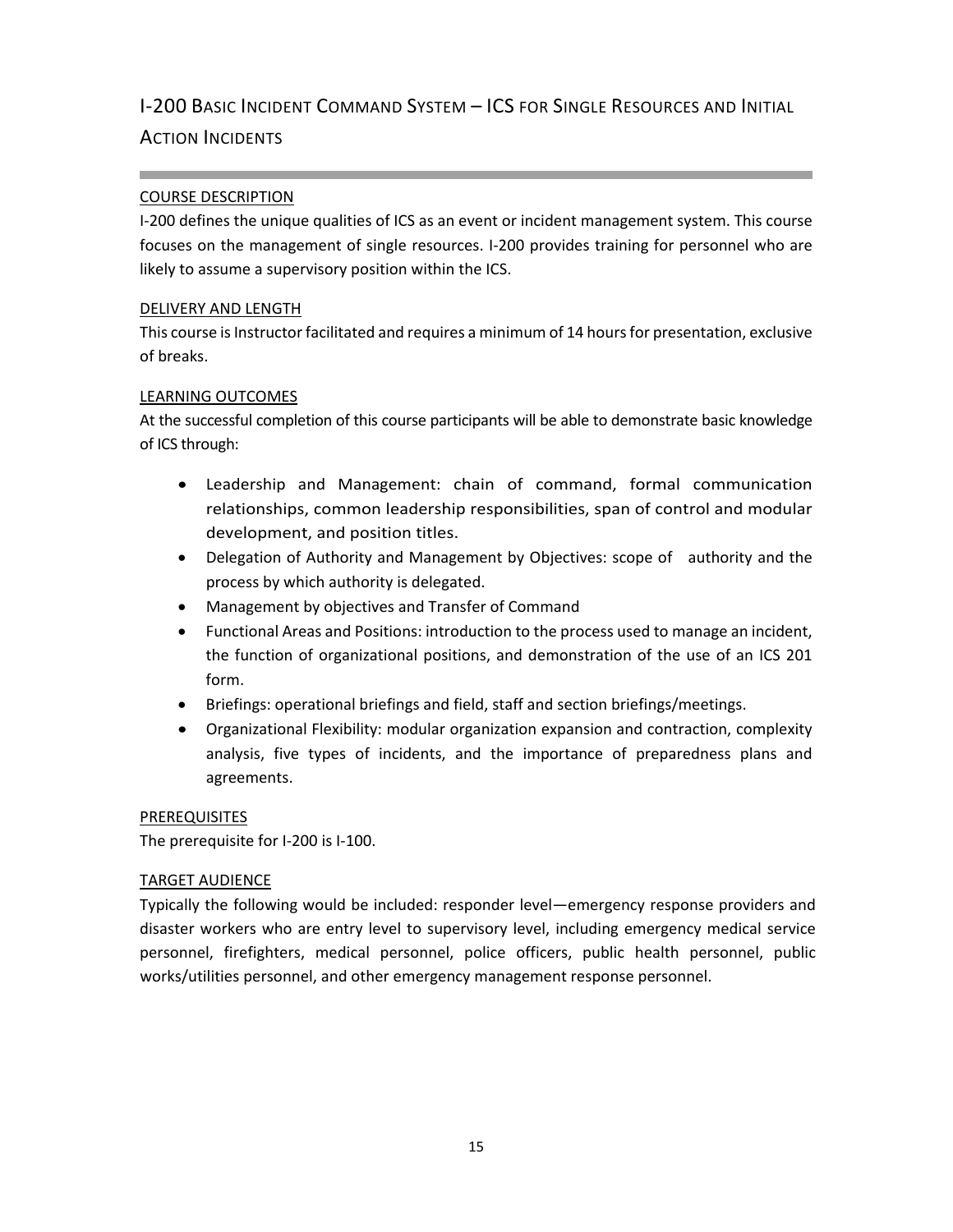## COURSE DESCRIPTION

I-300 defines the unique qualities of ICS as an event or incident management system in an expanding/escalating situation. I-300 is designed to enable personnel to operate efficiently during an incident or event using ICS in supervisory roles on expanding or Type 3 Incidents.

#### DELIVERY AND LENGTH

This classroom based, Instructor facilitated course requires a minimum of 17 hours (two and half days) for presentation, exclusive of breaks.

## LEARNING OUTCOMES

At the successful completion of this course participants will be able to demonstrate intermediate knowledge of ICS as described in the following topics and learning outcomes:

- ICS Fundamentals Review: ICS fundamentals and organization, reporting and working relationships, information flow, and transfer of command.
- Unified Command: features, organization and functions in a multi-jurisdictional or multiagency incident. Roles and reporting relationships under a unified command in single and multi-jurisdictional incidents.
- Incident Management Operations: methods and tools used to assess incident/event complexity and transferring and assuming incident command. The key principles of incident management operations and additional training on developing incident objectives, strategies, and tactics.
- Resource Management: basic principles, steps of resource management and use of appropriate ICS forms.
- Planning Process: planning for incidents or events in reference to the major planning steps, such as logistical concerns, cost-benefit analysis, situational understanding, plan development, implementation, and evaluation.
- Demobilization, Transfer of Command: planning, impact of agency specific policies, procedures, and agreements, and terminating command

## **PREREQUISITES**

The prerequisite for I-300 is I-200.

## TARGET AUDIENCE

Individuals recommended to take the I-300 course include mid-level management personnel, including persons serving as command staff, section chiefs, strike team leaders, task force leaders, unit leaders, division/group supervisors, branch directors, and multiagency emergency coordination centre/emergency operations centre staff.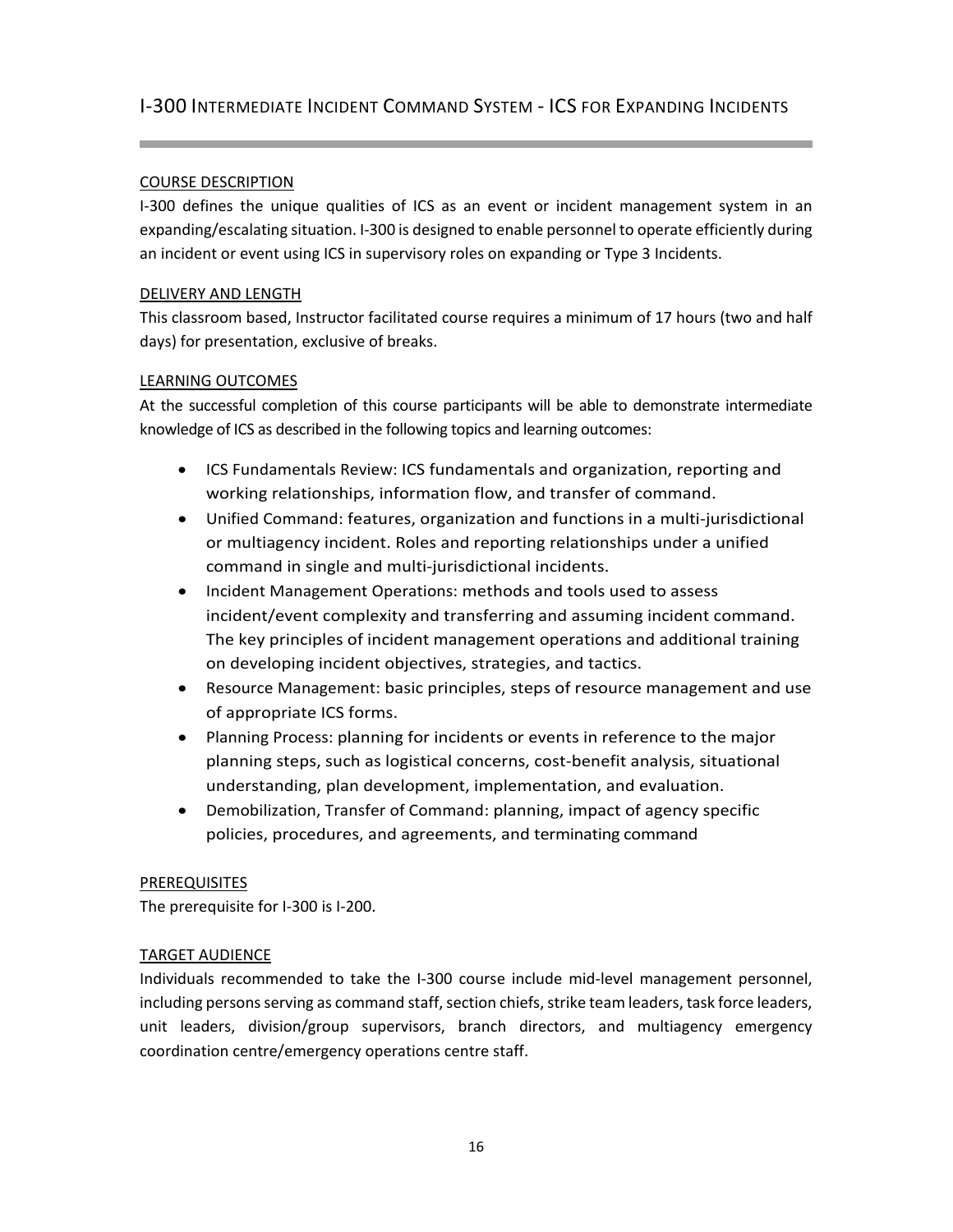## I-400 ADVANCED INCIDENT COMMAND SYSTEM

## COURSE DESCRIPTION

I-400 is designed to enable personnel to operate efficiently in the advanced application of the Incident Command System (ICS). The course deals with the command and general staff functions during complex incidents, the implementation of the incident management process on a complex incident and the management and coordination process during multiple incidents.

#### DELIVERY AND LENGTH

This classroom based, Instructor facilitated course requires 14 hours for presentation exclusive of breaks. More time will be required if agency specific material is added. The course is interactive. It has several exercises designed to facilitate group and class discussion.

#### LEARNING OUTCOMES

- Command and General Staff**:** unified command functions in a multi-jurisdictional or multiagency, complex incident, major steps involved in the planning process, issues that influence incident complexity and available analysis tools, primary guidelines and responsibilities of the Command and General Staff positions.
- Major and/or Complex Incident/Event Management: Deputies and Assistants: primary factors affecting major and/or complex incidents and events, expansion options for incident/event organization.
- Area Command: principal advantages of area command, including how, where, and when area command would be established, area command organization and primary functions.
- Unified Command: unified command structure and operations.
- Organizational Relationships: organizational relationships among area command, unified command, multi-entity coordination systems, and emergency operation centres/emergency coordination centres.

#### PREREQUISITES

The prerequisite for I-400 is I-300.

#### TARGET AUDIENCE

Typically, personnel serving as Command and General Staff in an ICS organization, select department heads with multi-agency coordination responsibilities, area managers, emergency managers, and multi-agency coordination centre /emergency operations centre managers.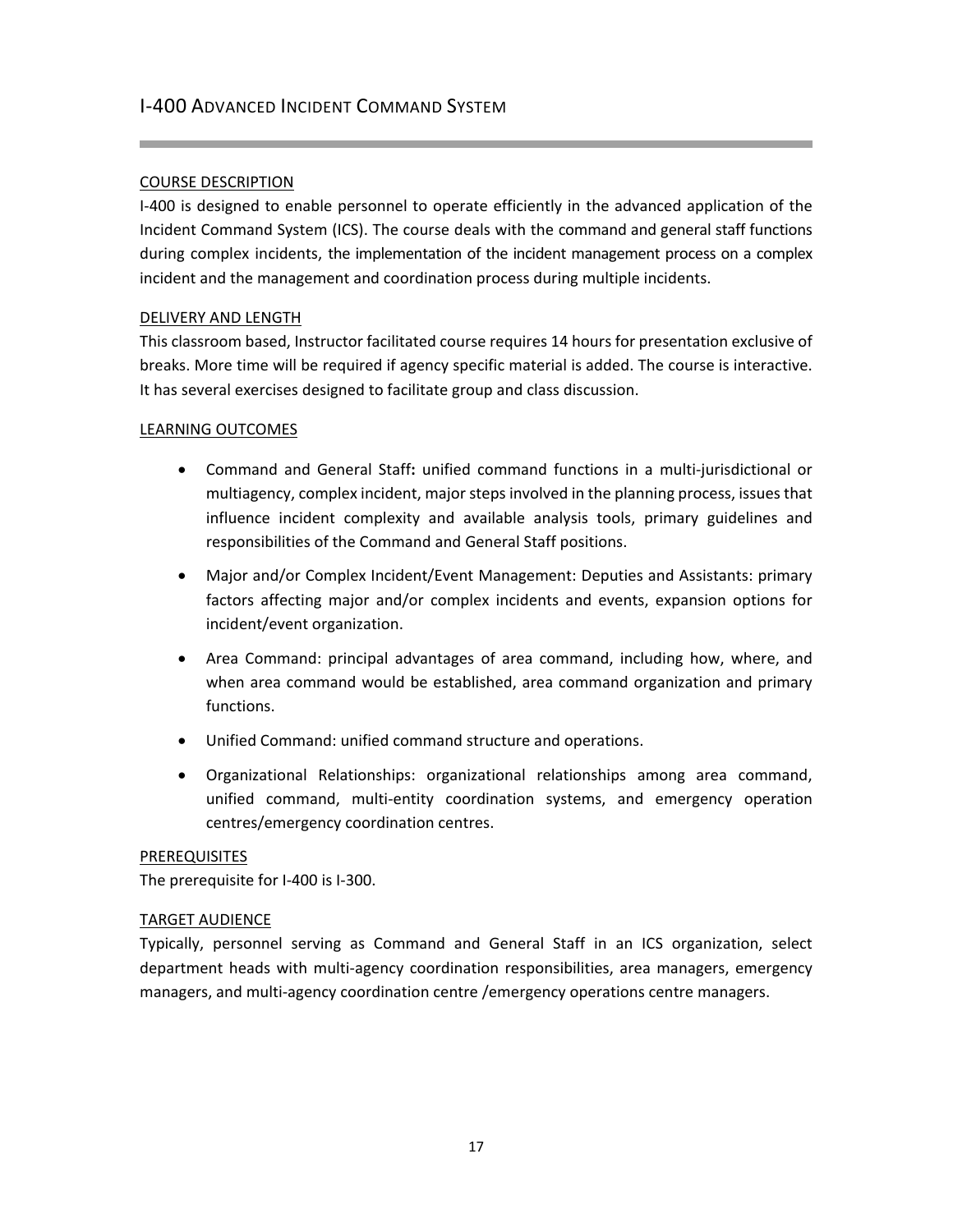## I-402 ICS FOR EXECUTIVES

## COURSE DESCRIPTION

I-402 introduces the Incident Command System (ICS) and provides the foundation for executive understanding and participation in the ICS.

This presentation provides a basic understanding of ICS, unified and area command, and multiagency coordination to those persons responsible for establishing or implementing policy, but who normally are not a part of the on-scene ICS organization. The presentation also discusses responsibilities and information transfer between Executives and Incident Commanders. The target audience includes executives, administrators, and policy makers involved with emergency planning and response or recovery efforts.

#### DELIVERY AND LENGTH

The presentation of the 402 will take approximately two hours. The course is intended to be delivered in a lecture format presented by an ICS Canada Instructor.

#### LEARNING OUTCOMES

At the successful completion of this presentation participants will be able to demonstrate a basic knowledge of the Incident Command System to endorse and support site operations from an executive or administrative view.

PREREQUISITES There are no prerequisites for the I-402.

## TESTING AND EVALUATION PROCEDURES

There is no exam or evaluation procedure associated with the I-402.

#### TARGET AUDIENCE

Typically, required personnel include executives, administrators and policy makers.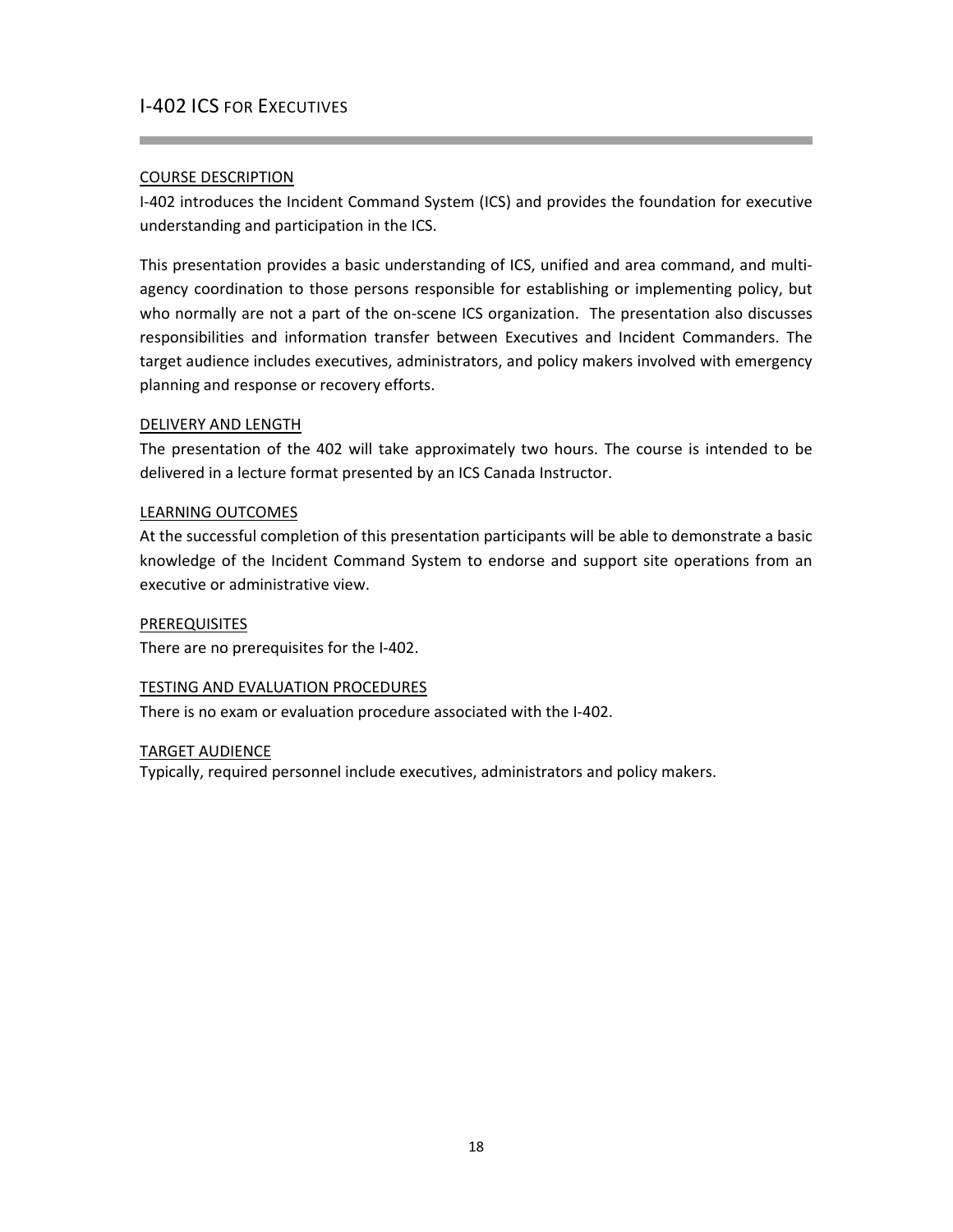#### COURSE DESCRIPTION

Train the Trainer Awareness Level is designed to prepare course participants become future ICS Instructor to deliver ICS Canada I-100 and I-200 curricula.

## DELIVERY AND LENGTH

This classroom based Instructor facilitated course requires a minimum of 12 hours for presentation, exclusive of breaks. The course is interactive and provides an opportunity for course participants to deliver portions of material and facilitate a learning exercise.

#### LEARNING OUTCOMES

At the successful completion of this course participants will be able to demonstrate an understanding of how to deliver the I-100 and I-200 as a Unit Instructor in a classroom setting. Course participants may then make application to the responsible AHJ for recognition as an ICS Canada Instructor. ICS training materials will not be provided to course participants until they are recognized as an Instructor.

#### **PREREQUISITES**

- a) Successful completion of recognized I-100 and I-200 courses.
- b) Service in a mid-level emergency management and incident response position ("leader" level or higher) within five years in operational incidents, planned events, or exercises OR have specialized knowledge and experience appropriate for the audience.
- c) Recognized qualifications in techniques of instruction and adult education methodologies.

## TESTING AND EVALUATION PROCEDURES

There is no formal final exam; the instructor delivering the course will assess understanding of the concepts by course participants through group discussions and team activities.

#### TARGET AUDIENCE

Agencies are responsible to determine who within their organization will deliver ICS training.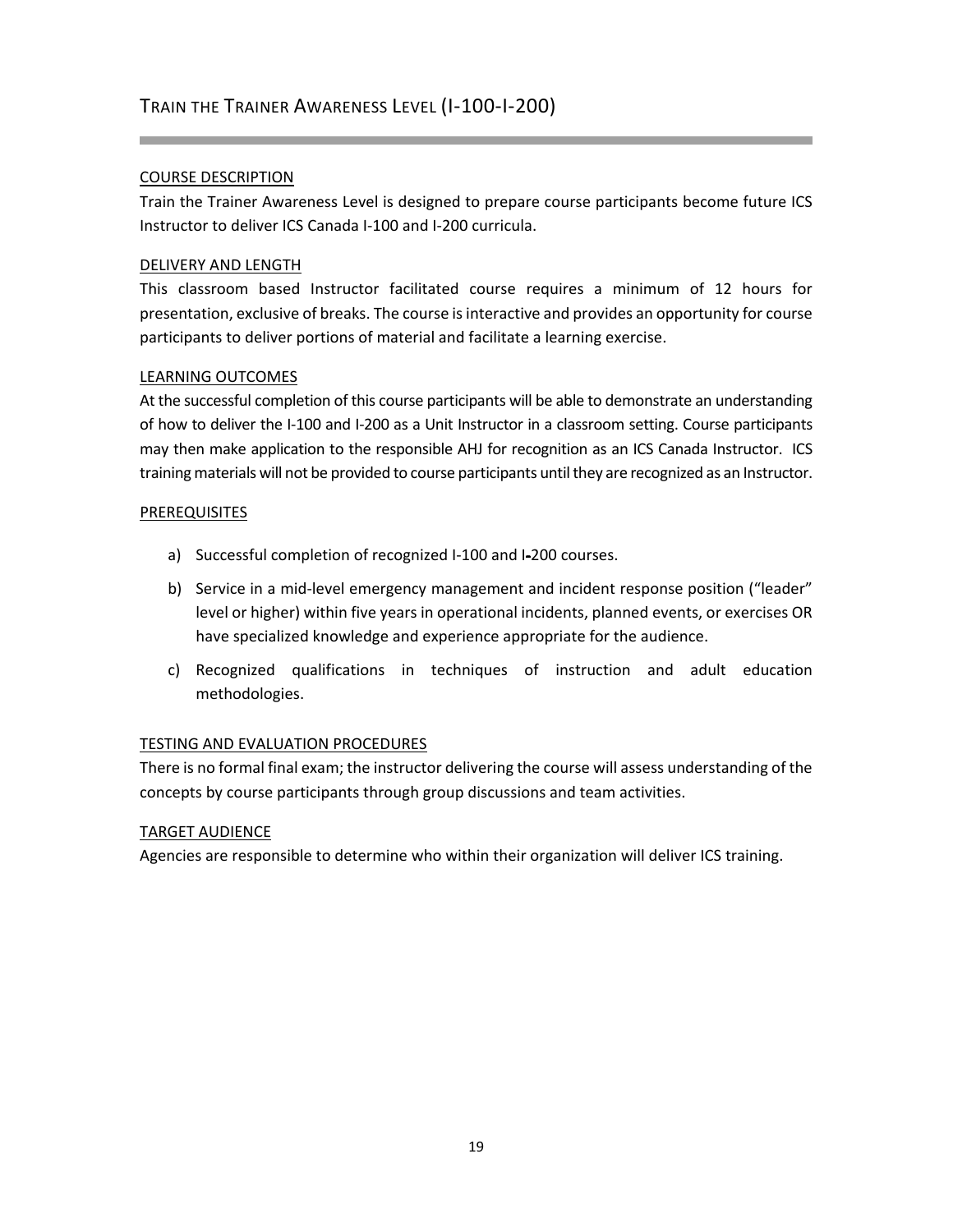#### COURSE DESCRIPTION

Train the Trainer Advanced Level is designed to prepare course participants become ICS Canadian Instructor to deliver ICS Canada I-300 and I-400 curricula.

#### DELIVERY AND LENGTH

This classroom-based Instructor facilitated course requires a minimum of 14 hours for presentation, exclusive of breaks. The course is interactive and provides an opportunity for course participants to participate in a variety of group and team-teaching exercises.

#### LEARNING OUTCOMES

At the successful completion of this course, participants will be able to demonstrate an understanding of how to deliver the I-300 and I-400 as an Instructor facilitator in a classroom setting. Course participants may then make application to the responsible AHJ for recognition as an ICS Canada Instructor. ICS training materials will not be provided to course participants until they are recognized as Instructor.

#### PREREQUISITES

- a) Successful completion of recognized I-300 and I-400 courses.
- b) Service as Incident Commander or in a command or general staff position in an incident that required multi-agency coordination and went beyond one operational period or required a written Incident Action Plan (IAP) within the previous five years.
- c) Recognized qualifications in techniques of instruction and adult education methodologies.

## TESTING AND EVALUATION PROCEDURES

There is no formal final exam; the instructor delivering the course will assess understanding of the concepts by course participants through group discussions and team activities.

#### TARGET AUDIENCE

Agencies are responsible to determine who within their organization will deliver ICS training.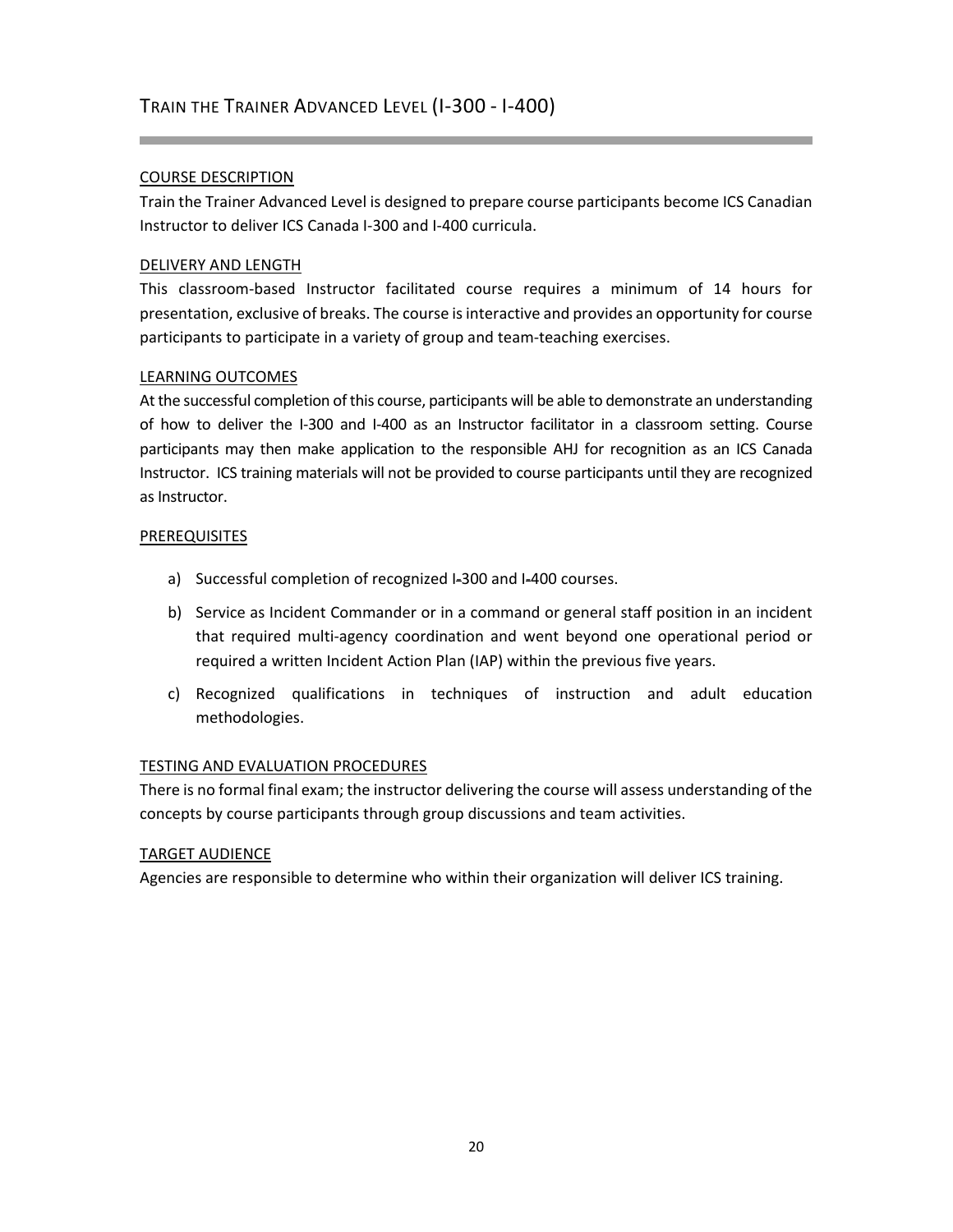## POSITION SPECIFIC TRAINING GENERAL INFORMATION

All position specific training courses are designed to address the roles and responsibilities of the respective position on a Type 3 Incident Management Team.

## **PREREQUISITES**

The prerequisite for all position specific courses is I-300 except for the Task Force/Strike Team Unit Leader which is I-200 minimum with I-300 being recommended. Course participants may have their previous operational knowledge and experience assessed through a PLAR process on a case by case basis that may shorten the time period between courses.

## TARGET AUDIENCE

Agencies and organizations are responsible to determine who within their organizations requires ICS Position Specific training, based on local incident management organizational planning.

The audience may include students from a variety of agencies and functional disciplines, including fire service, law enforcement, emergency management, public works departments, as well as public health organizations, medical emergency teams and hospitals.

## **TESTING AND EVALUATION PROCEDURES**

Course participants must obtain 70% or higher on the final exam to receive a certificate of completion. Exams are "closed book" and limited to a two-hour maximum. Instructors will assess understanding of the duties and responsibilities of the specific position.

Exams will be delivered according to A/AHJ policy. An independent exam proctor may be used. Should a course participant not be successful on the exam, one rewrite can be provided according to A/AHJ policy.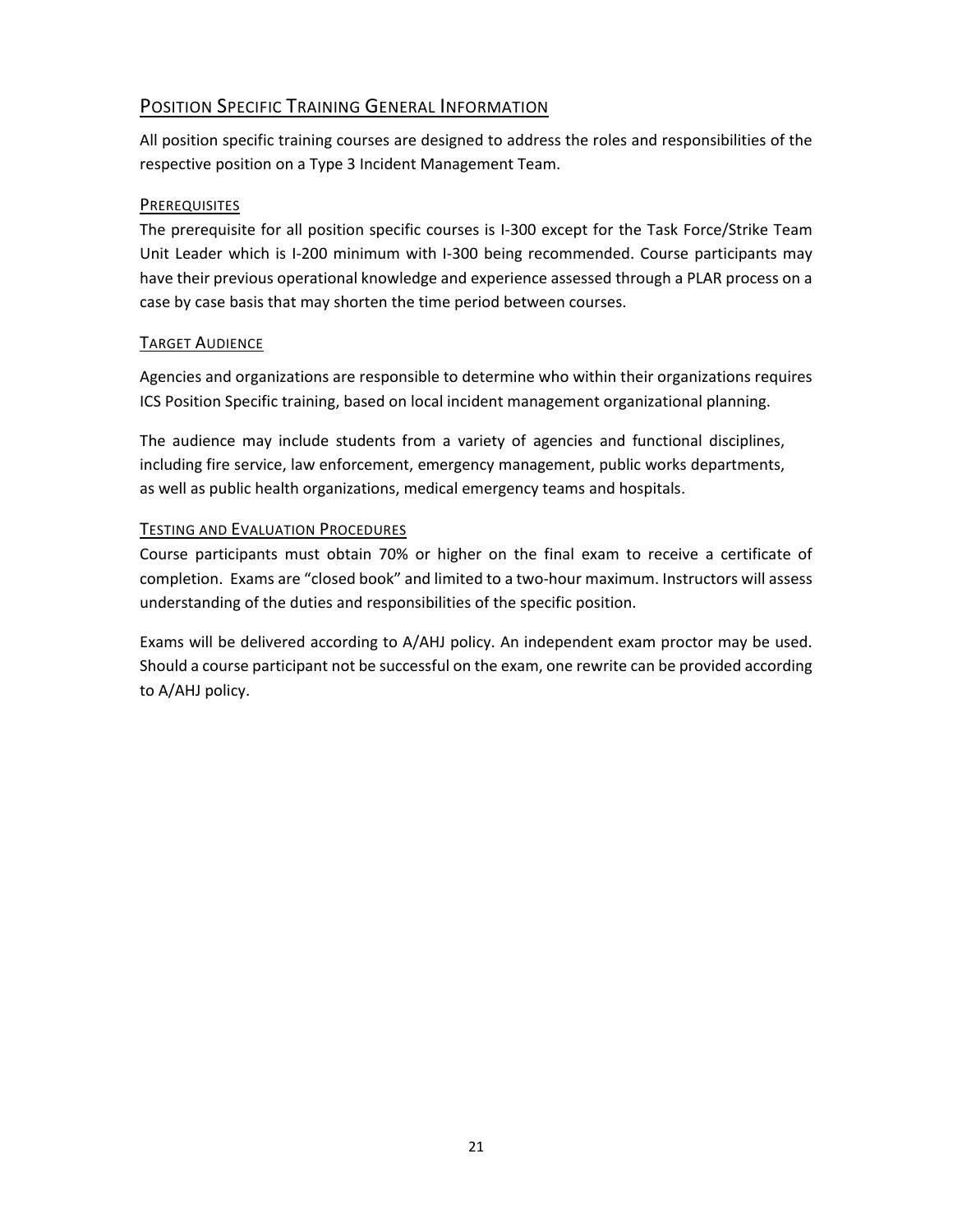## INCIDENT COMMANDER COURSE

#### COURSE DESCRIPTION

The course provides emergency responders with an overview of key duties and responsibilities of a Type III Incident Commander in a Type III All-Hazards Incident Management Team (AHIMT).

#### DELIVERY AND LENGTH

This classroom-based Instructor facilitated course requires a minimum of 30 hours for presentation, exclusive of breaks optimally presented over 5, eight-hour days.

#### LEARNING OUTCOMES

- Duties, roles, responsibilities, and capabilities of an effective Incident Commander.
- How to manage an IMT through an understanding of the interactions between the Incident Commander and the individual members of the IMT.
- Incident Commander's responsibilities in IMT administration and readiness.
- The purpose and function of command, agency oversight, support, and coordination.
- The command structures and MACS from the Incident Commander's standpoint.
- The interaction and cooperation between the Agency Administrator and the IC.
- The procedures an IC should follow to ensure effective and safe transfer of command.
- Effective communication practices for addressing internal and external audiences.
- Incident objectives, strategies, and tactics as they are used by the IC.
- The plans and meetings for which the IC is responsible.
- The staffing responsibilities and considerations of the Incident Commander.
- How the IC can identify and manage a special situation that occurs within an incident.
- The financial management responsibilities of the IC and the role of the Finance Section.
- Effective and advantageous personal documentation practices for the IC.
- The process of demobilization and the evaluations of the Command and General Staff.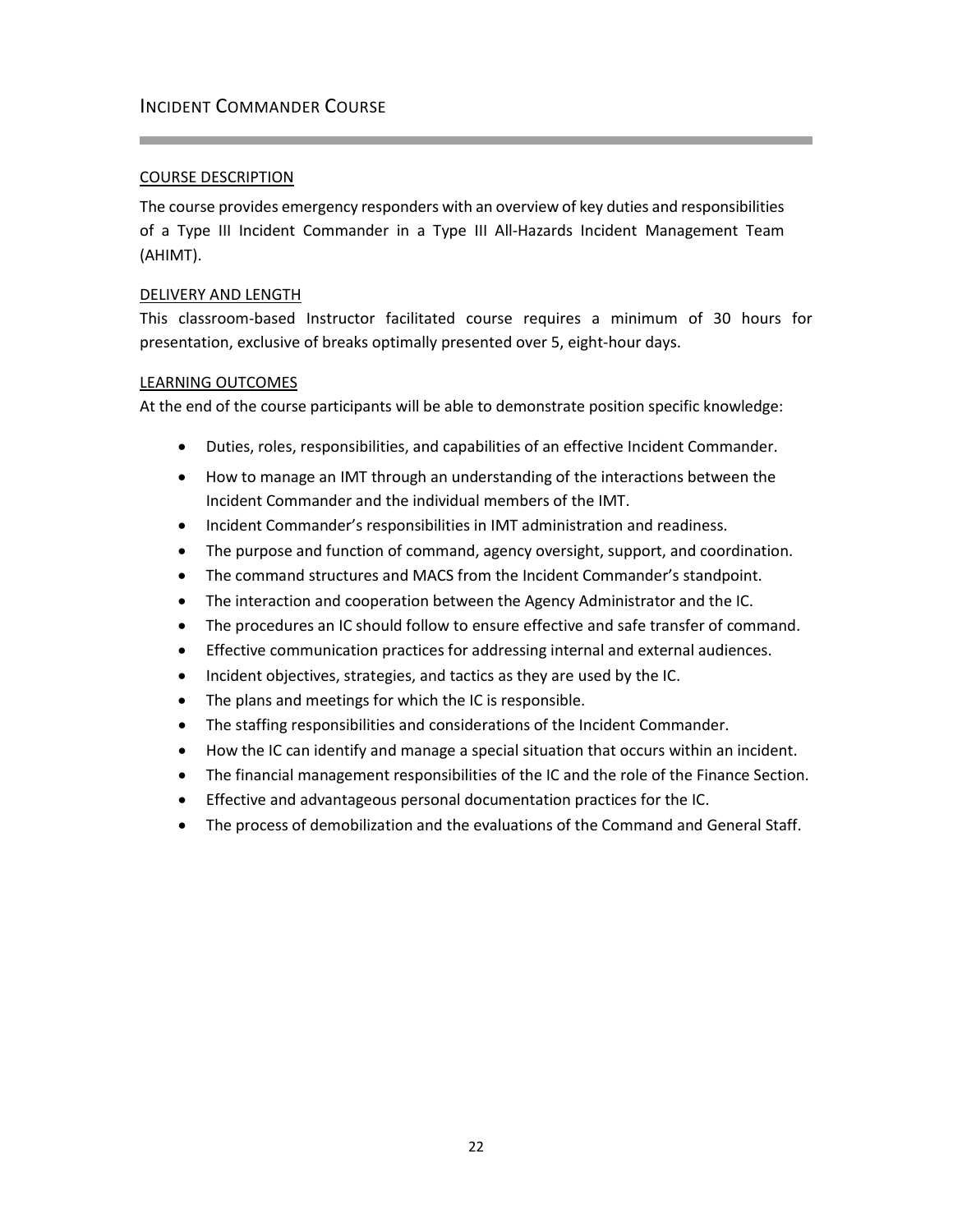## **SAFETY OFFICER**

#### COURSE DESCRIPTION

This course provides emergency responders with an overview of key duties and responsibilities of a Safety Officer Type III in a Type III AHIMT.

#### DELIVERY AND LENGTH

This classroom-based Instructor facilitated course requires a minimum of 27 hours for presentation, exclusive of breaks optimally delivered over 4, eight-hour days.

#### LEARNING OUTCOMES

- The duties, responsibilities, and capabilities of an effective Safety Officer on an All-Hazards Incident Management Team
- The roles and responsibilities when assuming the position and creating an attitude of safety on an incident
- The information needed when beginning work on an incident and potential sources for obtaining that information
- The distinction between a hazard and a safety risk, and identify situations and actions that are of high importance to the Safety Officer
- The techniques that can be used to prioritize hazards for mitigation, the different types of mitigation and accident prevention
- The purpose, components, and use of ICS Form 215A and the ICS Form 208
- The various methods of communicating safety risks and mitigations through the Incident Safety Plan, Assistant Safety Officers, Safety Messages, and briefings
- The Safety Officer's interactions with the Logistics Section (and its various sub-units) to ensure that personnel needs are safely met
- The ability to identify unsafe actions and situations while working on the incident, how to prevent those safety risks, and how to stop unsafe operations
- Ensuring safety and demobilizing the Safety Unit during incident demobilization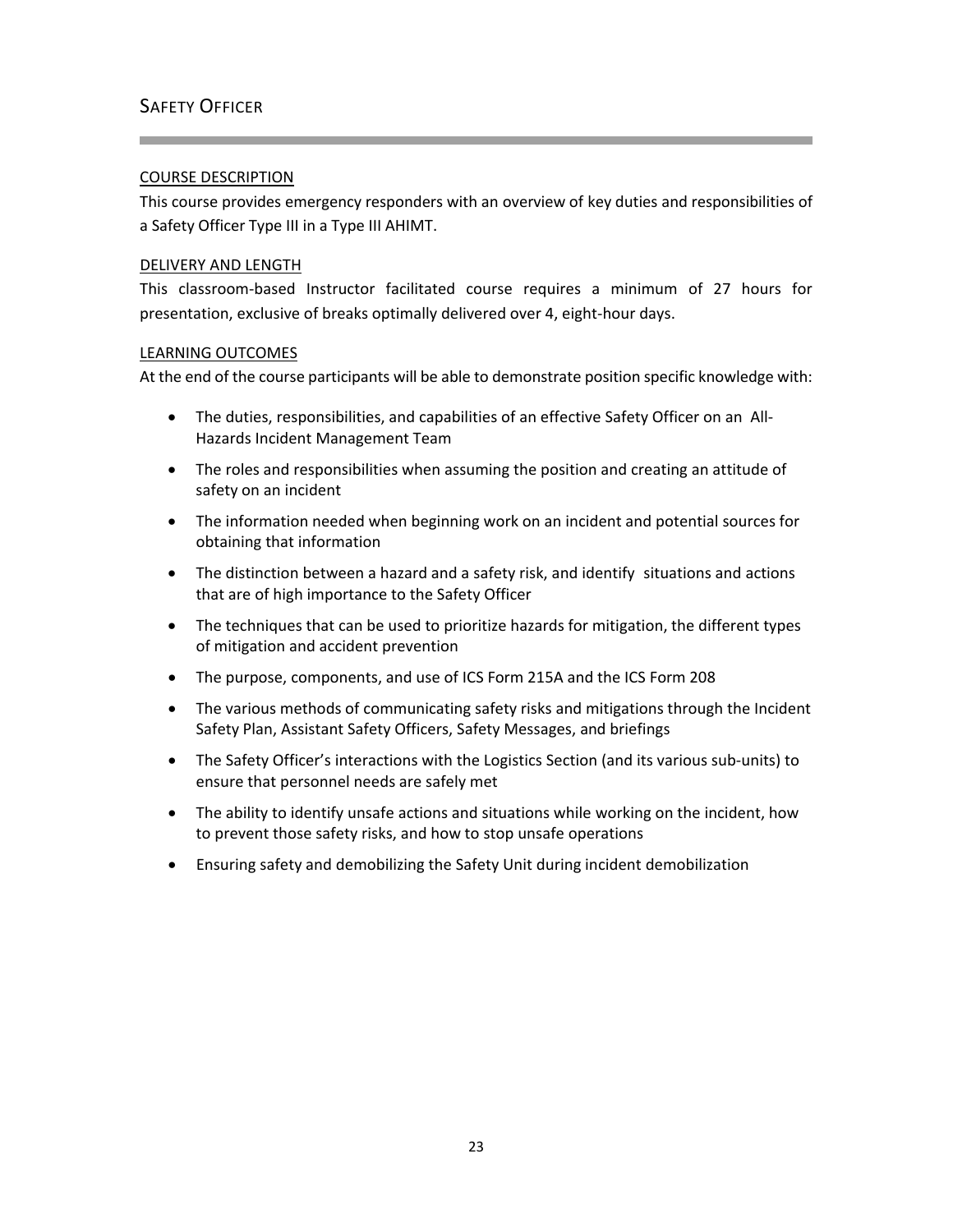## LIAISON OFFICER

#### COURSE DESCRIPTION

This course provides emergency responders with an overview of key duties and responsibilities of a Liaison Officer Type III in a Type III AHIMT.

## DELIVERY AND LENGTH

This classroom-based Instructor facilitated course requires a minimum of 12 hours for presentation, exclusive of breaks optimally delivered over 2, eight-hour days.

#### LEARNING OUTCOMES

- The duties, responsibilities, and capabilities of an effective Liaison Officer on an AHIMT.
- The role and importance of the Liaison Officer as a member of the command staff.
- The function of an Agency Representative (AREP).
- The roles and responsibilities of the Liaison Officer regarding stakeholders and evaluate Liaison Officer success.
- The types of communication and work location needs for a given incident.
- The process and relevant parties involved in incident information flow including the role of Assistant Liaison Officers.
- How the Liaison Officer fits into the planning process.
- How to determine the proper steps to follow in the event of a special situation.
- The demobilization process as it relates to the duties of the Liaison Officer.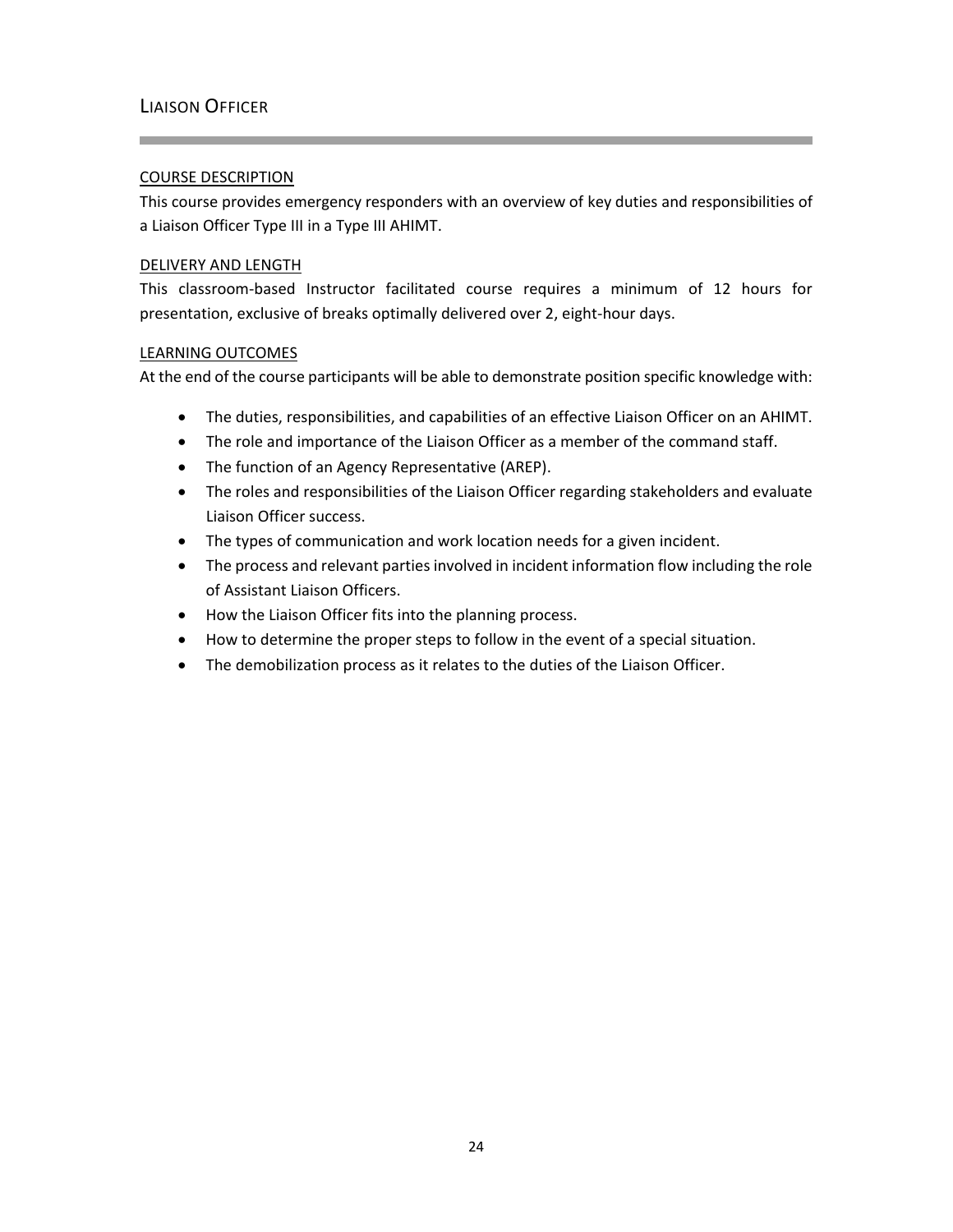## OPERATIONS SECTION CHIEF

#### COURSE DESCRIPTION

This course provides emergency responders with an overview of key duties and responsibilities of a Operations Section Chief Type III in a Type III AHIMT.

## DELIVERY AND LENGTH

This classroom-based Instructor facilitated course requires a minimum of 24 hours for presentation, exclusive of breaks optimally delivered over 4, eight-hour days.

#### LEARNING OUTCOMES

- The duties, responsibilities, and capabilities of an effective Operations Section Chief on an AHIMT.
- The roles, responsibilities, and importance of the Operations Section Chief as a member of the general staff.
- How the Operations Section Chief fits into the planning process.
- The demobilization process as it relates to the duties of the Operations Section Chief.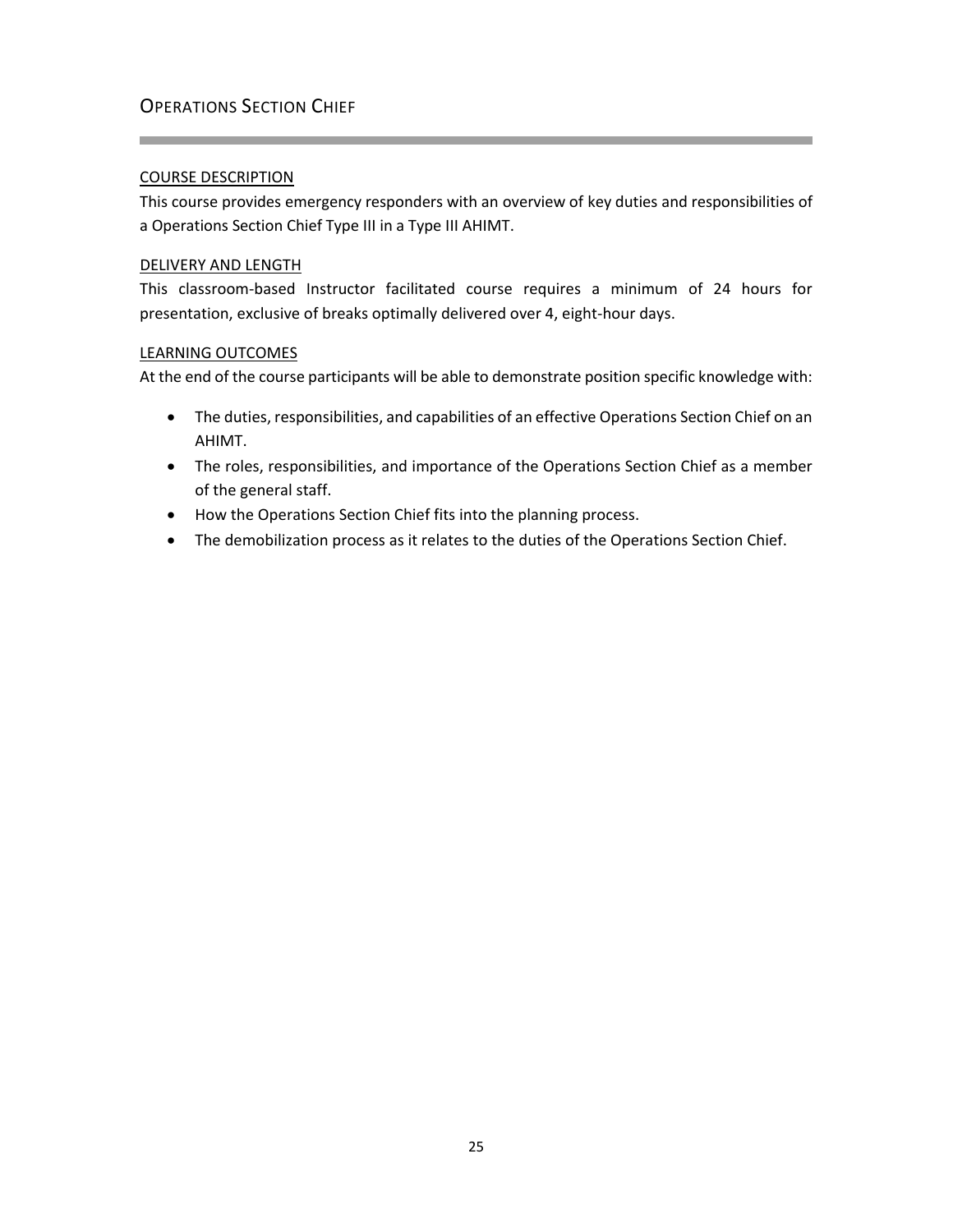## DIVISION GROUP SUPERVISOR

#### COURSE DESCRIPTION

This course provides emergency responders with an overview of key duties and responsibilities of a Division/Group Supervisor Type III in a Type III AHIMT.

## DELIVERY AND LENGTH

This classroom-based Instructor facilitated course requires a minimum of 20 hours for presentation, exclusive of breaks optimally delivered over 3, eight-hour days.

#### LEARNING OUTCOMES

At the end of the course participants will be able to demonstrate position specific knowledge with:

• The duties, responsibilities, and capabilities of an effective Division/Group Supervisor on an AHIMT.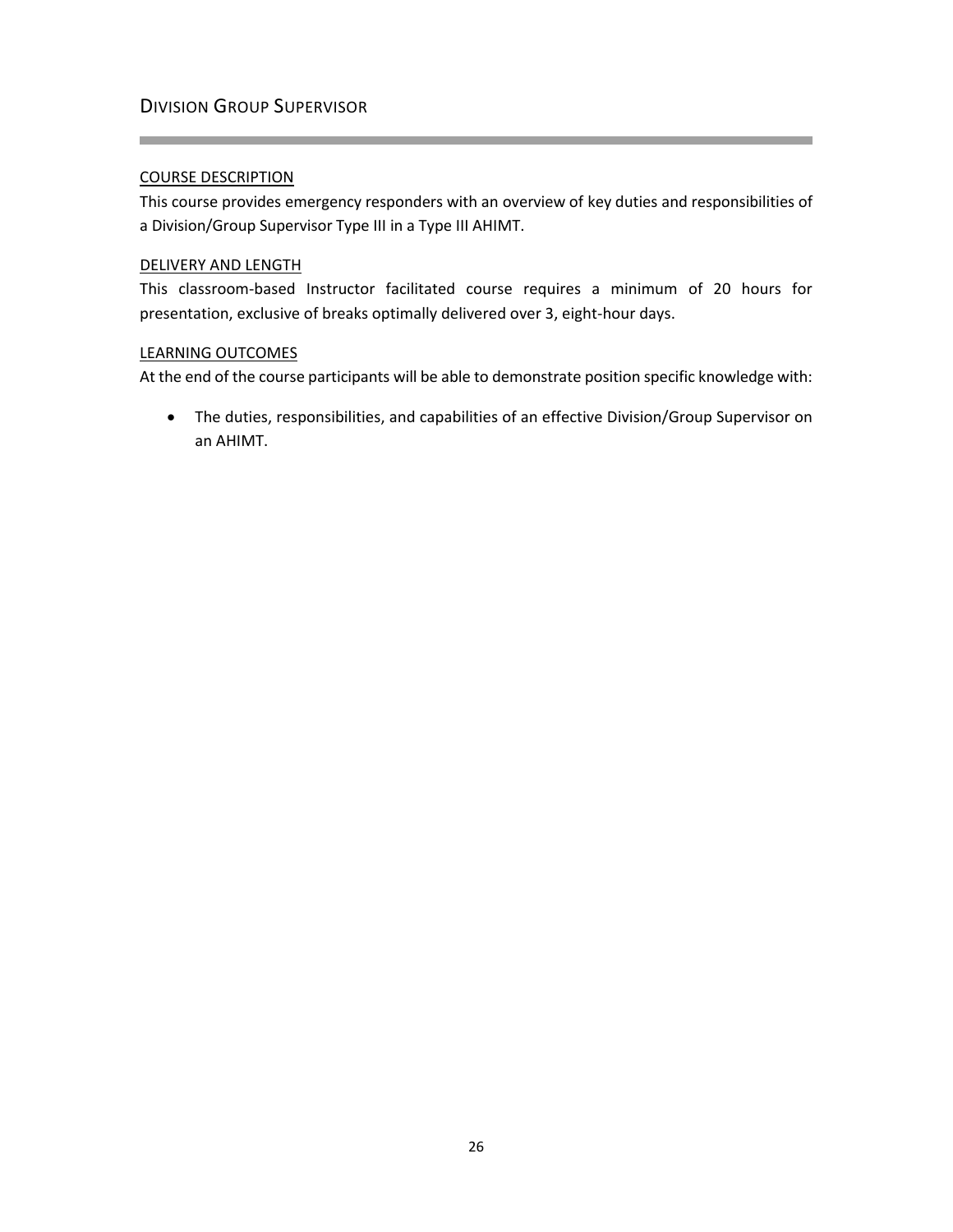## STRIKE TEAM TASK FORCE LEADER

#### COURSE DESCRIPTION

This course provides emergency responders with an overview of key duties and responsibilities of a Strike Team/Task Force Unit Leaders Type III in a Type III AHIMT.

## DELIVERY AND LENGTH

This classroom-based Instructor facilitated course requires a minimum of 20 hours for presentation, exclusive of breaks optimally delivered over 3, eight-hour days.

#### LEARNING OUTCOMES

At the end of the course participants will be able to demonstrate position specific knowledge with:

• The duties, responsibilities, and capabilities of an effective Strike Team/Task Force Leader on an AHIMT.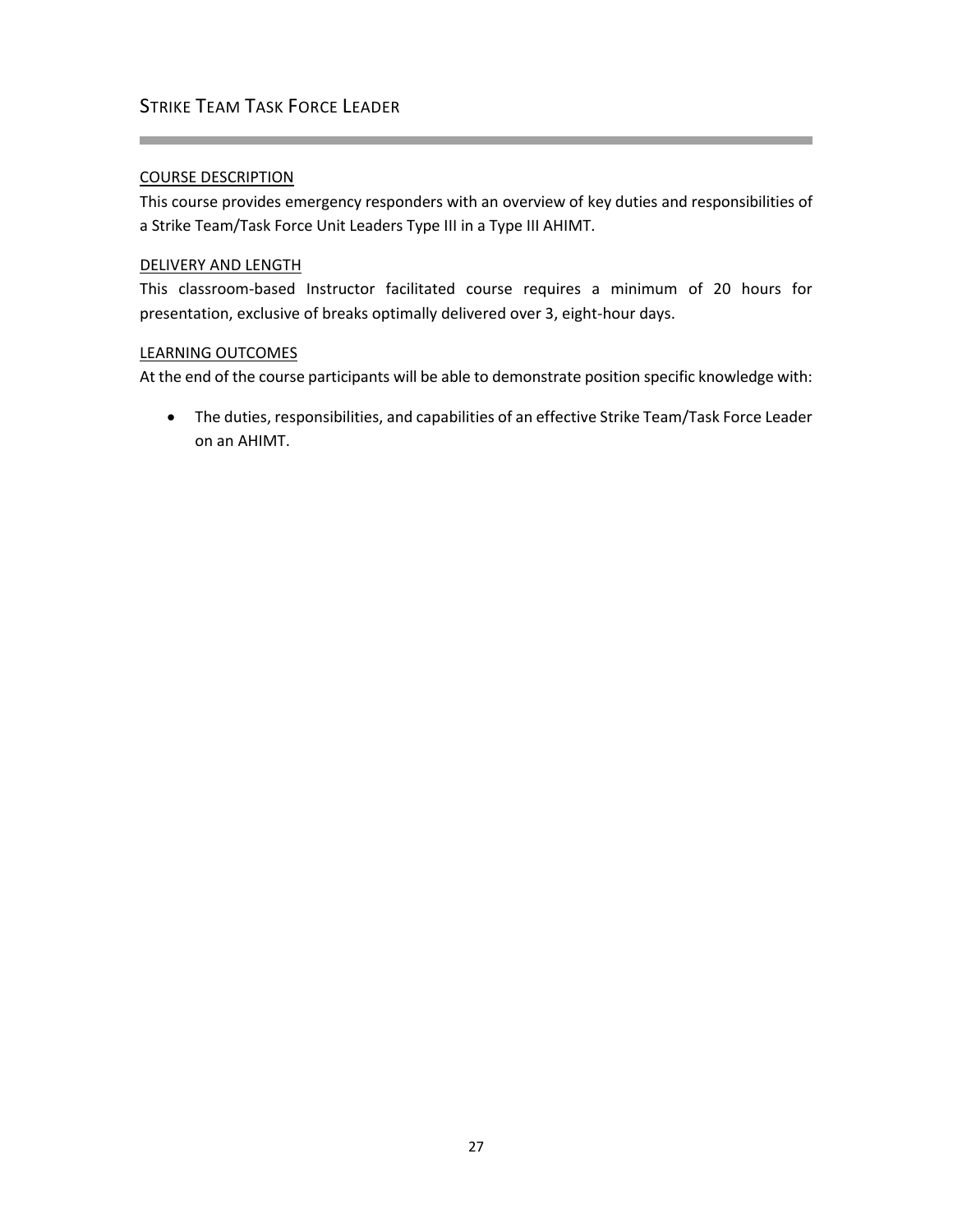## PLANNING SECTION CHIEF

## COURSE DESCRIPTION

This course provides emergency responders with an overview of key duties and responsibilities of a Planning Section Chief Type III in a Type III AHIMT.

## DELIVERY AND LENGTH

This classroom-based Instructor facilitated course requires a minimum of 24.5 hours for presentation, exclusive of breaks optimally delivered over 3 ½ days.

#### LEARNING OUTCOMES

At the end of the course participants will be able to demonstrate position specific knowledge with:

- Describe the function of the Planning Section and the roles and responsibilities of the Planning Section Chief.
- The information gathered from the initial meetings, briefings and documents.
- The function of the Resources Unit and the roles and responsibilities of the Resources Unit Leader.
- The function of the Situation Unit and the roles and responsibilities of the Situation Unit Leader.
- The purpose, timing and structure of each of the meetings, briefings and documents in the Planning Cycle.
- The key strategies for interacting with members of the Planning Section, members of the IMT, and personnel outside of the IMT.
- The responsibilities of the Documentation Unit and Demobilization Unit Leaders and the purpose of the Final Incident Package

**Note: The Planning Section Chief received an update for 2018 and ICS Canada has yetto validate the course timelines with an actual classroom delivery.**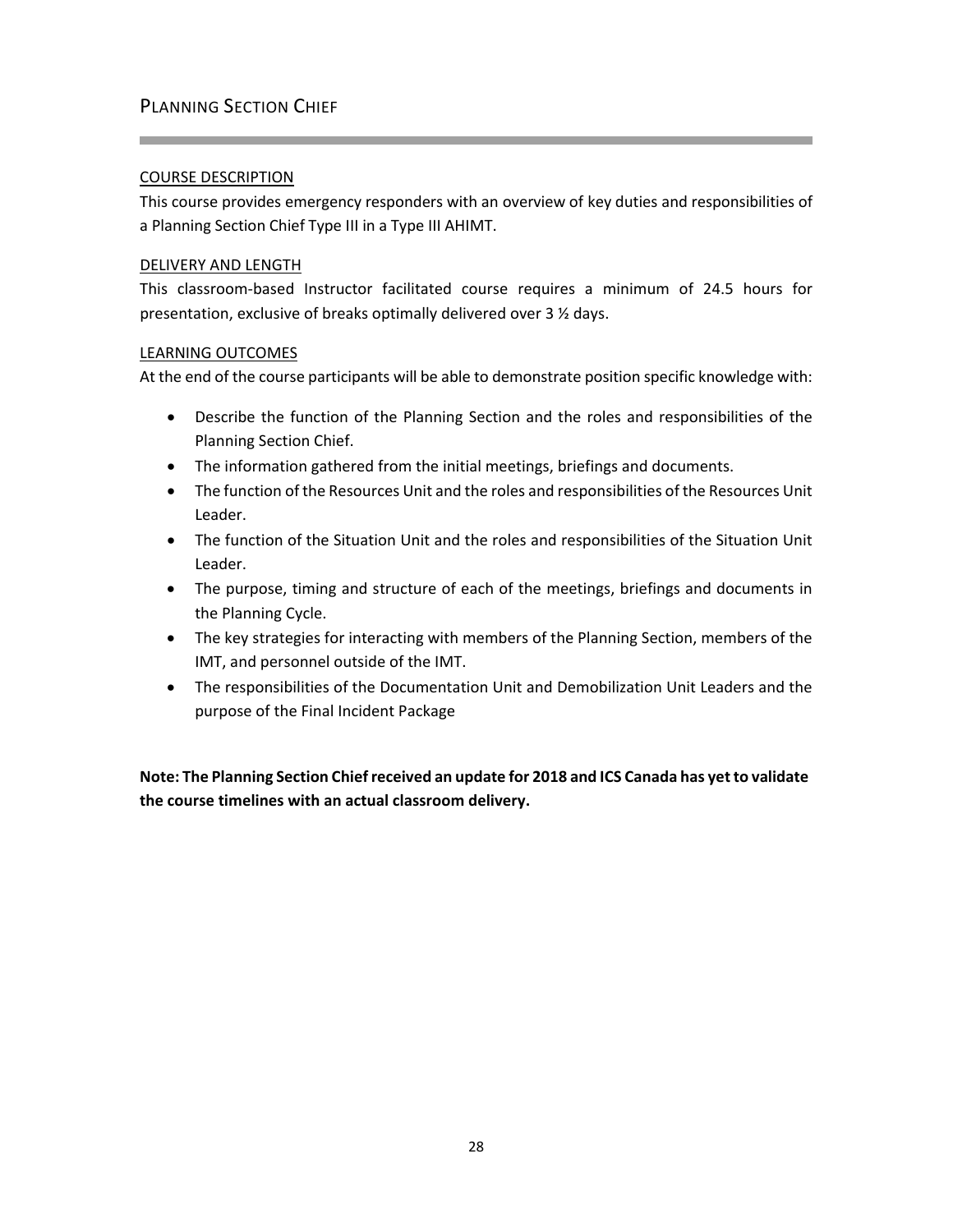## RESOURCES UNIT LEADER

## COURSE DESCRIPTION

The purpose of this professional development course, Resources Unit Leader, is to provide local and Provincial/Territorial (P/T) -level emergency responders with an overview of key duties and responsibilities of a Resources Unit Leader Type III in a Type III All Hazards Incident Management Team (AHIMT).

## DELIVERY AND LENGTH

This classroom-based Instructor facilitated course requires a minimum of 28 hours for presentation, exclusive of breaks optimally delivered over 4 days.

## LEARNING OUTCOMES

At the end of the course participants will be able to demonstrate position specific knowledge with:

- Identify course objectives and position-specific resourcematerials;
- Describe the organization and functions of the Planning Section;
- Establish and manage the Resources Unit;
- Complete the resources check-in process;
- Collect, process, and validate information used to trackresources;
- Participate as a RESL in the planning process;
- Complete required documents to support the incident;and
- Manage and document the demobilization of incidentresources.

In addition to Unit Terminal Objectives, each unit in this course also has several Unit Enabling Objectives. The Unit Enabling Objectives are included to support the Unit Terminal Objective. They are the specific objectives to be met as the class progresses through the unit; ultimately, by satisfying the Unit Enabling Objectives, the students will meet the Unit Terminal Objective.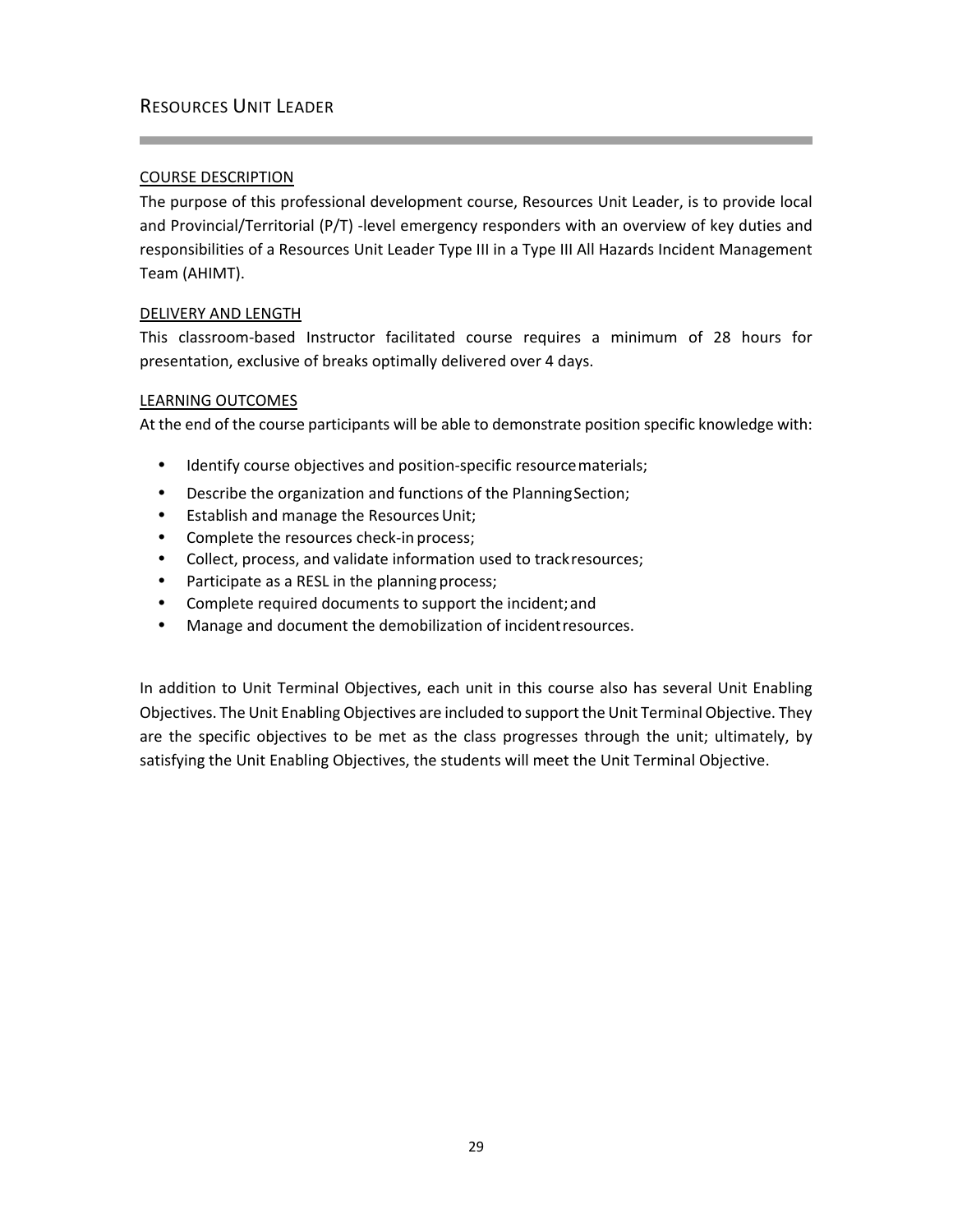## LOGISTICS SECTION CHIEF

#### COURSE DESCRIPTION

This course provides emergency responders with an overview of key duties and responsibilities of a Logistics Section Chief Type III in a Type III AHIMT.

## DELIVERY AND LENGTH

This classroom-based Instructor facilitated course requires a minimum of 32 hours for presentation, exclusive of breaks optimally delivered over 5, eight-hour days.

#### LEARNING OUTCOMES

- The duties, responsibilities, and capabilities of an effective Logistics Section Chief.
- The responsibilities of the Logistics Section Chief in relationship to the responsibilities of Unit Leaders within the Section.
- The responsibilities of specific Units in the Logistics Section including:
	- **Facilities Unit Leader.**
	- Ground Support Unit Leader.
	- **Supply Unit Leader.**
	- **Food Unit Leader.**
	- **Medical Unit Leader**
	- **EXECOMMUNICATIONS Unit Leader**
- The priorities of the Logistics Section Chief upon initial activation, describing how the Logistics Section Chief translates these priorities into action.
- Considerations in activating, briefing, and assessing the capabilities of each Unit
- Identify the Logistics Section Chief's coordination and communication responsibilities outside the Logistics Section.
- Identify techniques for successfully managing personnel and demobilizing.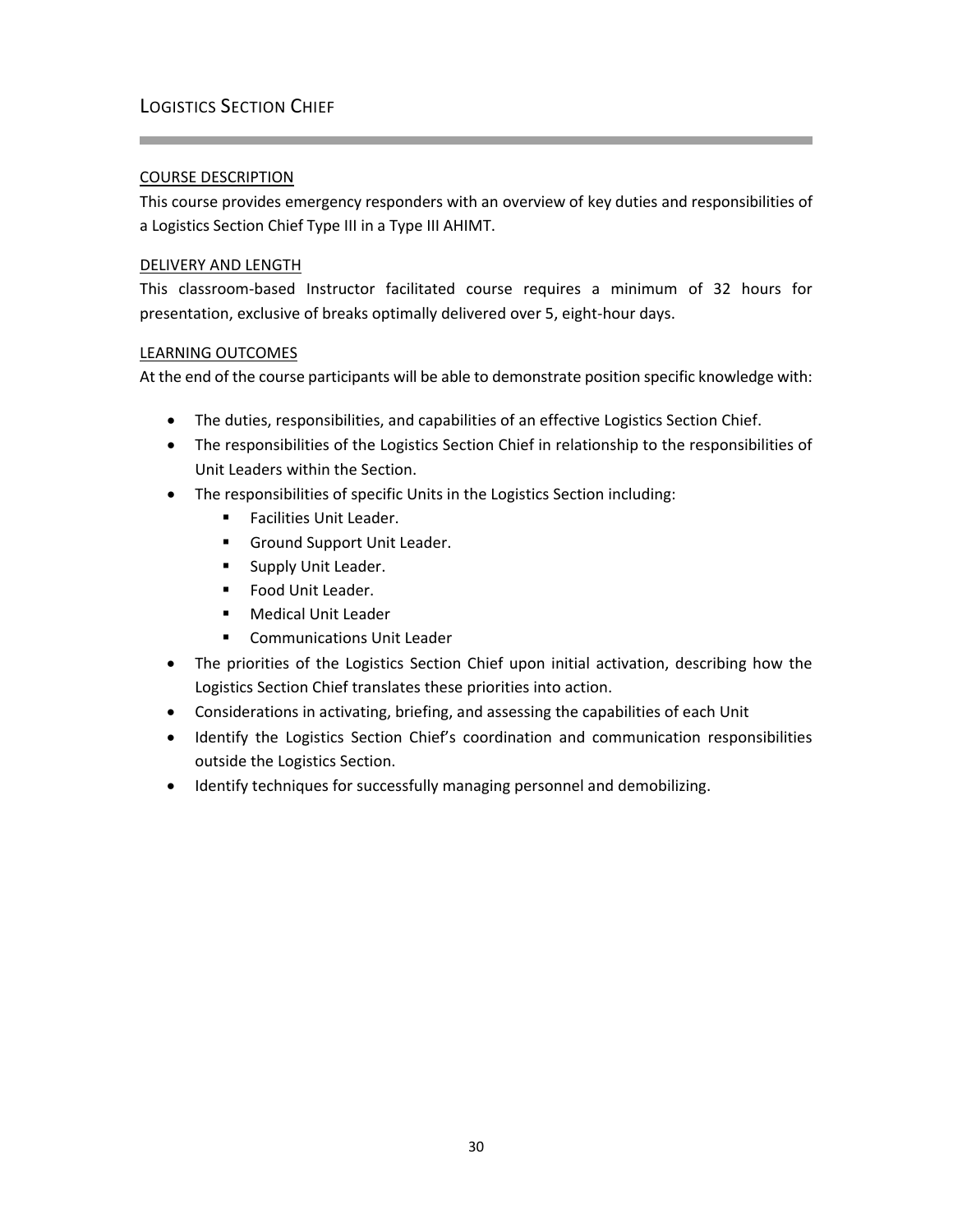# **SECTION 4 INSTRUCTOR STANDARDS**

## INTRODUCTION

The ICS Canada Steering Committee has established a set of standards and requirements for individuals wishing to deliver ICS Canada training I-100 through I-402, associated train the trainer, and position specific training courses. It is important that ICS training be delivered by knowledgeable, competent Instructors who understand both the ICS system and the applicability to various organizations in Canada.

This document establishes the minimum qualifications necessary for an individual to become recognized nationally as an ICS Instructor. The standards establish the minimum requirements for ICS delivery while preserving the integrity of the accepted ICS Canada system.

In general terms this document establishes and outlines:

- essential requirements for ICS Instructors;
- evaluation criteria for ICS Instructors;
- process to become a recognized ICS Instructor; and
- criteria for maintaining certification.

## ICS CANADA RECOGNIZED INSTRUCTOR

The following are essential requirements for all ICS Canada Instructors:

- qualified by a combination of education and demonstrated ability as an adult instructor;
- approved under an Authority Having Jurisdiction (AHJ);
- experience on an ICS managed emergency incident, planned event or exercise;
- use of approved ICS Canada course materials (see Section 3.2).

Part of the ICS Canada recognition process is to designate the approved ICS training level(s). ICS Instructors should identify what ICS level(s) they are applying to teach. Once an ICS Instructor is ICS Canada recognized, the Instructor may only teach the designated level(s) of ICS and must use ICS Canada approved materials. Individual "I" series course instructor requirements are found in the Appendices of this document.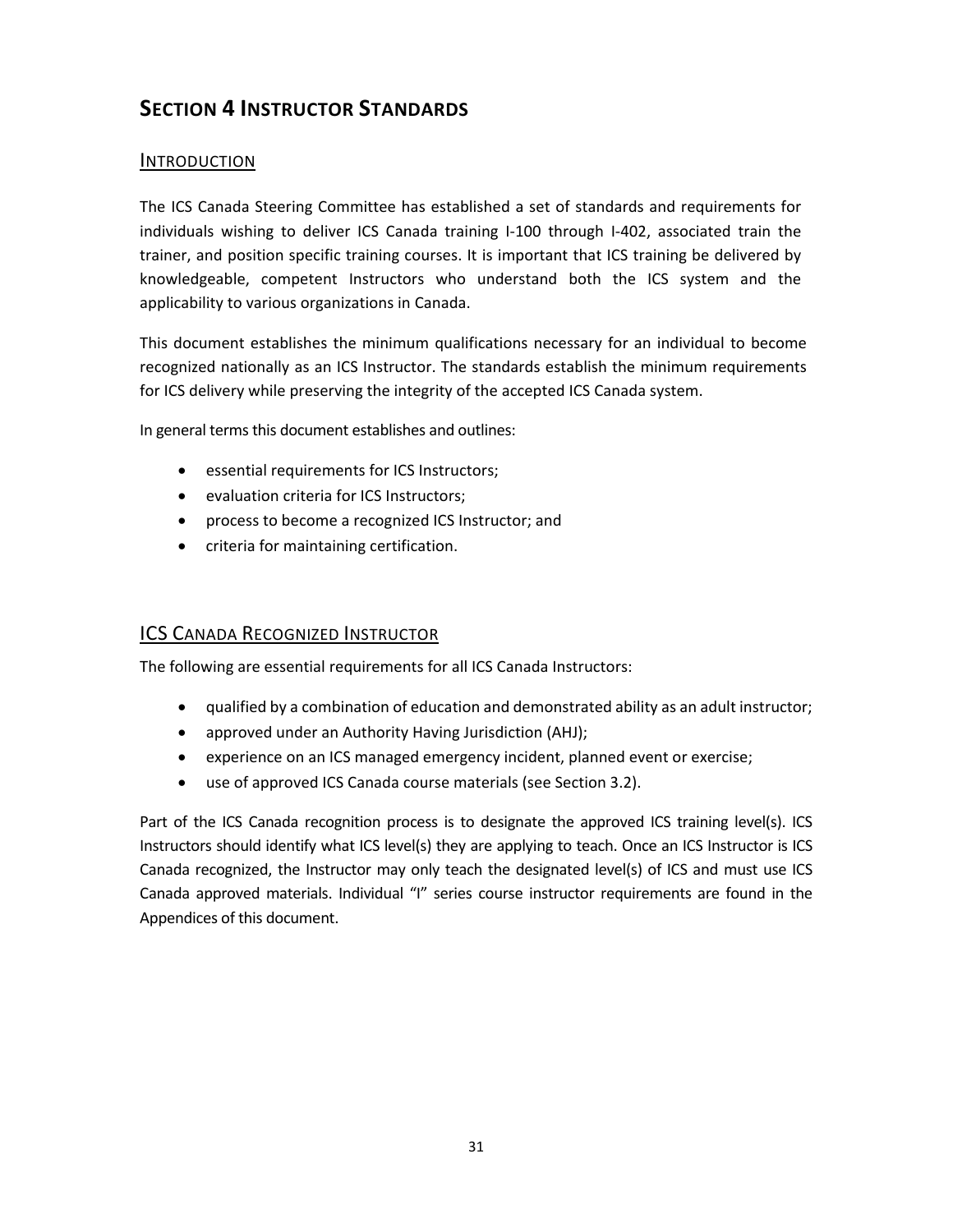## CERTIFICATION AND EXPIRY

A/AHJs are the approving body for ICS Canada Instructors and may require Instructors to follow specific agency policy for application and recertification. ICS Canada at a minimum requires all ICS Canada Instructors be recognized as follows:

- be certified for at least five (5) years; an AHJ may choose to shorten the certification period.
- Maintaining Operational ICS Currency/Proficiency It is recognized that some Instructors will be unable to maintain the operational currency requirements at all times. As such, remaining active as an Instructor requires the delivery of ICS Canada courses (at least two Awareness level courses annually or one Advanced Level course annually) which will be recognized as equivalent to service on an incident, planned event or exercise.

## EVALUATION OF COURSES

All training courses shall be evaluated by course participants at the end of every course delivery. Training course evaluations can be found in Annex C of all ICS Canada Instructor Reference Manuals. Training evaluations should be used as a quality control cycle for Instructorsto help improve materials, facilitation, and delivery.

ICS Instructors must retain copies of all course evaluation materials for a minimum of two years and provide copies to ICS Canada or the appropriate AHJ upon request. These evaluations may also be used to assess the quality of the Instructor.

## QUALITY ASSURANCE - TRAINING DELIVERY

Effective training delivery and continued use of current course materials are vital to maintain high quality and consistent ICS training across the country. The A/AHJ shall have a quality assurance program in place to assess the delivery of ICS training.

Instructors need to advise their respective AHJ of future training deliveries. At any time, the A/AHJ may monitor Instructors and review the course materials presented to ensure they continue to meet approved standards. Updates to course material will be posted on the ICS Canada website www.icscanada.ca and be accessible to recognized ICS Canada Instructors. If an AHJ has deemed that the delivery or course materials are below standard, the Instructor will be contacted by the A/AHJ with the specific concern(s).

## ICS CANADA COURSE TRANSFERABILITY

Course participants who successfully complete a level of approved ICS Canada training with an ICS Instructor shall be able to enroll in other applicable ICS Canada courses offered by other ICS Canada Instructors.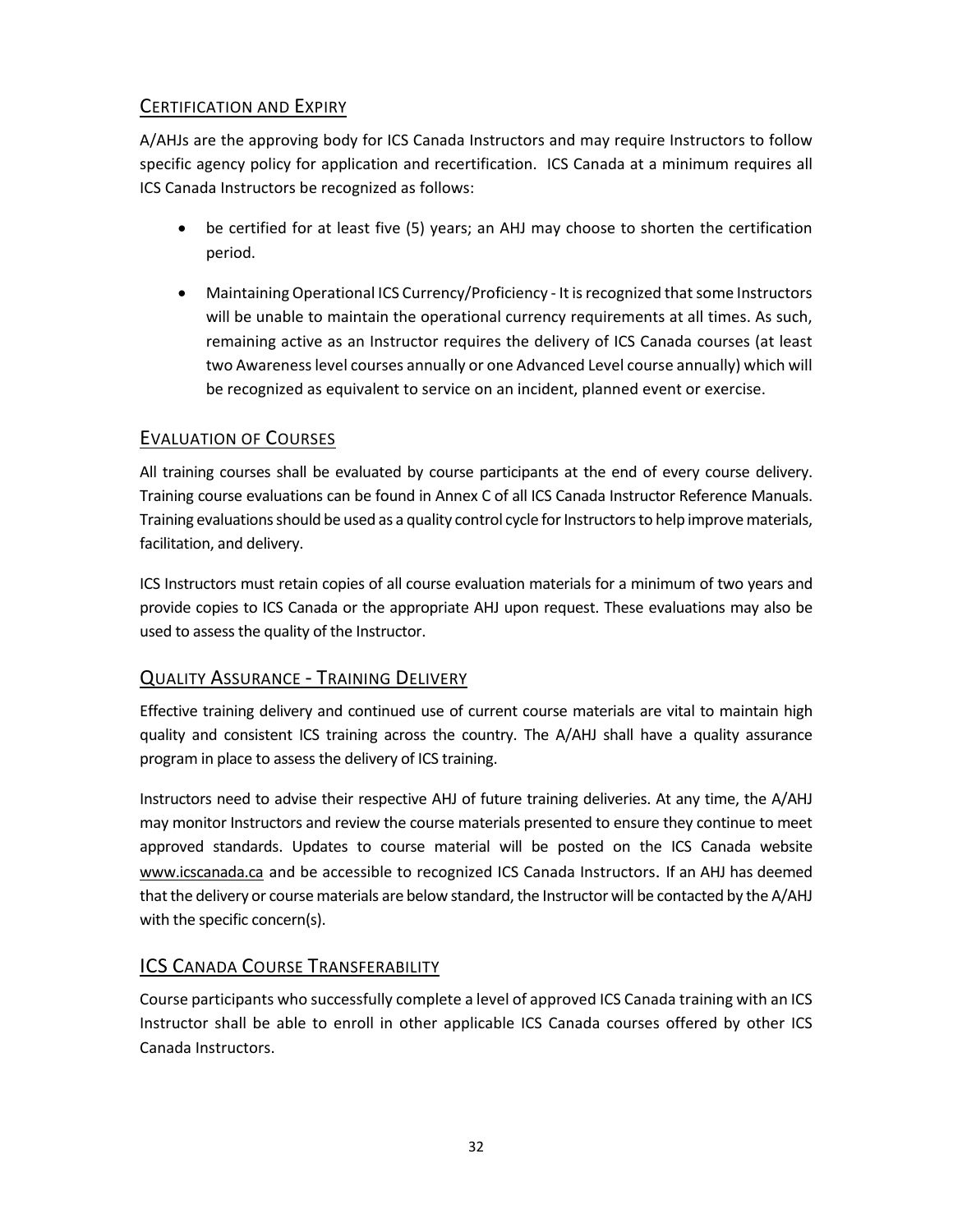The ICS Canada Steering Committee, through development of these standards, supports and encourages training equivalency recognition and certificate reciprocity between recognized ICS Instructors without additional assessments.

In cases where a course participant has been inactive in a response or support role either on an incident/event or a practical exercise or where a period of no longer than five years have elapsed between ICS training, it is reasonable to expect the course participant to complete an equivalency exam prior to enrolling in the next level of ICS training.

## PROCESS TO BECOME AN ICS CANADA RECOGNIZED INSTRUCTOR

To be nationally recognized, an individual interested in delivering ICS Canada course(s) must apply to the appropriate AHJ within their respective province, territory or federal organization according to AHJ policy. It is recommended that Instructor applications shall include at minimum the following information:

- Training background and experience in the field of instruction (specific training experience; types of course(s) taught; target audiences; number of years' training experience at specific levels i.e. high school/technical school/college/ industry/other adult education etc.);
- A list of ICS courses taken: I-100, I-200, I-300, I- 400 and any position specific training;
- Any ICS Canada Train the Trainer course taken. FEMA and CIFFC Train the Trainer courses may be accepted as equivalent according to AHJ Policy;
- Identification of background and experience in emergency response management and ICS training (specific emergency management and/or ICS courses previously taught, target audience(s), and when/where these courses were instructed);
- Identification of background and experience in an emergency management discipline (specific incident experience, incident command position filled, and when.)
- Specific ICS courses the applicant is interested in and feels capable of instructing (i.e. I-100, I-200, I-300, I-400, I-402 etc.);
- A **minimum** of three instruction-related references from agencies or companies for whom the applicant has worked or trained within the past 5 years (provide agency/company representative name, contact number(s), and list the course(s) instructed).
- Any other information or combination of training and experience that the applicant feels would make them qualified to instruct ICS courses.

## FOREIGN INSTRUCTORS DELIVERING ICS CANADA TRAINING IN CANADA

P/T AHJS AND FOREIGN INSTRUCTORS

Foreign instructors requesting to deliver training must follow the same recognition procedures as any Canadian instructor seeking recognition. Before they can seek recognition from an AHJ, they must have a Canadian sponsor requiring their services to deliver ICS Canada ICS courses or ICS Canada Functional Position training. The sponsor could be a municipality, another government agency, NGO, or it could be from industry.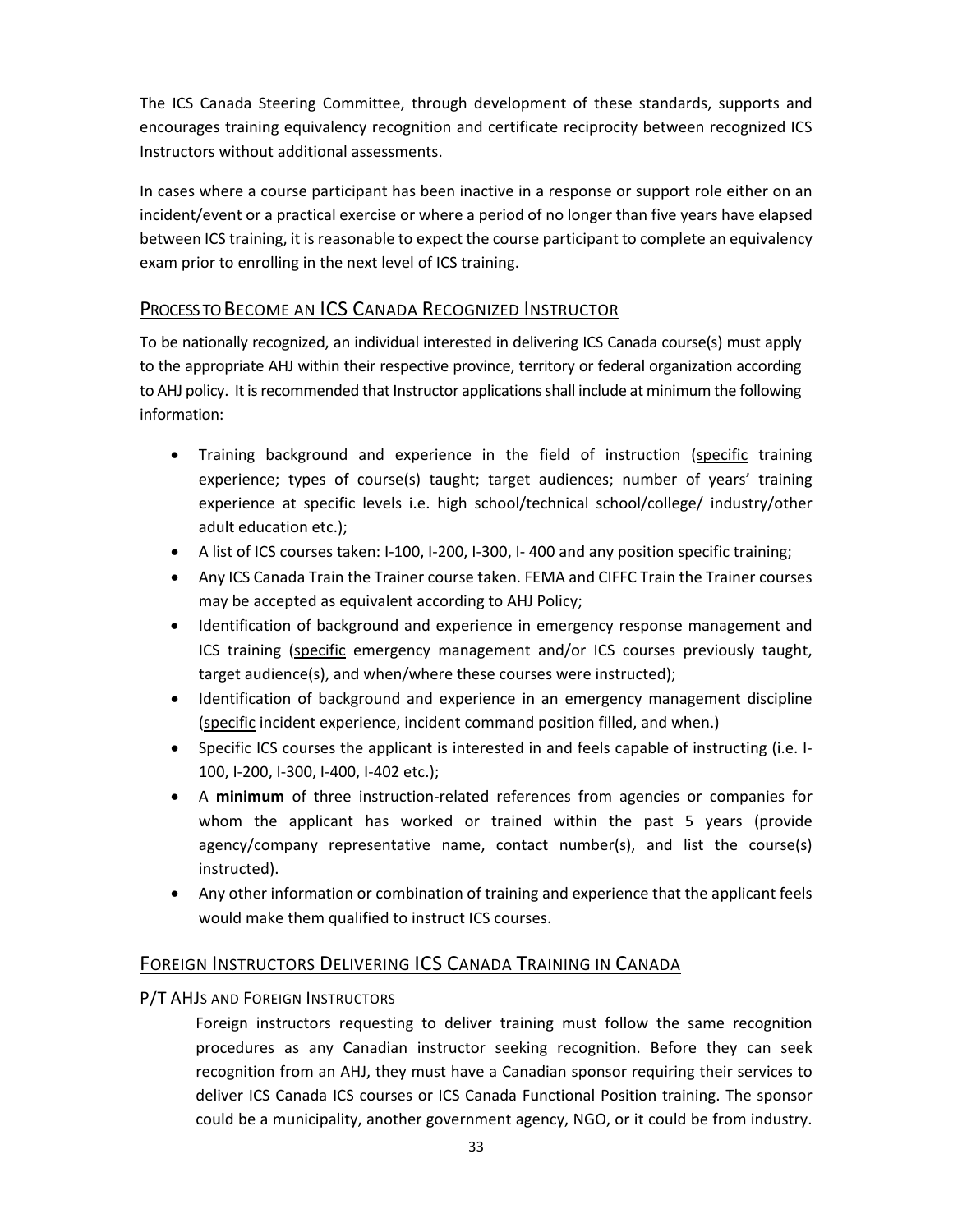The recommended process on how the foreign instructor engages the AHJ to deliver ICS Canada training;

- At least 2 months prior to the project/training  $\frac{1}{2}$  $\frac{1}{2}$  $\frac{1}{2}$ , the "sponsor" is to make application to the AHJ outlining the training project and the instructor or cadre they want to employ from outside of Canada. (AHJ may require more advanced notification if desired)
- The AHJ will review instructor/cadre qualifications and either accept or reject application.
- When an instructor/cadre is accepted by the AHJ, then the training material is provided to the instructors by the AHJ.
- The AHJ will require the instructor/cadre to not to remove content and become familiar with the ICS Canada version. Key is to ensure instructor/cadre is aware that there is a different between ICS Canada and FEMA training material and they should be aware of the differences.
- The AHJ will inform the foreign instructor/cadre of any administrative requirements to meet and provide any further instructions.
- The instructor/cadre can add content to address the needs of the client.

Foreign instructors and cadres must perform this process for every course/project and for each AHJ that they engage.

A foreign instructor/cadre cannot delivery ICS Canada training unless sponsored by a client.

This process is to facilitate and ensure lines of communications are established when foreign instructors are in Canada delivering ICS Canada courses.

Foreign instructors/cadres will provide the ICS Canada required certificate upon successful completion of training.

## AGENCY AHJS AND FOREIGN INSTRUCTORS/CADRES

 $\overline{a}$ 

Foreign Instructors/cadres recognized by an AAHJ can only deliver training to the personnel and stakeholders of the AAHJ.

AAHJ can offer vacant seats to AHJ for the purposes of filling available seats.

Agencies within the federal government without AAHJ status are free to use any foreign instructor/cadre recognized by another Federal AAHJ.

<span id="page-40-0"></span> $1$  Project/Training  $-$  A "project/training" could be a series of courses conducted over a period of time. If instructors are different for various deliveries during the course of a project, each instructor will require to be vetted prior to being provided training material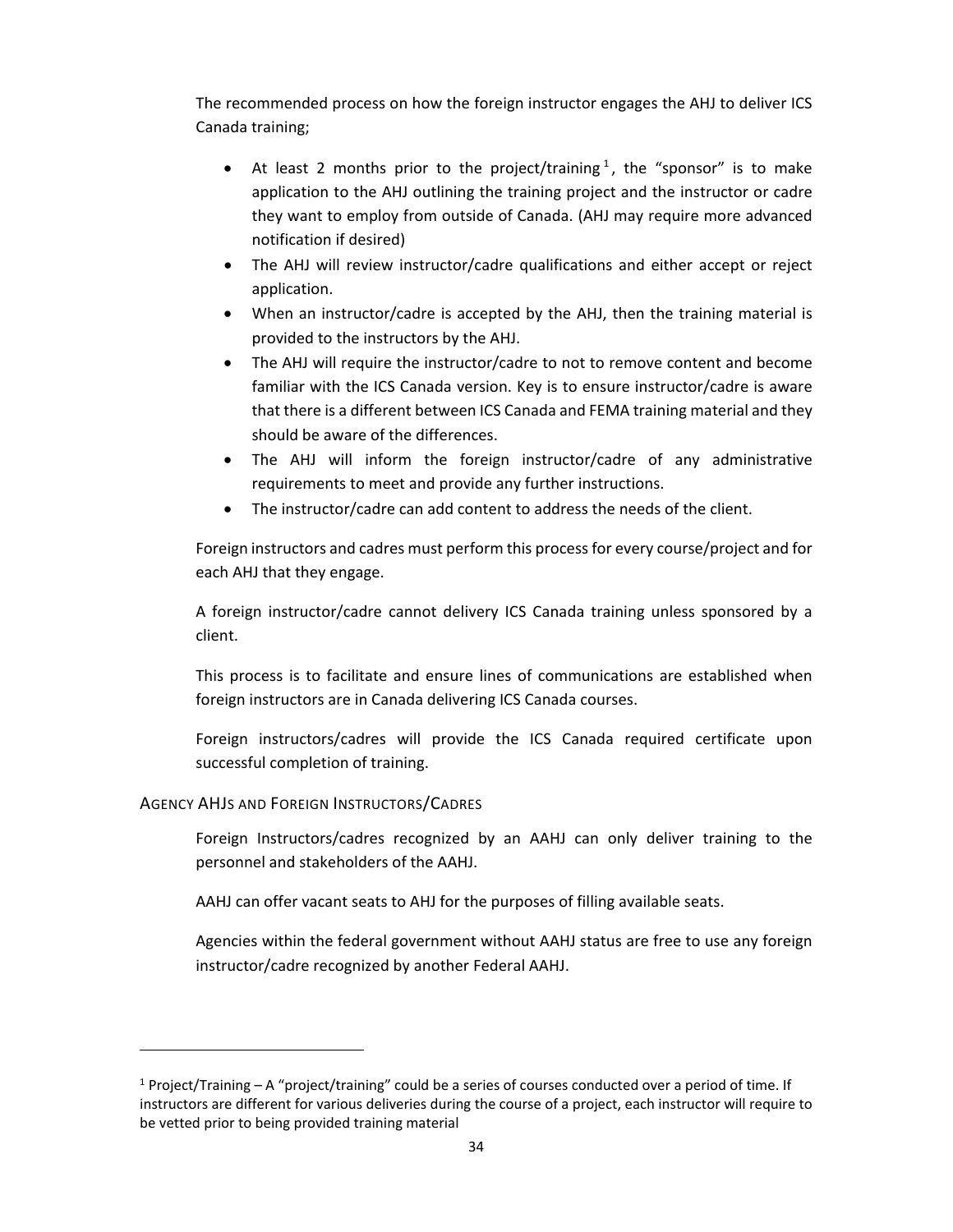If a federal government agency without AAHJ status requires the services of foreign instructors/cadres and the established federal AAHJ has never worked with the contractor prior to the request, the federal agency can ask the federal AAHJ for support in recognizing the contractor. If the federal AAHJ is unable because of operational circumstances to complete the request, then any P/T AHJ could receive the project application for the federal agency and treat it as a course/project conducted within the jurisdiction of the P/T AHJ. A P/T AHJ is not obligated to recognize foreign instructors/cadres for any federal agency

If the federal agency makes a request to a Federal AAHJ for assistance to recognize a contractor and the federal AAHJ determines that the contractor does not qualify, the federal agency cannot seek support from the P/T AHJ for the same contractor. The inverse also applies.

## INSTRUCTOR APPLICATION REVIEW AND APPROVAL PROCESS

The appropriate AHJ shall review ICS Canada Instructor applications. The AHJ may, as needed, call on the expertise of other subject matter experts to provide assistance in the review process.

The AHJ may use the standard checklist provided (see Appendix B) for reviewing Instructor applications. A decision should be made upon review if the individual will be granted Instructor status. The AHJ should advise the applicant of the date of next application review and provide results within 30 days of review date.

If the application as an ICS Canada Instructor is approved, an ICS Canada endorsement will be provided. The AHJ will issue a letter to the applicant stating that the applicant meets established and required national standards. The letter should identify key points regarding the approval, including any expiry date.

AAHJ instructor endorsement will comply with the agencies' policies for instructor development, at the same time acknowledging the Standards Document.

## APPLICATION DENIAL PROCESS

If the application is not approved, the reason(s) will be provided to the applicant along with the specific requirements necessary for the applicant to become a recognized ICS Instructor.

Should a submission not be approved, the applicant may appeal to the AHJ within 30 days of receiving non-approval notification. The applicant must state why the decision should be reversed, or what changes have been made to warrant a decision reversal.

The AHJ will review the appeal and provide a decision within 60 days of receipt of the appeal. The findings of the chair of the AHJ review committee, if applicable, shall be final and binding.

AAHJ will follow agency policy and procedures for instructor nomination and recognition.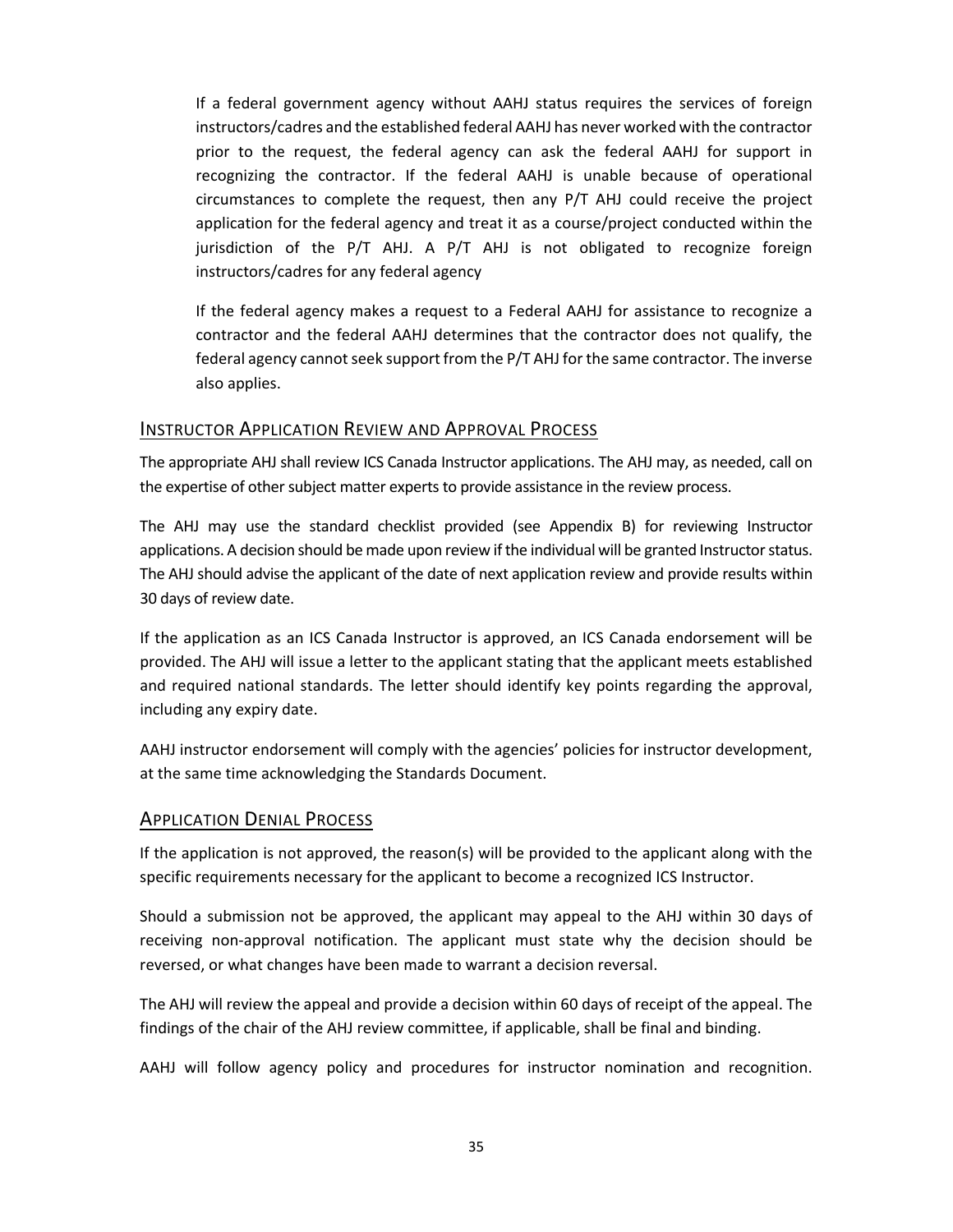## **INSTRUCTOR MENTORING**

A/AHJs may wish to mentor individuals as future ICS Canada Instructors to build capacity and diversity within the instructor cadre. It is recommended that at minimum potential candidates teach different units on at least two ICS courses prior to making application as an Instructor. This may be adjusted according to AHJ training policy.

When mentoring future Instructors, a recognized ICS Canada Instructor must provide supervision and guidance to ensure adherence to the teaching material.

## TRAINING RECORDS

All ICS recognized Instructors shall provide the A/AHJ with statistical information regarding all ICS training they provide. The frequency of submitting the information will be determined by the AHJ

The statistical information must include:

- name of each course participant;
- course title/level of training provided;
- number of course participant successfully completing course work; and
- location (city/community) of training.
- Any additional information requested by the A/AHJ.

## NON-ACTIVE INSTRUCTOR

Recognized ICS Instructors who do not report training records for three consecutive years shall be deemed to be a non-active Instructor and will be removed from the ICS Canada Instructor database by the responsible AHJ. Unit Instructors who have not taught for the same length (three consecutive years) shall also be deemed non-active and may require reinstatement based on AHJ process.

Reinstatement of non-active Instructors will require a new application and a full review by the appropriate AHJ.

AAHJ organizations will follow agency policies and processes to determine instructor activity requirements.

## INSTRUCTOR NOTIFICATION WHEN TEACHING OUTSIDE OF AHJ JURISDICTION

Prior to delivering any ICS Canada training in another jurisdiction, the ICS Canada Instructor must self-identify with the local respective, responsible AHJ to ensure awareness of local training protocols. Course rosters and evaluation forms must also be submitted to the responsible AHJ within two weeks of the completed training.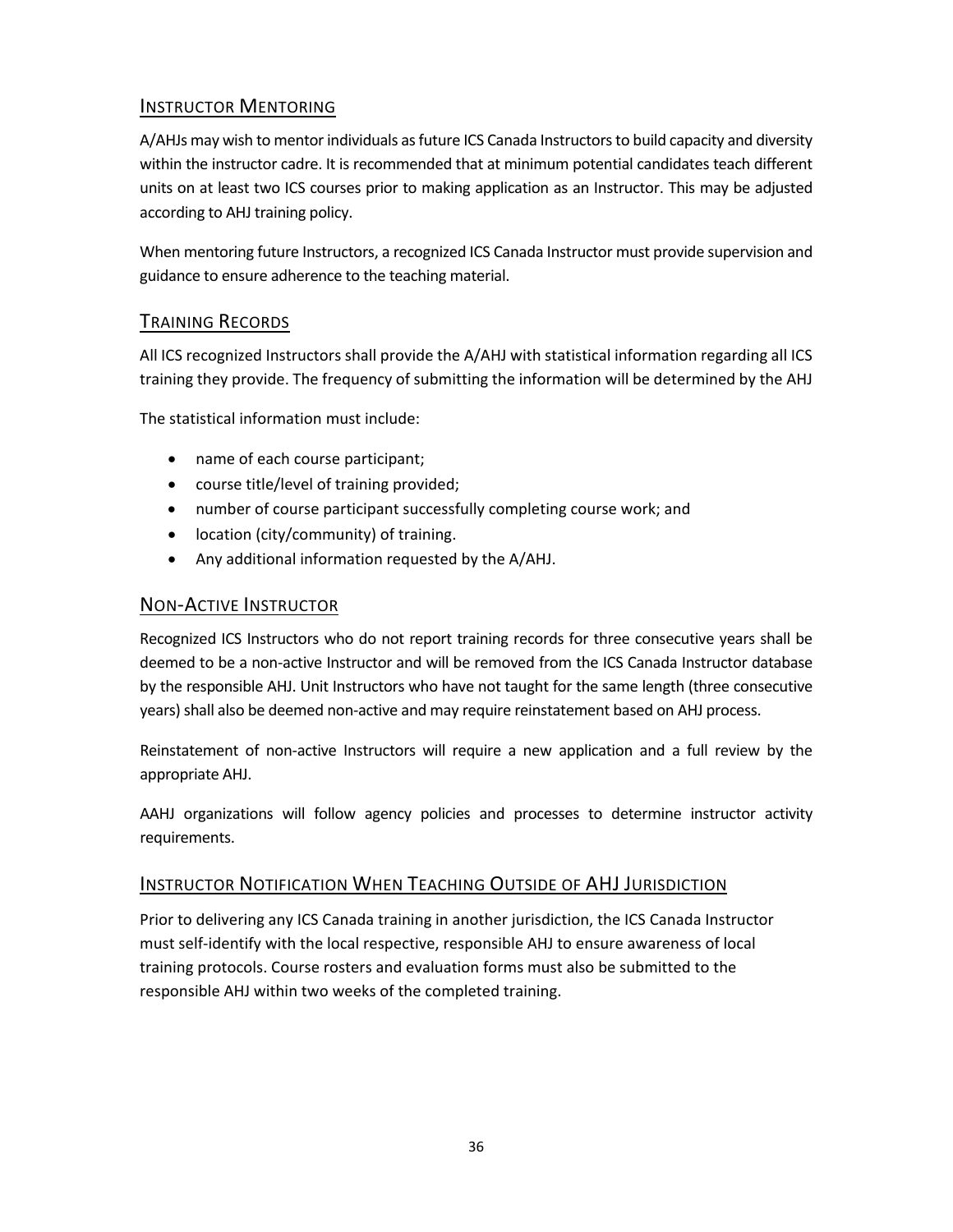## INSTRUCTOR REQUIREMENTS FOR APPLICATION

Access to training materials will be provided once Instructor status is awarded and approved by the responsible A/AHJ.

 $I-100$ :

- Successful completion of ICS Canada I-100, I-200 courses.
- Service in a mid-level emergency management or incident response position (leader level or higher) within five years in operational incidents, planned events, or exercises OR have specialized knowledge and experience appropriate for the audience.
- Recognized qualifications in techniques of instruction and adult education methodologies.

I-200**:**

- Successful completion of ICS Canada I-100, I-200, I-300 courses OR I-100, I-200 and Awareness Level Train the Trainer.
- Service in a mid-level emergency management and incident response position (leader level or higher) within five years in operational incidents, planned events, or exercises OR have specialized knowledge and experience appropriate for the audience.
- Recognized qualifications in techniques of instruction and adult education methodologies.

I-300:

- Successful completion of ICS Canada I-100, I-200, I-300 courses and I-400 preferred. Recommended: Advanced Level Train the Trainer.
- Service as Incident Commander, command or general staff position in an incident, planned event or exercise that went beyond one operational period or required a written Incident Action Plan (IAP) within the previous five years in an operational incident or planned event.
- Recognized qualifications in techniques of instruction and adult education methodologies.

 $1-400$ :

- Successful completion of ICS Canada ICS-100, I-200, I-300 and I-400
- Successful completion of ICS Canada Advanced Level Train the Trainer if deemed to be required by the AHJ.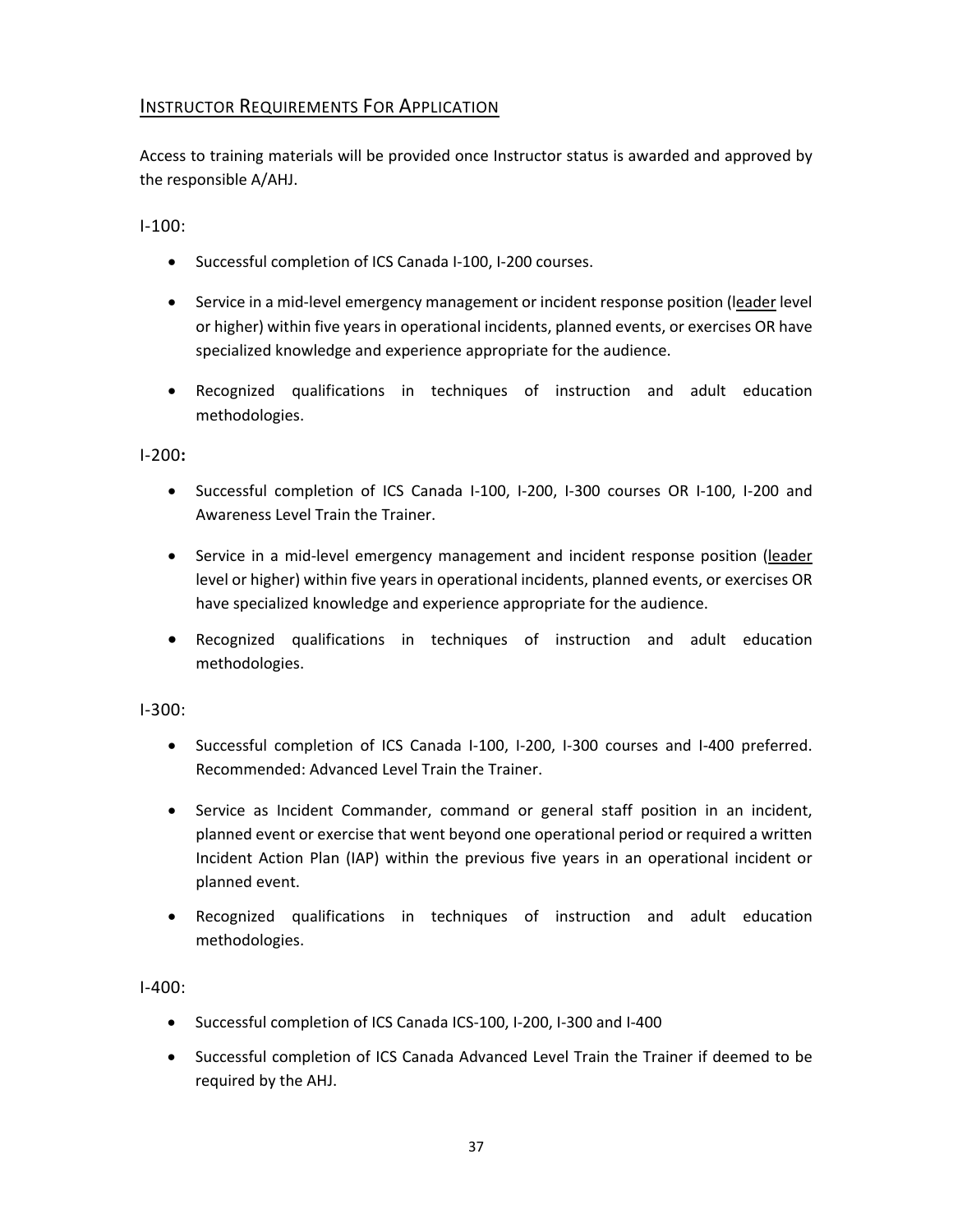- Recommended to have served as Incident Commander or in a command or general staff position in an incident, planned event or exercise that required multi-agency coordination and went beyond one operational period or required a written IAP within the previous five years.
- Recognized qualifications in techniques of instruction and adult education methodologies

I-402:

- Successful completion of ICS Canada ICS-100, I-200, I-300 and I-400.
- Recommended to have served as Incident Commander or in a command or general staff position in an incident or planned event that required multi-agency coordination and went beyond one operational period or required a written IAP within the previous five years.
- Recognized qualifications in techniques of instruction and adult education methodologies.

## AWARENESS LEVEL (I-100 & I-200) TRAIN THE TRAINER

- Successful completion of ICS Canada I-100, I-200, I-300
- Service in a mid-level emergency management and incident response position (leader level or higher) within five years in operational incidents, planned events, or exercises OR have specialized knowledge and experience appropriate for the audience.
- Recognized qualifications in techniques of instruction and adult education methodologies.
- Considerable Experience (5+ courses) delivering I-100 and I-200 courses as an Instructor.

## ADVANCED LEVEL (I-300) TRAIN THE TRAINER

- Successful completion of ICS Canada ICS-100, I-200, I-300 and I-400 preferred.
- Recommended to have served as Incident Commander or in a command or general staff position in an incident or planned event that required multi-agency coordination and went beyond one operational period or required a written IAP within the previous five years.
- Recognized qualifications in techniques of instruction and adult education methodologies.
- Considerable experience (5+ courses) delivering I-300 and/or 400 courses as an Instructor.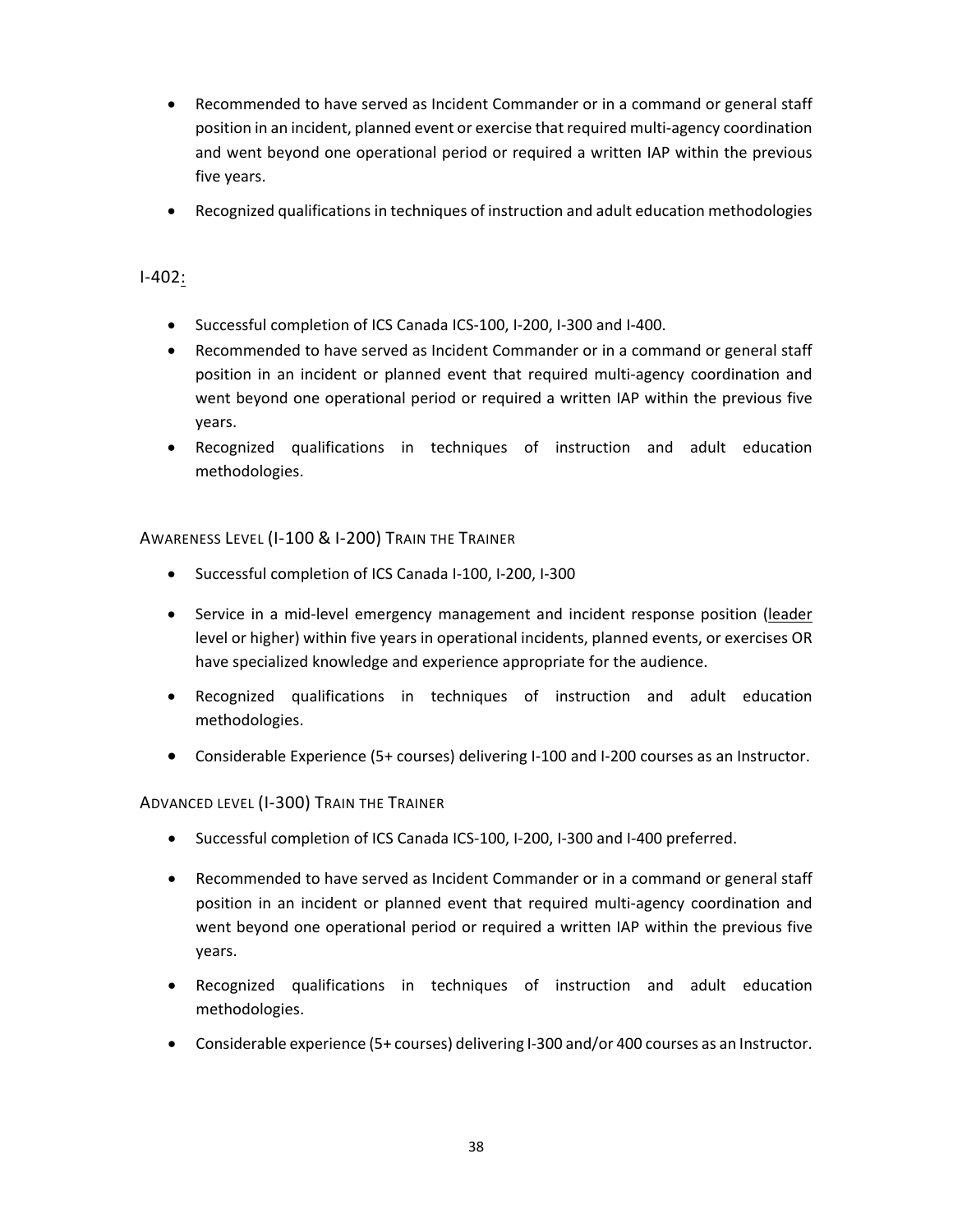## ADVANCED LEVEL (I-400) TRAIN THE TRAINER

- Successful completion of ICS Canada ICS-100, I-200, I-300 and I-400.
- Recommended to have served as Incident Commander or in a command or general staff position in an incident or planned event that required multi-agency coordination and went beyond one operational period or required a written IAP within the previous five years.
- Recognized qualifications in techniques of instruction and adult education methodologies.
- Considerable experience (5+ courses) delivering I-300 and 400 courses as an Instructor.

## POSITION SPECIFIC TRAINING COURSES

- Successful completion of ICS Canada I-100, I-200, I-300, I-400 courses.
- Recommended to have served in the position on at least three occasions on an incident, planned event or exercise that went beyond one operational period or required a written Incident Action Plan (IAP). Service to have occurred within the previous five years in an operational incident or planned event.
- Recognized qualifications in techniques of instruction and adult education methodologies.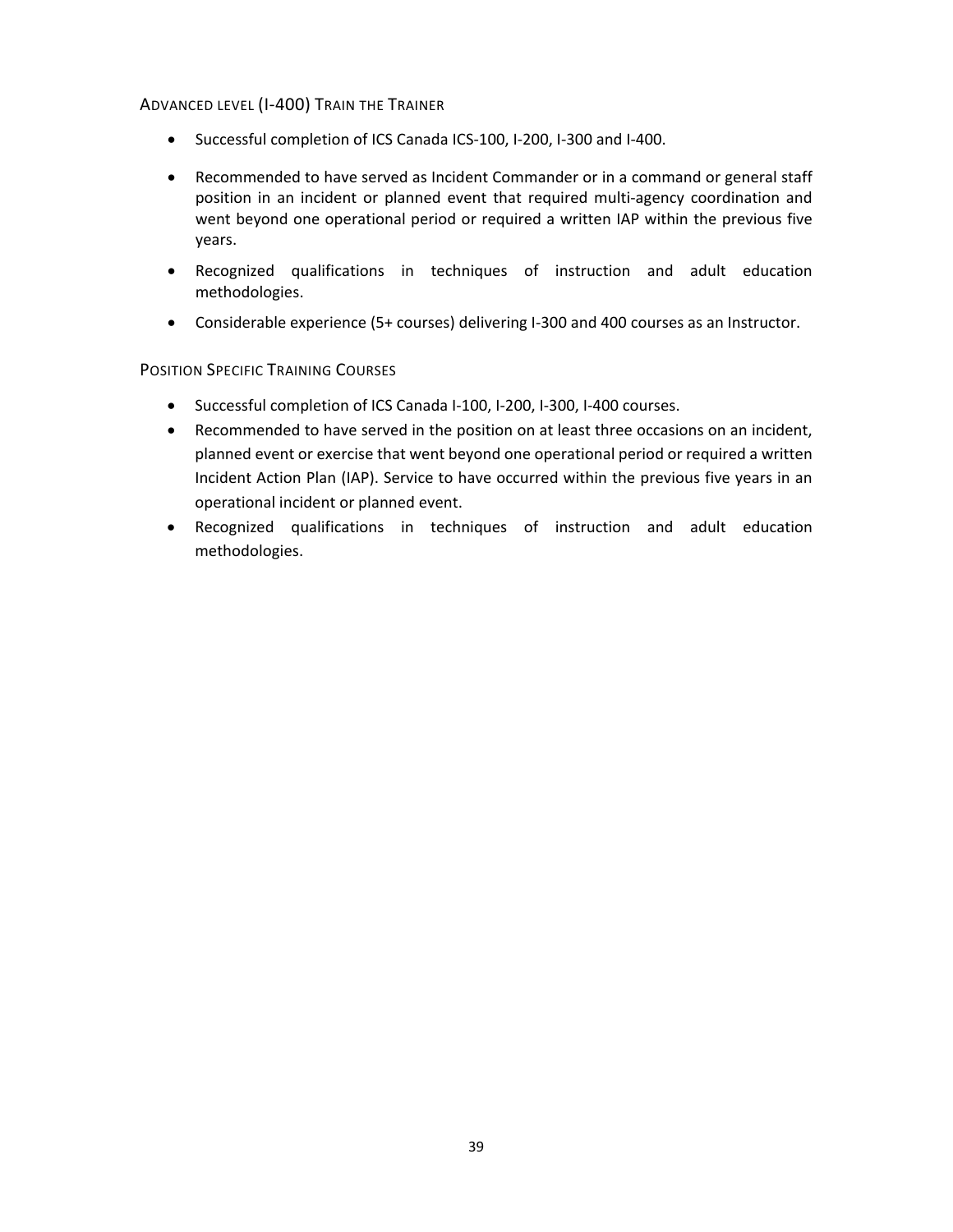# **APPENDIX A - ASSESSMENT CRITERIA FOR REVIEW AND APPROVAL OF ICS CANADIAN INSTRUCTOR APPLICATION**

The following are essential requirements for ICS Canadian Instructors:

- teaching credentials;
- experience as an adult educator;
- experience in an emergency management discipline, and
- use of ICS Canada course materials

|                |                                                                            | <b>Yes</b> | No |
|----------------|----------------------------------------------------------------------------|------------|----|
| $\mathbf{1}$   | Applicant has provided proof of teaching credentials as an adult educator  |            |    |
|                | and/or proof of experience as an adult educator.                           |            |    |
| $\mathfrak{D}$ | Applicant has provided proof of completion of ICS Canada courses           |            |    |
| $\overline{3}$ | Applicant has provided proof of ability to perform as an adult instructor  |            |    |
|                | through (at least 3) letters of reference and/or other documents, such as  |            |    |
|                | student evaluations or instructor appraisals                               |            |    |
| 4              | Applicant has attended an ICS Train the Trainer course and has indicated   |            |    |
|                | what level. (optional according to AHJ)                                    |            |    |
| 5              | Applicant has provided proof of recent experience in an ICS incident       |            |    |
|                | response, a planned event or an exercise (within the last five years)      |            |    |
| 6              | Applicant has provided proof of experience (within previous five years) as |            |    |
|                | an Incident Commander, or in a command or general staff position in an     |            |    |
|                | incident that went beyond one operational period or required a written     |            |    |
|                | Incident Action Plan.                                                      |            |    |
| $\overline{7}$ | Applicant has detailed the ICS Canada courses he /she would like to be     |            |    |
|                | allowed to deliver.                                                        |            |    |
|                |                                                                            |            |    |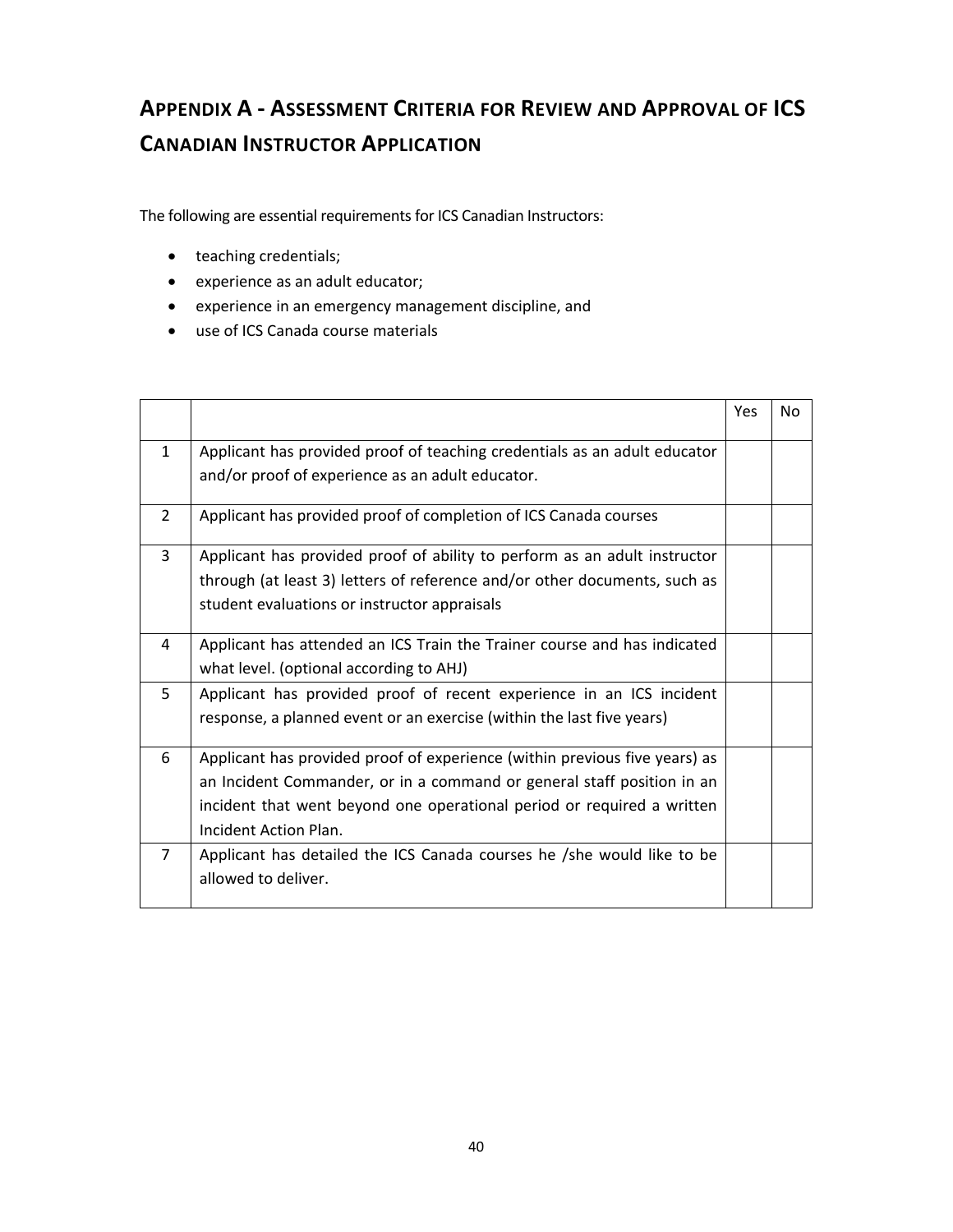# **APPENDIX B – AGENCY/AUTHORITY HAVING JURISDICTION LISTING**

## AHJS

ALBERTA - ALBERTA EMERGENCY MANAGEMENT AGENCY Applications for Instructor approval shall be directed to: Tom Cox Program Coordinator, Training Development Alberta Emergency Management Agency 14515-122 Avenue Edmonton, AB T5L 2W4 Email: Applications: aema.training@gov.ab.ca Inquiries: Tom.Cox@gov.ab.ca Phone: 780-644-4811

MANITOBA - THE OFFICE OF THE FIRE COMMISSIONER Applications for Instructor approval shall be directed to: Manitoba Emergency Services College 1601 Van Horne Ave E Brandon, MB R7A 7K2

NEWFOUNDLAND AND LABRADOR - FIRE AND EMERGENCY SERVICES Applications for Instructor approval shall be directed to: Fire and Emergency Services-NL 2 Wellon Drive Deer Lake, NL, A8A 2N3

NEW BRUNSWICK - EMERGENCY MEASURES ORGANIZATION Applications for Instructor approval shall be directed to: Attn: Don Tupper Emergency Measures Organization 65 Brunswick Street Fredericton, New Brunswick, E3B 1G5 Email: emo@gnb.ca Phone: 506 453-2133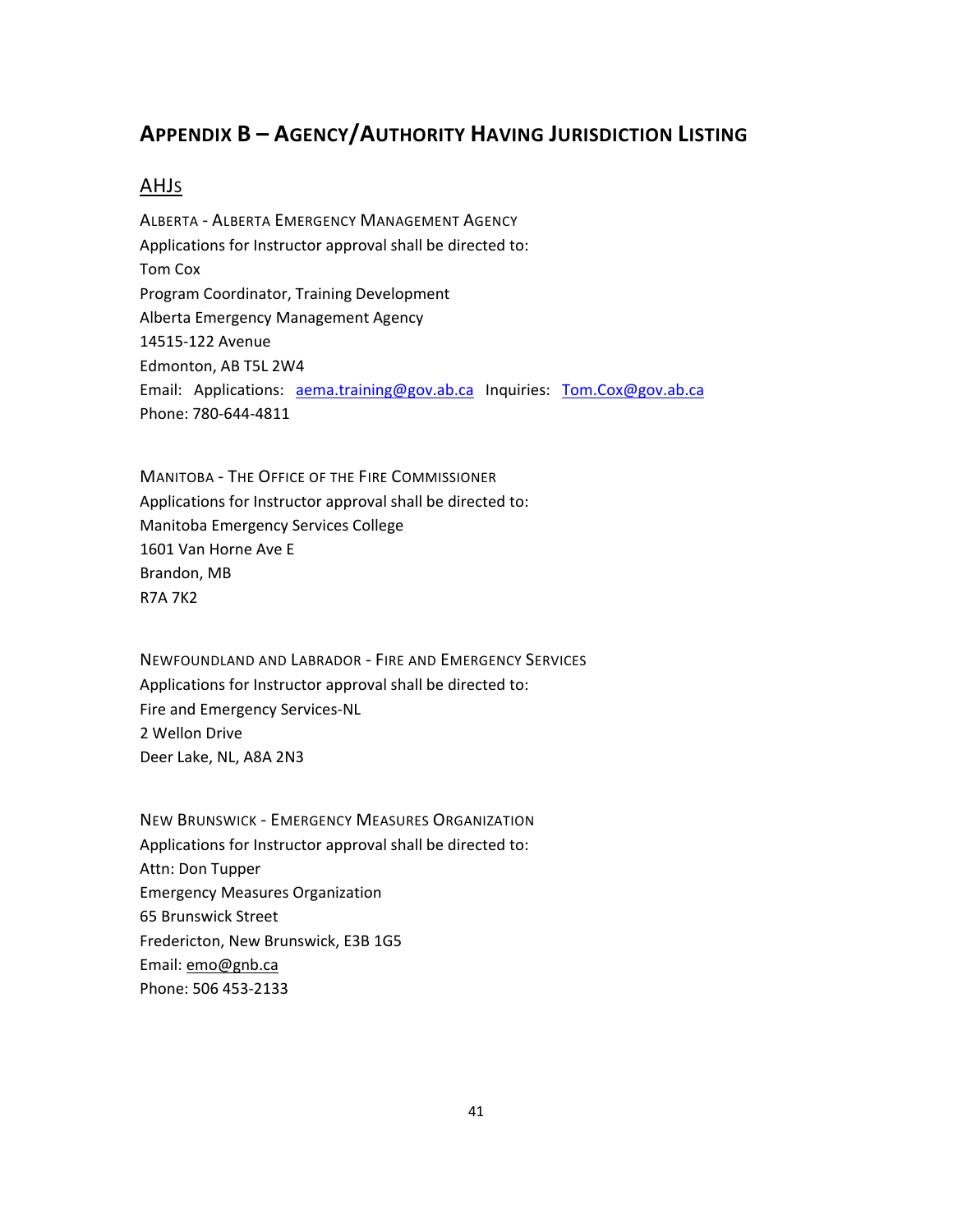NORTHWEST TERRITORIES - EMERGENCY MEASURES Applications for Instructor approval shall be directed to: Manager, Emergency Measures Public Safety Municipal and Community Affairs Government of the Northwest Territories Work: 867 767-9161 ex 21023 Cell: 867 446-0073 Fax: 867 873-0309 Ivan\_russell@gov.nt.ca

NOVA SCOTIA - EMERGENCY MANAGEMENT OFFICE NOVA SCOTIA Applications for Instructor approval shall be directed to: Jason Mew The Emergency Management Office of Nova Scotia 33 Acadia Street, Dartmouth, Nova Scotia, B2Y 4R4 Email: jason.mew@novascotia.ca Phone: 902-634-7590

ONTARIO – OFFICE OF THE FIRE MARSHALL AND EMERGENCY MANAGEMENT Applications for Instructor approval shall be directed to: Heather Gosein Office of the Fire Marshal and Emergency Management 25 Morton Shulman Ave Toronto, ON, M3M 0B1 Email: Heather.Gosein@ontario.ca Voice: 647-329-1093

PRINCE EDWARD ISLAND – PEI EMERGENCY MEASURES ORGANIZATION Applications for Instructor approval shall be directed to: Attn: Tanya Mullally Provincial Emergency Management Coordinator PEI EMO PO Box 911 Charlottetown, PEI, C1A 7L9 Email: tlmullally@gov.pe.ca Phone: 902-368-5980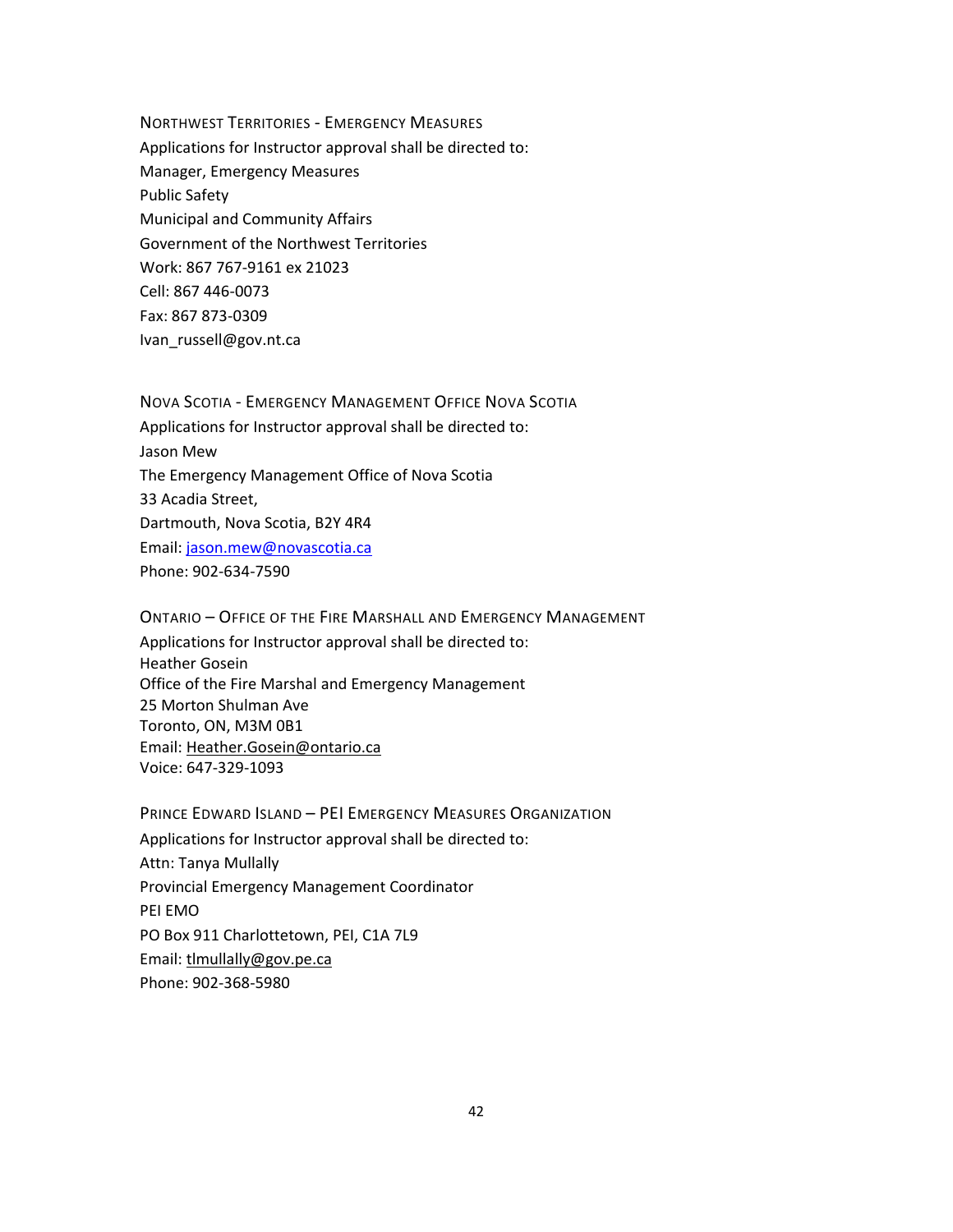SASKATCHEWAN - EMERGENCY MANAGEMENT AND FIRE SAFETY BRANCH Applications for Instructor approval shall be directed to: Ministry of Government Relations Emergency Management and Fire Safety Branch 5th Floor - 1855 Victoria Avenue, Regina, SK S4P 3T2

YUKON TERRITORY - COMMUNITY SERVICES - PROTECTIVE SERVICES DIVISION Applications for Instructor approval shall be directed to: Emergency Management Planner Yukon Emergency Measures Organization PO Box 2703 Whitehorse, Yukon, Y1A 2C6

#### **AGENCY AHJS**

CANADIAN COAST GUARD Office of Incident Management 200 Kent St Station 5S015 Ottawa, ON K1A 0E6 Inquiries: ICS-SCI.XNAT@dfo-mpo.gc.ca

PARKS CANADA AGENCY - NATURAL RESOURCE CONSERVATION BRANCH - FIRE MANAGEMENT PROGRAM Applications for Instructor approval shall be directed to: Jonathan Large National Fire Management Officer Parks Canada Agency 1300 – 635 8th Ave S.W. Calgary, AB. T2P 3M3 Email: jonathan.large@pc.gc.ca Telephone: 403-292-8471 Facsimile: 403-292-4404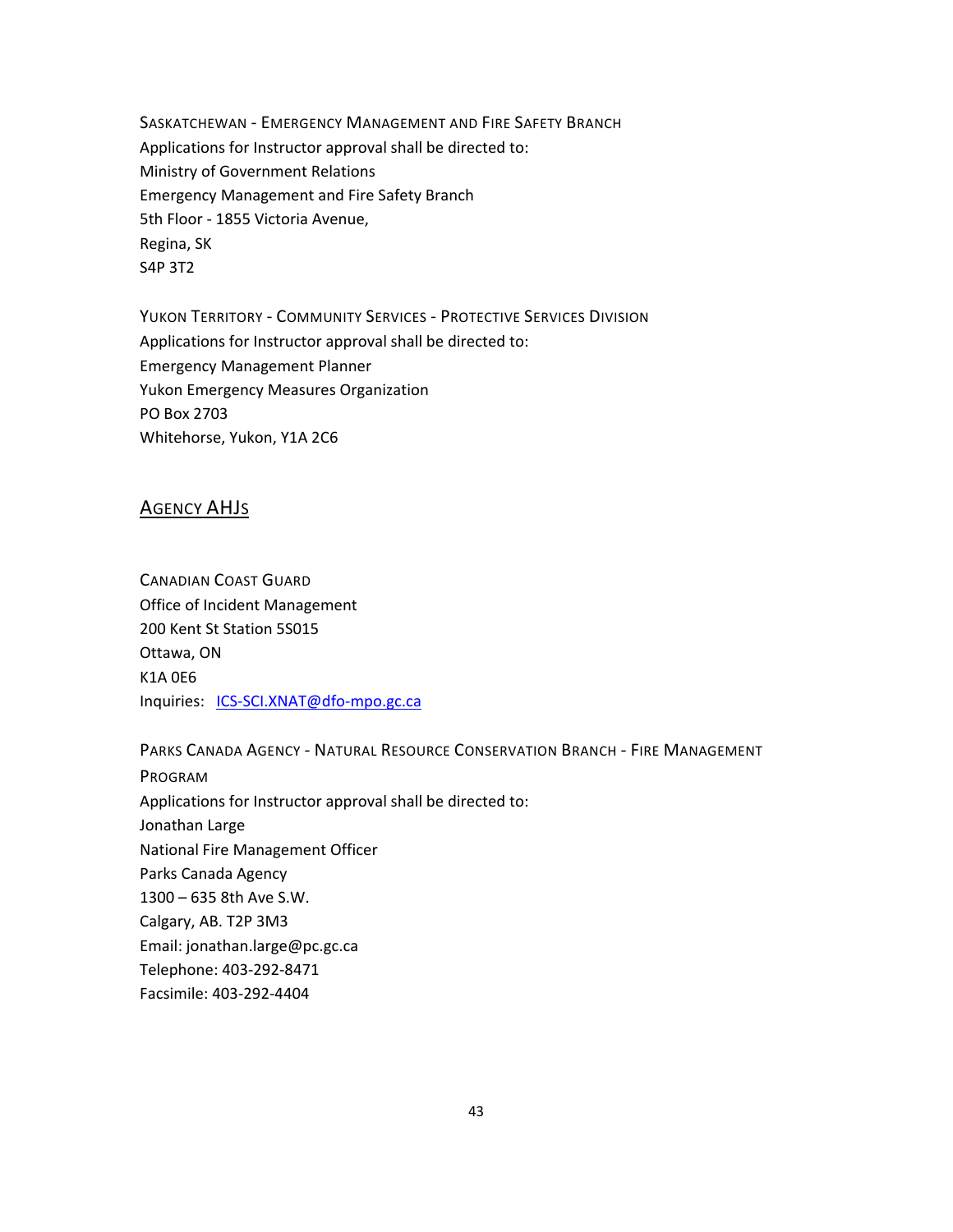**In those Provinces and Territories that aren't represented by an AHJ, AHJ services to Ground Search and Rescue Volunteers will be provided by SARVAC** 

SARVAC - SEARCH AND RESCUE VOLUNTEER ASSOCIATION OF CANADA 24 McNamara Drive Paradise, NL A1L 0A6

**In those Provinces and Territories with designated agencies responsible for wildland fire suppression are designated as Agency AHJs. These agencies are represented by:**

CIFFC - CANADIAN INTERAGENCY FOREST FIRE CENTRE 1749 Ellice Ave, Winnipeg, MB R3H 0B3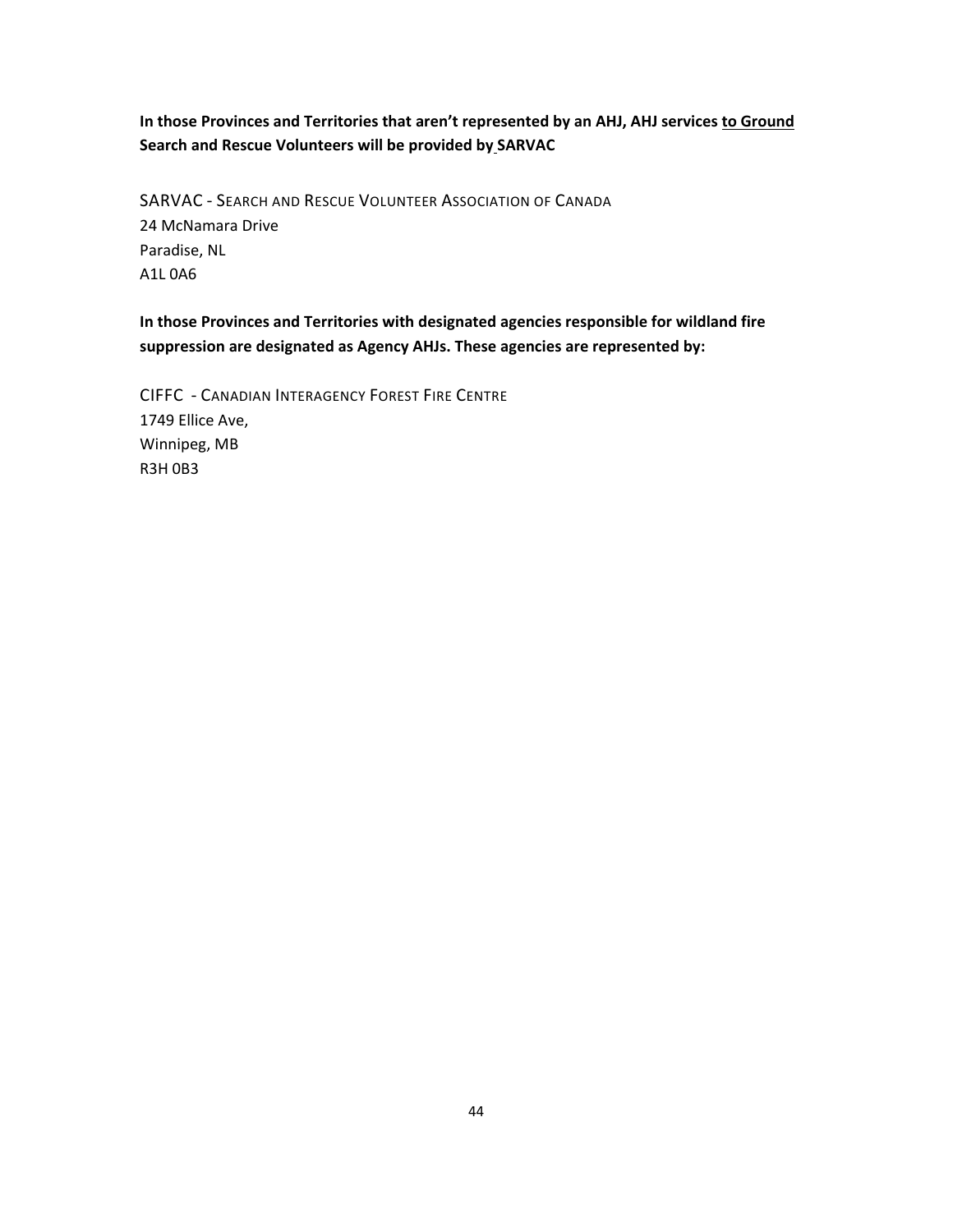# **APPENDIX C – ICS CANADA GLOSSARY OF TERMS**

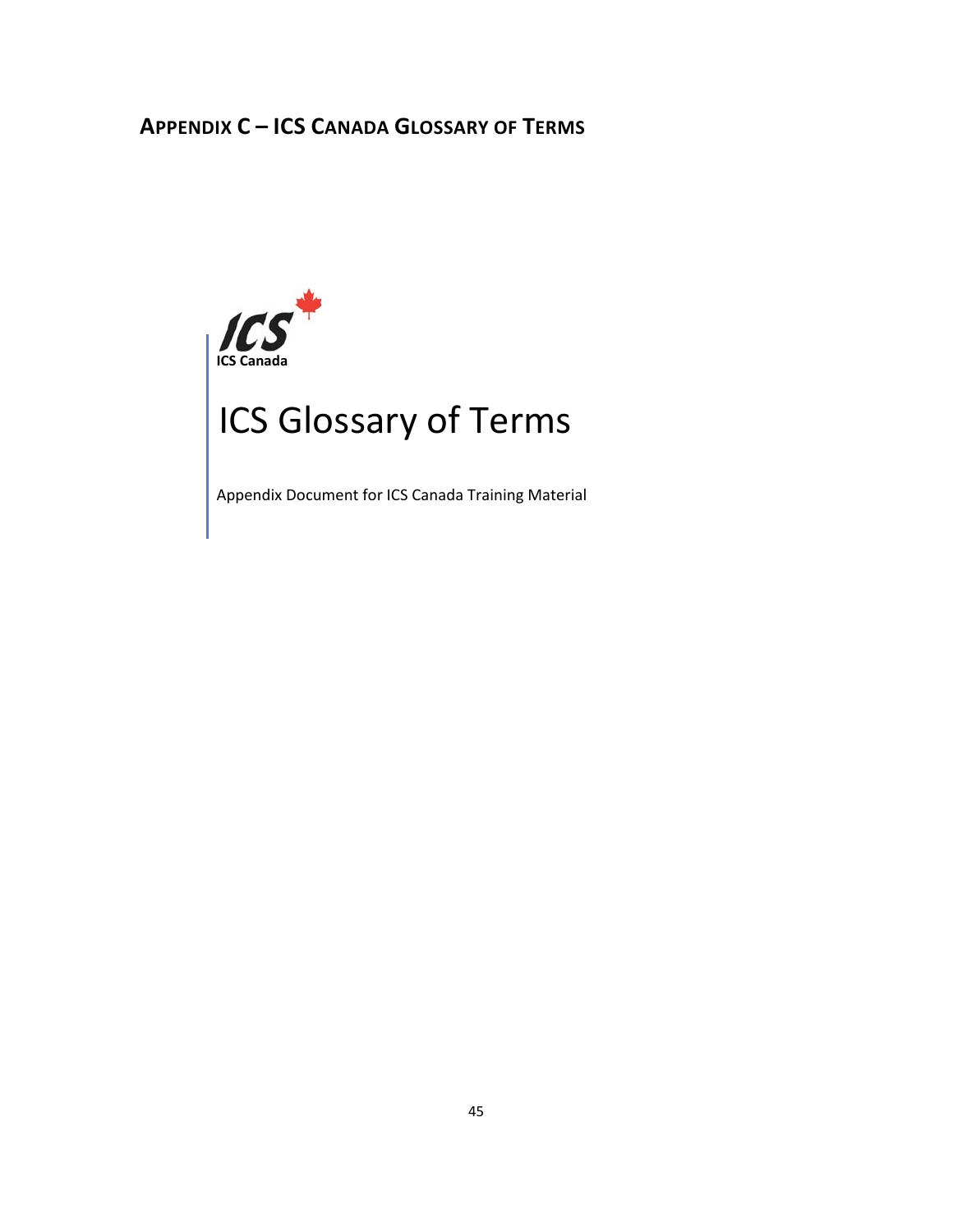**Agency:** A division of government with a specific function, or a nongovernmental organization (e.g., private contractor, business, etc.) that offers a particular kind of assistance. Agencies are defined as jurisdictional (having statutory responsibility for incident mitigation) or assisting and/or cooperating (providing resources and/or assistance). (See Assisting Agency, Cooperating Agency, Jurisdictional Agency, and Multiagency Incident.)

**Agency Administrator or Executive (AA)**: The Official responsible for administering policy for an agency or jurisdiction, having full authority for making decisions, and providing direction to the management organization for an incident.

**Agency Dispatch:** The agency or jurisdictional facility from which resources are allocated/sent to incidents (Another term for this is Expanded Dispatch).

**Agency Representative (AREP):** An individual assigned by a primary, assisting or cooperating agency to an incident who has been delegated authority to make decisions on matters affecting that agency's participation at the incident.

**Agency/Authority Having Jurisdiction (AHJ):** An organization, office, business, governmental subdivision or individual having statutory responsibility for enforcing the requirements of a code or standard or for approving equipment, material, and installation of a procedure.

**Air Operations Branch:** A Branch that may be established by the Operations Section Chief to meet mission requirements dependent on the nature of the incident and the availability of aerial assets.

**Air Operations Branch Director (AOBD):** The person primarily responsible for preparing and implementing the air operations portion of the Incident Action Plan. Also responsible for providing logistical support to helicopters operating on the incident.

**All Hazard/All-Risk (AHAR):** Any incident or event, natural or human-caused, which warrants action to protect life, property, environment, and public health and safety, and minimize disruption of governmental, social, and economic activities.

**Allocated Resources:** Resources dispatched to an incident.

**Area Command and Unified Area Command) (AC/UAC):** An organization established to oversee the management of 1) multiple incidents that are each being handled by an ICS organization, or 2) large or multiple incidents to which several Incident Management Teams have been assigned. Area Command (AC) has the responsibility to set overall strategy and priorities, allocate critical resources according to priorities, ensure that incidents are properly managed, and ensure that objectives are met and strategies followed. Area Command may become Unified Area Command (UAC) when incidents are multijurisdictional.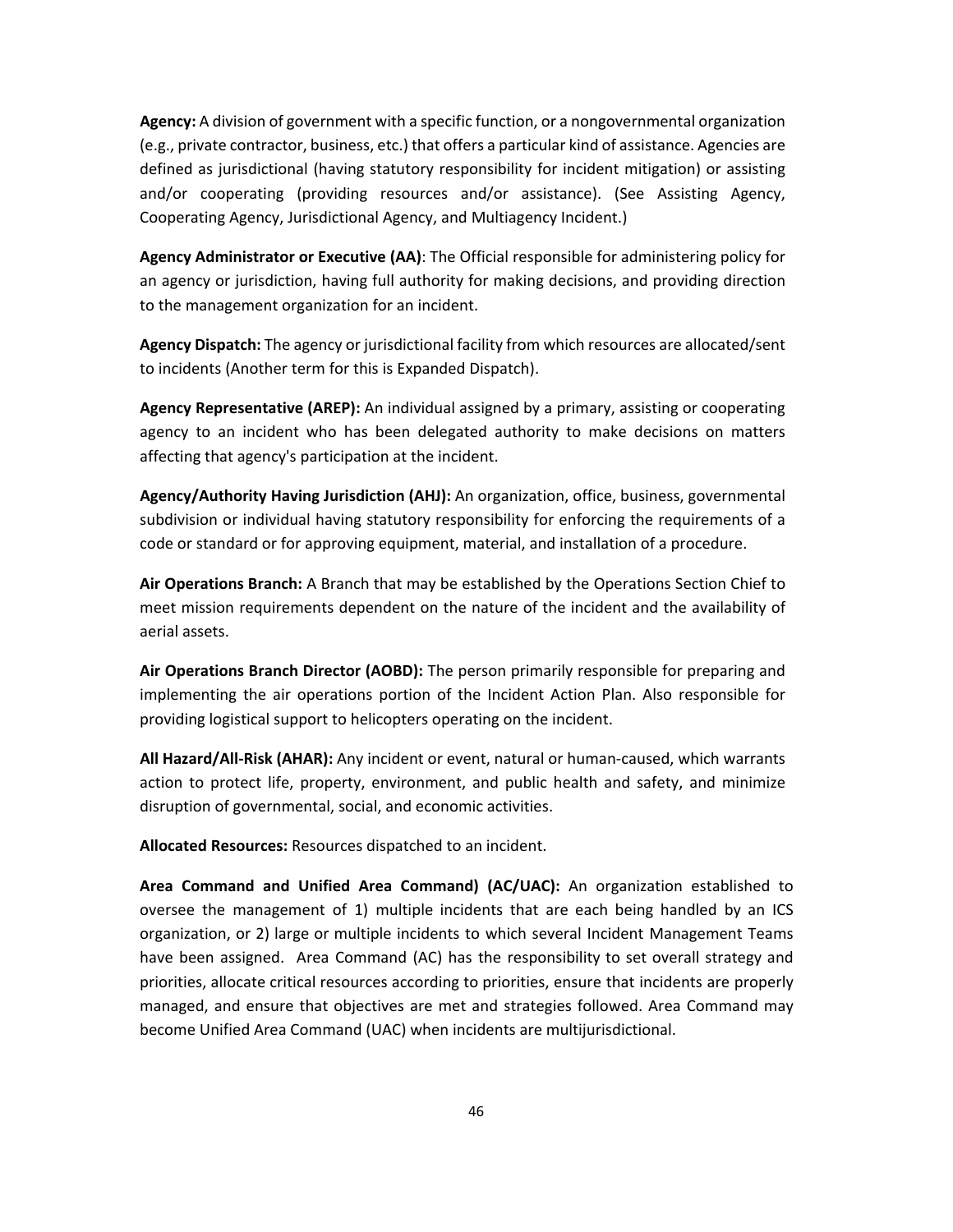**Assigned Resources:** Resources checked in and assigned work tasks on an incident.

**Assignments:** Tasks given to resources to perform within a given operational period, based upon tactical objectives in the Incident Action Plan.

**Assistant:** Title for subordinates of the Command Staff positions. The title indicates a level of technical capability, qualifications, and responsibility subordinate to the primary positions. Assistants may also be assigned to unit leaders.

**Assisting Agency:** An agency or organization providing personnel, services, or other resources to the agency with direct responsibility for incident management.

**Available Resources:** Resources assigned to an incident, checked in, and available for a mission assignment, normally located in a Staging Area.

**Base:** The location at which primary Logistics functions for an incident are coordinated and administered. There is only one Base per incident. (Incident name or other designator will be added to the term Base.) The Incident Command Post may be collocated with the Base.

**Branch:** The organizational level having functional or geographic responsibility for major parts of the Operations or Logistics functions. The Branch level is organizationally between Section and Division/Group in the Operations Section, and between Section and Units in the Logistics Section.

Branches are identified on a map by the use of Roman numerals or by functional name (e.g., medical, security, etc.).

**Camp:** A geographical site, within the general incident area, separate from the Incident Base, equipped and staffed to provide sleeping, food, water, and sanitary services to incident personnel. Camps can be collocated at the incident Base, or on and around an incident.

**Chain of Command:** A series of command, control, executive, or management positions in hierarchical order of authority.

**Check-In:** The process whereby all resources first report to an incident. Check-in locations can include: Incident Command Post (Resources Unit), Incident Base, Camps, Staging Areas, Helibases, Helispots, and Division/Group Supervisors (for direct line assignments).

**Chief:** The ICS title for individuals responsible for management of functional Sections: Operations, Planning, Logistics, and Finance/Administration, and intelligence /investigations (if established as a separate section).

**Clear Text:** The use of plain language in radio communications transmissions. Ten Codes or agency- specific codes are not used when utilizing clear text.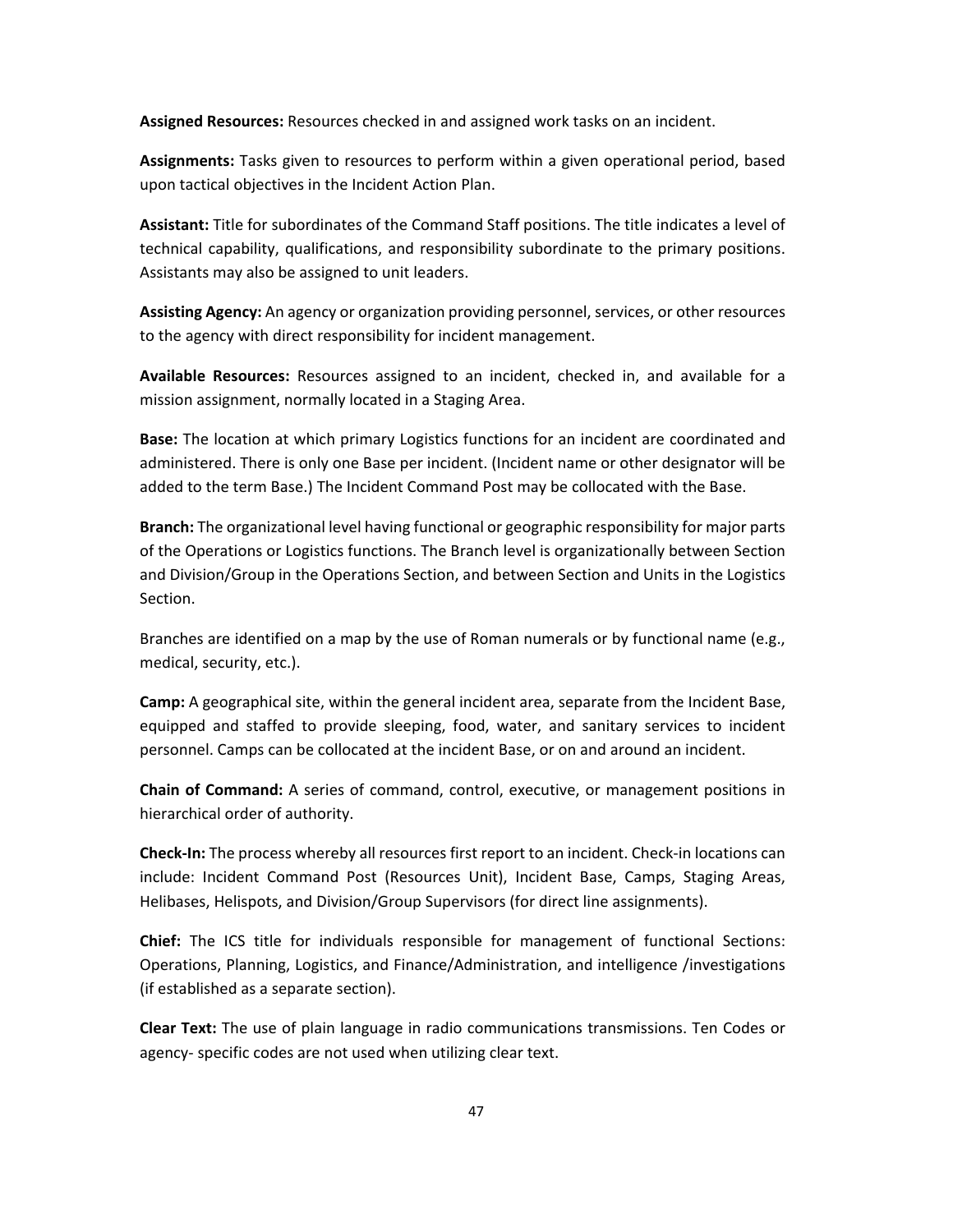**Command:** The act of directing, ordering or controlling resources by virtue of explicit legal, agency, or delegated authority.

**Command Staff:** The Command Staff consists of the Information Officer, Safety Officer, and Liaison Officer. They report directly to the Incident Commander. They may have an Assistant or Assistants, as needed.

**Common Terminology:** Normally used words and phrases – avoiding the use of different words/phrases for same concepts to ensure consistency.

**Communications Unit:** An organizational Unit in the Logistics Section responsible for providing communication services at an incident.

**Compensation/Claims Unit:** Functional Unit within the Finance/Administration Section responsible for financial concerns resulting from property damage, injuries, or fatalities at the incident.

**Complex:** Two or more individual incidents located in the same general area that are assigned to a single Incident Commander or to Unified Command.

**Cooperating Agency:** An agency supplying assistance other than direct operational or support functions or resources to the incident management effort.

**Coordination Centre:** A facility that is used for the coordination of agency or jurisdictional resources in support of one or more incidents.

**Cost Unit:** Functional Unit within the Finance/Administration Section responsible for tracking costs, analyzing cost data, making cost estimates, and recommending cost-saving measures.

**Delegation of Authority:** A statement provided to the Incident Commander by the Agency Executive delegating authority and assigning responsibility. The Delegation of Authority can include objectives, priorities, expectations, constraints, and other considerations or guidelines as needed. Many agencies require written Delegation of Authority to be given to Incident Commanders prior to their assuming command on larger incidents.

**Demobilization Unit:** The functional Unit within the Planning Section responsible for assuring an orderly, safe, and efficient return of an incident resource to the original location and status.

**Deputy:** A fully qualified individual who, in the absence of a superior, could be delegated the authority to manage a functional operation or perform a specific task. In some cases, a Deputy will act as relief for a superior and therefore must be fully qualified in the position. Deputies can be assigned to the Incident Commander, General Staff, and Branch Directors.

**Director:** The ICS title for individuals responsible for supervision of a Branch.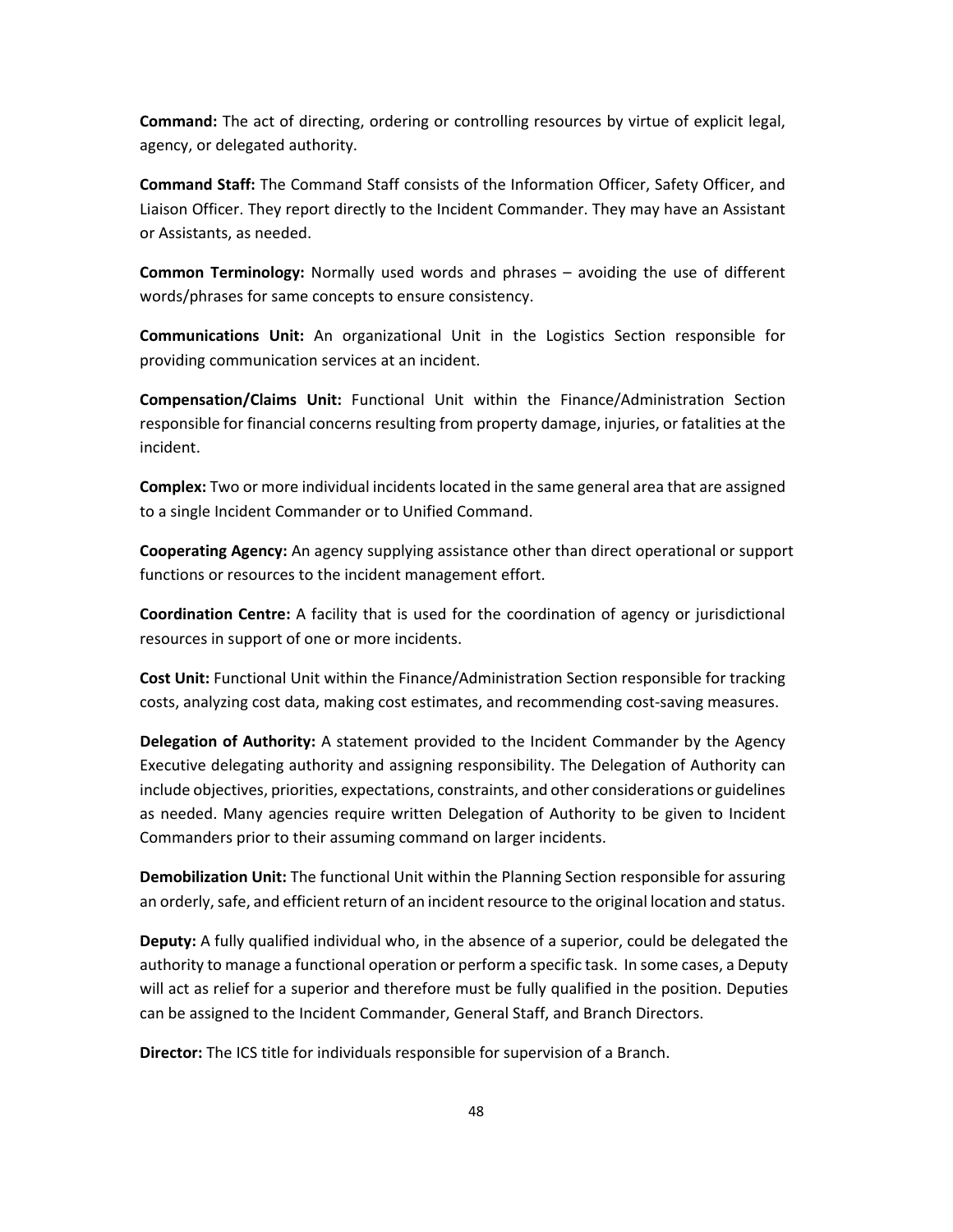**Dispatch:** The implementation of a command decision to move a resource or resources to an assigned operational mission or an administrative move from one location to another.

**Dispatch Centre:** A facility from which resources are ordered, mobilized, and assigned to an incident. Dispatch Centres can be found in ECCs and DCCs. Typical dispatch centres will support new and ongoing incidents. For complex incidents, an ECC or DCC can establish an "Expanded Dispatch" to deal exclusively of one or more specific incidents. Not to be confused with an activity within Logistics/Communications Unit.

**Division:** Divisions are used to divide an incident into geographical areas of operation. A Division is located within the ICS organization between the Branch and the Task Force/Strike Team. (See Group.) Divisions are identified by alphabetic characters for horizontal applications and, often, by floor numbers when used in buildings.

**Documentation Unit:** Functional Unit within the Planning Section responsible for collecting, recording, and safeguarding all documents relevant to the incident.

**Expanded Dispatch/Ordering:** An organization that is authorized to set up outside of the Incident Command Post to assist the Logistics Section with the ordering of supplies, services and resources to support the incident

**Facilities Unit:** Functional Unit within the Support Branch of the Logistics Section that provides fixed facilities for the incident. These facilities may include the Incident Base, feeding areas, sleeping areas, sanitary facilities, etc.

**Finance/Administration Section:** The Section responsible for all incident costs and financial considerations. This section includes the Time Unit, Procurement Unit, Compensation/Claims Unit, and Cost Unit.

**Food Unit:** Functional Unit within the Service Branch of the Logistics Section responsible for providing meals for incident personnel.

**Function:** Refers to the five major activities in ICS: Command, Operations, Planning, Logistics, and Finance/Administration. The term function is also used when describing the activity involved, e.g., the planning function. A sixth function, Intelligence, may be established, if required, to meet incident management needs.

**General Staff:** A group of incident management personnel organized according to function and reporting to the Incident Commander. The General Staff normally consists of the Operations Section Chief, Planning Section Chief, Logistics Section Chief, and Finance/Administration Section Chief. An Intelligence Section Chief may be established, if required, to meet the incident management needs.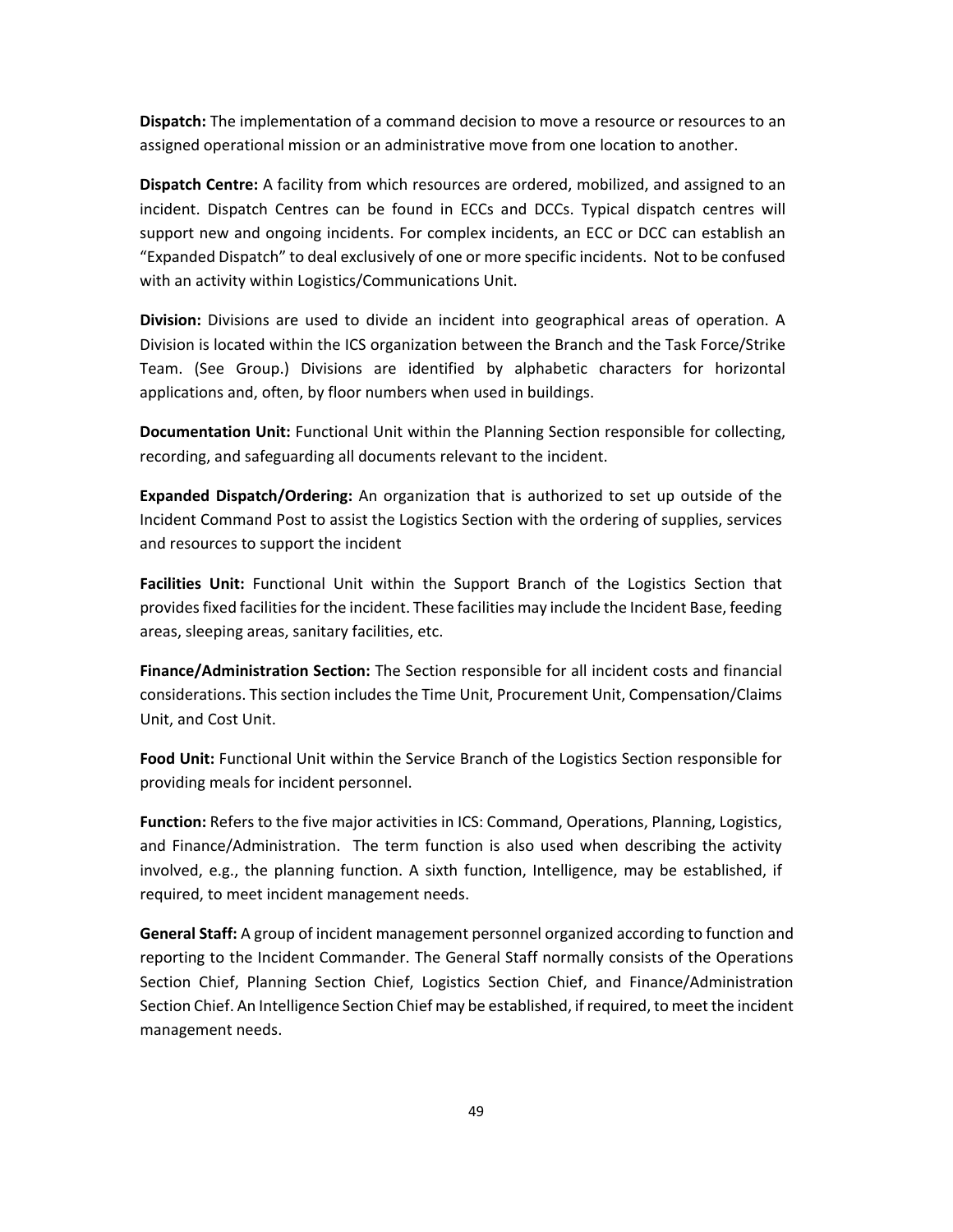**Ground Support Unit:** The functional unit within the Support Branch of the Logistics Section responsible for the fueling, maintaining, and repairing of vehicles, and the transportation of personnel and supplies.

**Group:** Established to divide the incident into functional areas of operation. Groups are composed of resources assembled to perform a special function not necessarily within a single geographic division (See Division). Groups are located between Branches (when activated) and Resources in the Operations Section.

**Helibase:** The main location for parking, fueling, maintenance, and loading of helicopters operating in support of an incident. It is usually located at or near the incident Base.

**Helispot:** Any designated location where a helicopter can safely take off and land. Some Helispots may be used for loading of supplies, equipment, or personnel.

**Incident:** An occurrence, either caused by humans or natural phenomena that requires a response to prevent or minimize loss of life or damage to property and/or the environment.

**Incident Action Plan (IAP):** An oral or written plan containing general objectives reflecting the overall strategy for managing an incident. It may include the identification of operational resources and assignments. It may also include attachments that provide direction and important information for management of the incident during one or more operational periods.

**Incident Base:** Location at the incident where the primary Logistics functions are coordinated and administered. (Incident name or other designator will be added to the term Base.) The Incident Command Post may be collocated with the Base. There is only one Base per incident.

**Incident Command:** The Incident Command System organizational element responsible for overall management of the incident and consisting of the IC or UC and any assigned supporting staff.

**Incident Commander (ICT):** The individual responsible for all incident activities, including the development of strategies and tactics and the ordering and the release of resources. The IC has overall authority and responsibility for conducting incident operations and is responsible for the management of all incident operations at the incident site.

**Incident Command Post (ICP):** The field location at which the primary tactical-level, on-scene incident command functions are performed. The ICP may be collocated with the incident base or other incident facilities and is sometimes identified by a green rotating or flashing light.

**Incident Command System (ICS):** A standardized on-scene emergency management construct specifically designed to provide for the adoption of an integrated organizational structure that reflects the complexity and demands of single or multiple incidents, without being hindered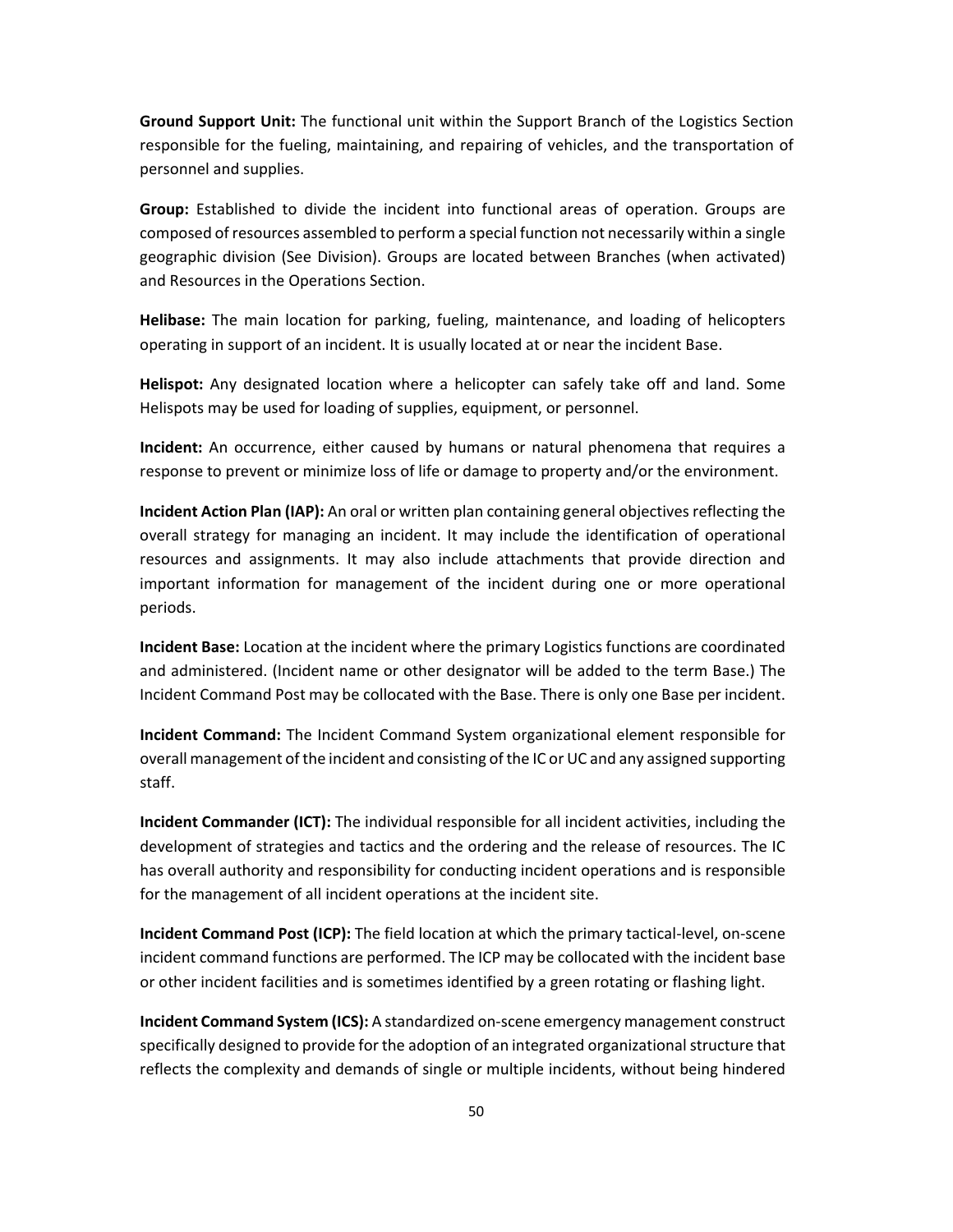by jurisdictional boundaries. ICS is the combination of facilities, equipment, personnel, procedures, and communications operating within a common organizational structure, designed to aid in the management of resources during incidents. It is used for all kinds of emergencies and is applicable to small as well as large and complex incidents. ICS is used by various jurisdictions and functional agencies, both public and private, to organize field-level incident management operations.

**Incident Communications**: Incident Command manages communication at an incident, using a common Communications Plan and an incident-based Communications Centre established solely for the use by the command, tactical, and support resources assigned to the incident. All entities involved in managing the incident will utilize common terminology for communications.

**Incident Management Team (IMT):** The Incident Commander and appropriate Command and General Staff personnel assigned to an incident.

**Incident Objectives:** Statements of guidance and direction necessary for the selection of appropriate strategy(ies), and the tactical direction of resources. Incident objectives are based on realistic expectations of what can be accomplished when all allocated resources have been effectively deployed. Incident objectives must be achievable and measurable, yet flexible enough to allow for strategic and tactical alternatives.

**Incident Type:** Incidents are categorized by five types based on complexity. Type 5 incidents are the least complex and Type 1 the most complex.

**Incident Support Organization:** Includes any off-incident support provided to an incident. Examples would be Agency Dispatch Centres, Airports, Mobilization Centres, etc.

**Information Officer (IOFR):** A member of the Command Staff responsible for interfacing with internal clients, the public and media and/or with other agencies with incident-related information requirements.

**Initial Action:** The actions taken by resources that are the first to arrive at an incident site.

**Initial Response:** Resources initially committed to an incident.

**Intelligence/Investigations:** A functional organization component within the ICS that is responsible to ensure that all on-scene intelligence gathering, analyzing, processing, dissemination, and investigation operations and activities are properly managed, coordinated, and directed effectively and efficiently. Intelligence/Investigations gathered within the Intelligence/ Investigations function is information that either leads to the detection, prevention, apprehension, and prosecution of criminal activities (or the individual(s) involved). This function can be implemented as either a member of the Command Staff, as a unit(s) within the Planning Section, as a Group or Branch within the Operations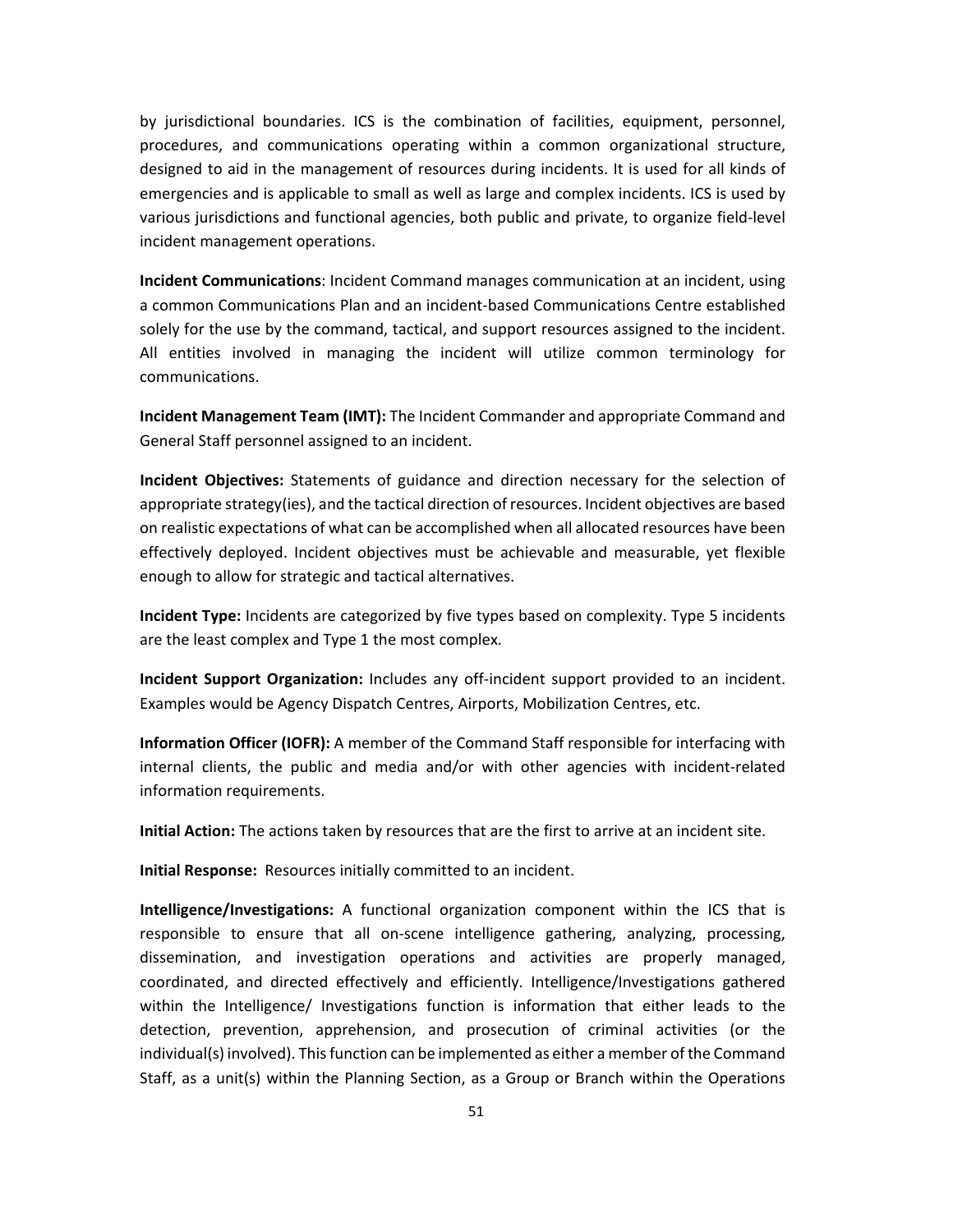Section, or as a separate section of the General Staff.

**Joint Information Centre (JIC):** A facility established to coordinate all incident-related public information activities. It is the central point of contact for all news media at the scene of the incident. Public information officials from all participating agencies should collocate at the JIC.

**Joint Information System (JIS):** Integrates incident information and public affairs into a cohesive organization designed to provide consistent, coordinated, timely information during crisis or incident operations. The mission of the JIS is to provide a structure and system for developing and delivering coordinated interagency messages; developing, recommending, and executing public information plans and strategies on behalf of the Incident Commander; advising the Incident Commander concerning public affairs issues that could affect a response effort; and controlling rumors and inaccurate information that could undermine public confidence in the emergency response effort.

**Jurisdiction:** A range or sphere of authority. Public agencies have jurisdiction at an incident related to their legal responsibilities and authority. Jurisdictional authority at an incident can be political or geographical (municipal, regional, Provincial/Territorial/Federal) or functional (e.g., law enforcement, public health).

**Jurisdictional Agency:** The agency having jurisdiction and responsibility for a specific geographical area, or a mandated function.

**Key Resource:** Any publicly or privately controlled resource essential to the minimal operations of the economy and government.

**Kind of Resource:** Describes what the resource is (e.g., medic, firefighter, Planning Section Chief, helicopter, ambulance, combustible gas indicator, bulldozer. Resource capability is defined by Type.

**Leader:** The ICS title for an individual responsible for a Task Force, Strike Team, or functional unit.

**Liaison Officer (LOFR):** A member of the Command Staff responsible for coordinating with Agency Representatives from cooperating and assisting agencies. The Liaison Officer may have Assistants.

**Logistics:** Providing resources and other services to support incident management.

**Logistics Section:** The Section responsible for providing facilities, services, and materials for the incident.

**Management by Objectives:** A management approach that involves a four-step process for achieving the incident goal. The Management by Objectives approach includes the following: establishing overarching objectives; developing and issuing assignments, plans, procedures, and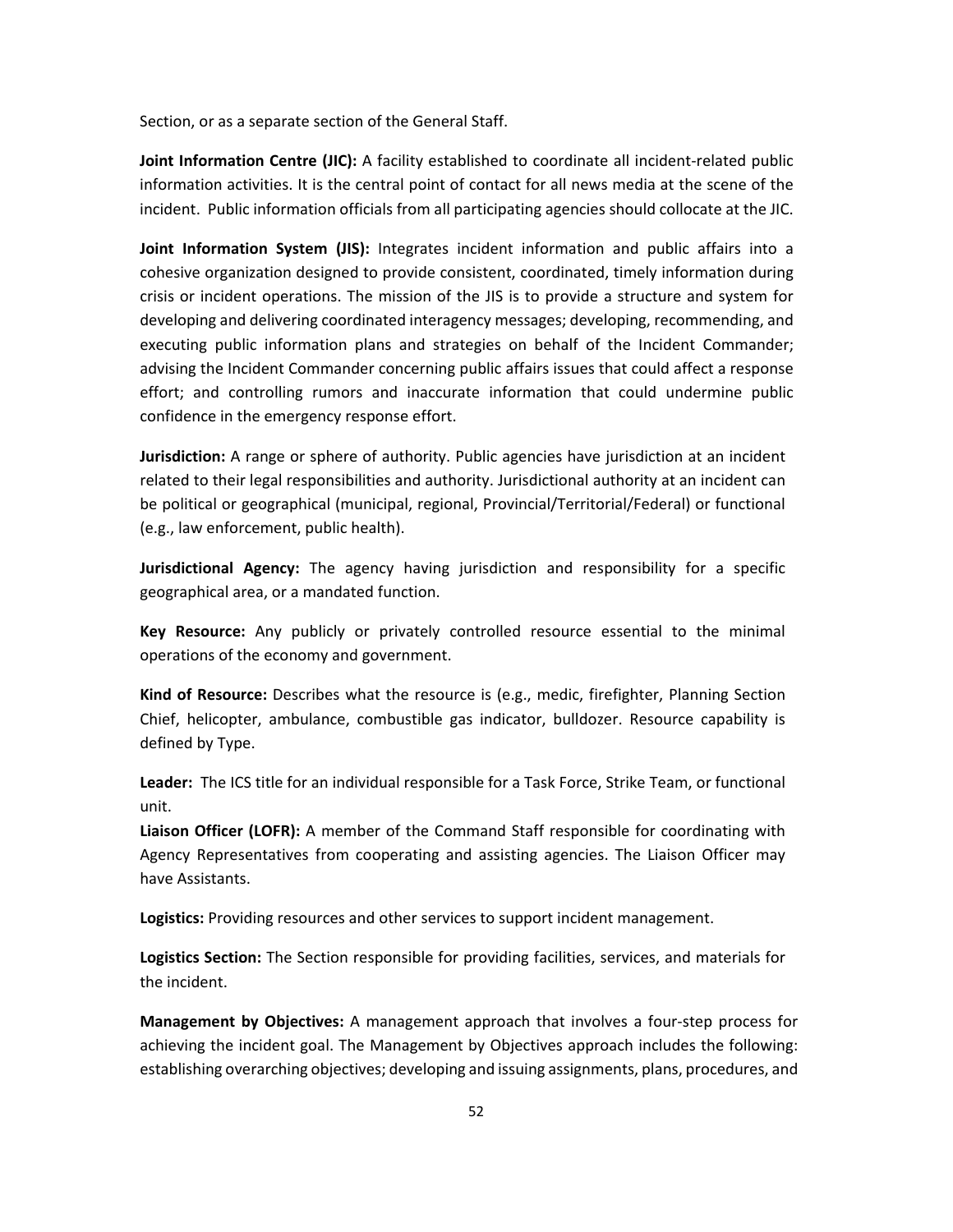protocols; establishing specific, measurable objectives for various incident management functional activities and directing efforts to fulfill them, in support of defined strategic objectives; and documenting results to measure performance and facilitate corrective action.

**Managers:** Individuals within ICS organizational Units that are assigned specific managerial responsibilities, e.g., Staging Area Manager or Camp Manager.

**Medical Unit:** Functional Unit within the Service Branch of the Logistics Section responsible for the development of the Medical Emergency Plan, and for providing emergency medical treatment of incident personnel.

**Message Centre:** The Message Centre is part of the Incident Communications Centre and is collocated or placed adjacent to it. The centre receives records, and routes information about resources reporting to the incident, resource status, and administrative and tactical traffic.

**Multi-agency Coordination (MAC) Group:** A group of administrators or executives, or their appointed representatives, who are typically authorized to commit agency resources and funds. A MAC Group can provide coordinated decision making and resources allocated among cooperating agencies, and may establish priorities among incidents, harmonize agency policies, and provide strategic guidance and direction to support incident management activities. MAC Groups may also be known as multi-agency committees, emergency management committees, or as otherwise defined by the Multi-Agency Coordination System.

**Multi-agency Coordination Systems (MACS):** Multi-agency Coordination Systems provide the architecture to support coordination for incident prioritization, critical resource allocation, communications systems integration, and information coordination. The components of Multi-Agency Coordination Systems include facilities, equipment, emergency coordination centres (ECCs), specific multi-agency coordination entities, personnel, procedures, and communications.

**Multi-Jurisdictional Incident:** An incident requiring action from multiple agencies that each have jurisdiction to manage certain aspects of an incident. In the Incident Command System, these incidents may be managed under single or Unified Command (UC).

**Objective:** The overarching purposes or aim of an incident response is expressed as an objective. Objectives must be specific, measurable, action oriented realistic and time sensitive.

**Officer:** The ICS title for the personnel responsible for the Command Staff positions of Safety, Liaison, and Information.

**Operational Period:** The period of time scheduled for execution of a given set of operation actions as specified in the Incident Action Plan. Operational Periods can be of various lengths,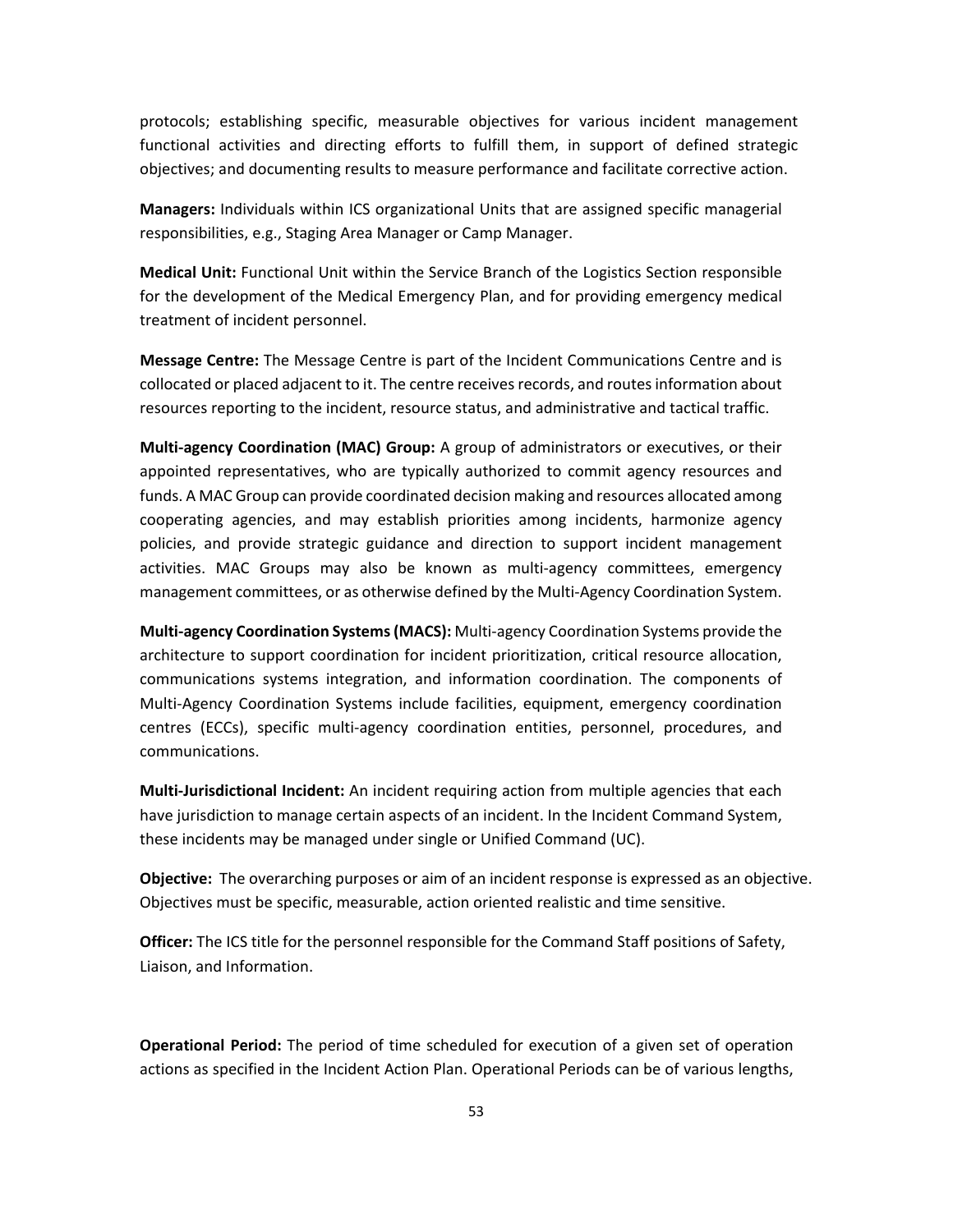although usually not over 24 hours.

**Operations Section:** The Section responsible for all tactical operations at the incident. This section can include Branches, Divisions and/or Groups, Task Forces, Strike Teams, Single Resources, and Staging Areas.

**Out-of-Service Resources:** Resources assigned to an incident but unable to respond for mechanical, rest, or personnel reasons.

**Overhead:** Personnel assigned to supervisory positions, including incident commander, command staff, general staff, branch directors, supervisors, unit leaders, managers and staff.

**Personnel Accountability:** The ability to account for the location and welfare of incident personnel. It is accomplished when supervisors ensure that Incident Command System principles and processes are functional and that personnel are working within established incident management guidelines

**Planning Meeting:** A meeting held as needed throughout the duration of an incident, to select specific strategies and tactics for incident control operations, and for service and support planning. On larger incidents, the Planning Meeting is a major element in the development of the Incident Action Plan.

**Planning Section:** Responsible for the collection, evaluation, and dissemination of information related to the incident, and for the preparation and documentation of Incident Action Plans. The Section also maintains information on the current and forecasted situation, and on the status of resources assigned to the incident. Includes the Situation, Resources, Documentation, and Demobilization Units, as well as Technical Specialists.

**Procurement Unit:** Functional Unit within the Finance/Administration Section responsible for financial matters involving vendor contracts

**Recorders:** Individuals within ICS organizational units who are responsible for recording information. Recorders may be found in Planning, Logistics, and Finance/Administration Units.

**Reinforced Response:** Those resources requested in addition to the initial response.

**Reporting Locations:** Location or facilities where incoming resources can check in at the incident. (See Check-In.)

**Resource Management:** Efficient incident management requires a system for identifying available resources at all jurisdictional levels to enable timely and unimpeded access to resources needed to prepare for, respond to, or recover from an incident.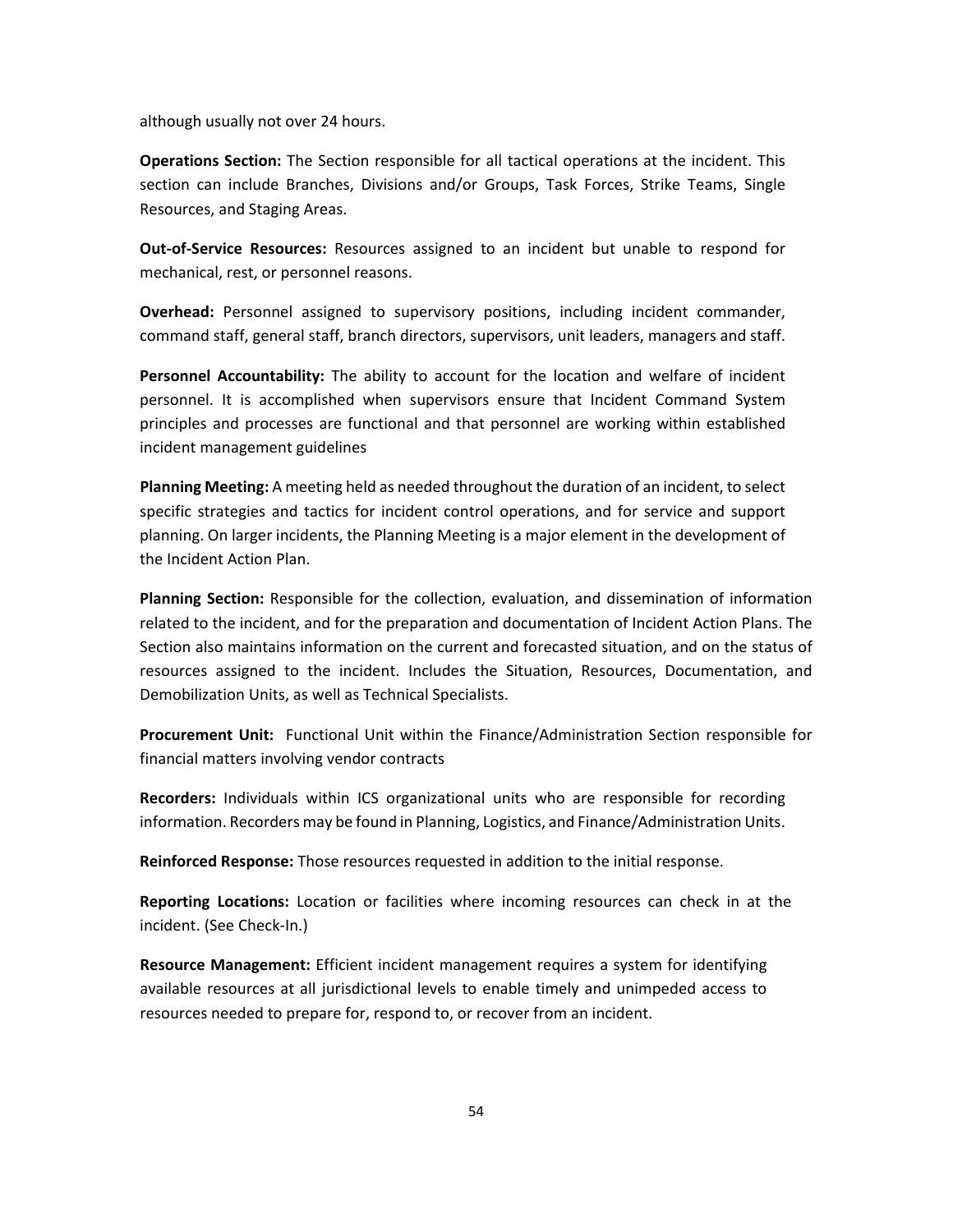**Resource Tracking:** A standardized, integrated process conducted prior to, during, and after an incident by all emergency management/response personnel and their associated organizations.

**Resources:** Personnel and major items of equipment, supplies, and facilities available or potentially available for assignment to incident operations and for which status is maintained. Resources are described by kind and type and may be used in operational support or supervisory capacities at an incident.

**Resources Unit:** Functional Unit within the Planning Section responsible for recording the status of resources committed to the incident. The Unit also evaluates resources currently committed to the incident, the impact that additional responding resources will have on the incident, and anticipated resource needs.

**Safety Officer (SOFR):** A member of the Command Staff responsible for monitoring and assessing safety hazards or unsafe situations, and for developing measures for ensuring personnel safety.

**Section:** The organizational level having responsibility for a major functional area of incident management, e.g., Operations, Logistics, and Intelligence (if established). The section is organizationally situated between the Branch and the Incident Command. In the Planning and Finance/Administration Sections, it is between the Units and Incident Command.

**Service Branch:** A branch within the Logistics Section responsible for service activities at the incident. This branch includes the Communication, Medical, and Food Units.

**Single Resource:** An individual, a piece of equipment and its personnel complement, or a crew of individuals with an identified work supervisor that can be used on an incident.

**Situation Unit:** Functional Unit within the Planning Section responsible for the collection, organization, and analysis of incident status information, and for analysis of the situation as it progresses.

**Span of Control:** The number of resources for which a supervisor is responsible, usually expressed as the ratio of supervisors to individuals. An appropriate span of control is 1:3 to 1:7, with optimal being 1:5.

**Staging Area:** Location established where resources can be placed while awaiting a tactical assignment. The Operations Section manages Staging Areas.

**Stakeholder:** Any person, group, or organization affected by and having a vested interest in an incident and/or response operation.

**Strategy:** The general plan or direction selected to accomplish specific incident objectives set by the Incident Commander.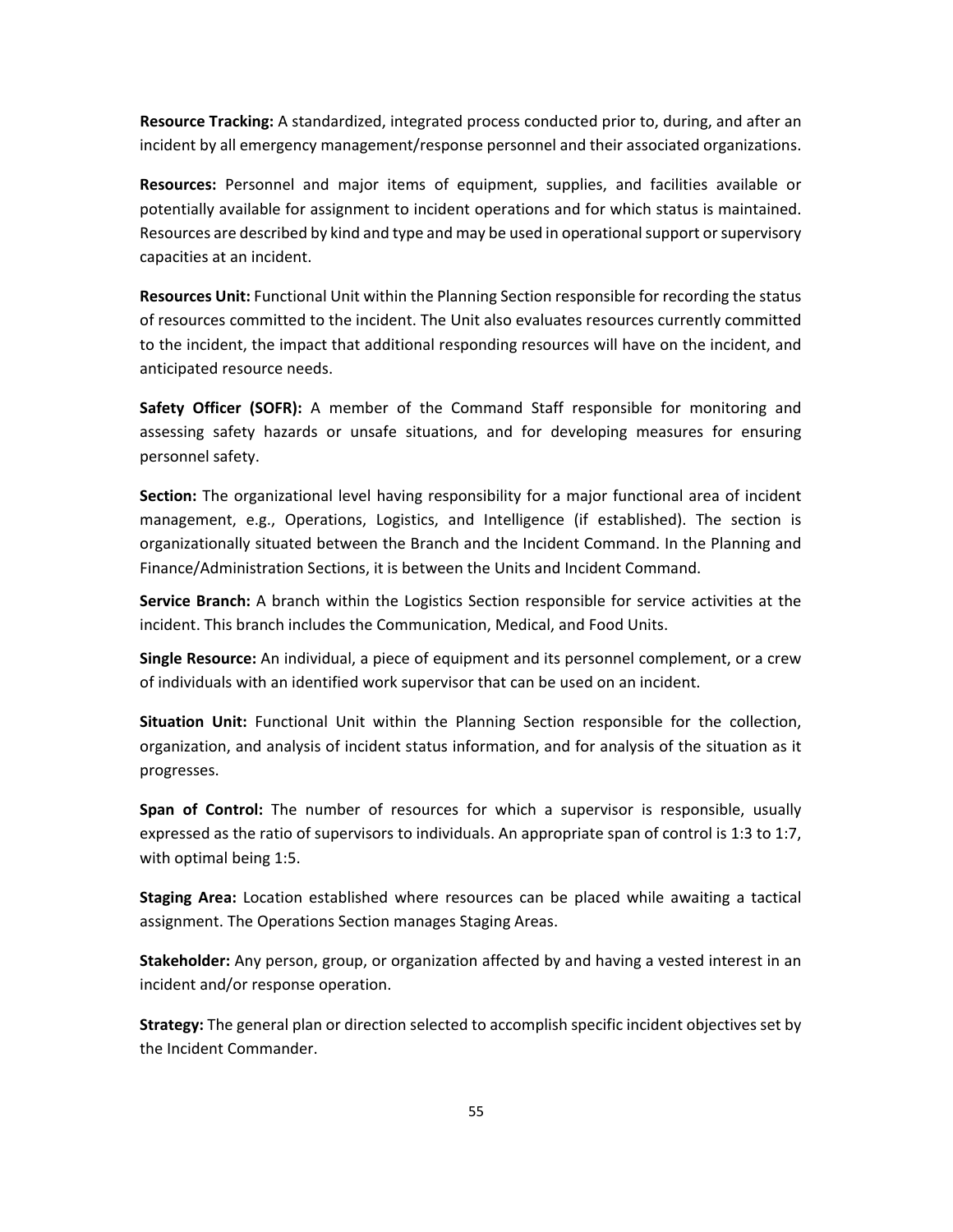**Strike Team:** A specified combination of the same kind and type of resources with common communications and a Leader.

**Supervisor:** The ICS title for individuals responsible for a Division or Group.

**Supply Unit:** Functional Unit within the Support Branch of the Logistics Section responsible for ordering equipment and supplies required for incident operations.

**Support Branch:** A Branch within the Logistics Section responsible for providing personnel, equipment, and supplies to support incident operations. Includes the Supply, Facilities, and Ground Support Units.

**Supporting Materials:** Refers to the several attachments that may be included with an Incident Action Plan, e.g., Communications Plan, Map, Safety Plan, Traffic Plan, and Medical Plan.

**Support Resources:** Non-tactical resources under the supervision of the Logistics, Planning, or Finance/Administration Sections, or the Command Staff.

**Tactics:** The set of specific, measurable actions or tasks used to accomplish the defined strategies.

**Task Force:** Any combination of single resources assembled for a particular tactical need with common communications and a Leader.

**Technical Specialists:** Personnel with special skills that can be used anywhere within the ICS organization.

**Time Unit:** Functional Unit within the Finance/Administration Section responsible for recording time for incident personnel and hired equipment.

**Type:** A classification of resources that refers to capability. Type 1 is more capable than Types 2, 3, or 4, respectively, because of size, power, capacity, or, in the case of Incident Management Teams, experience and qualifications.

**Unified Area Command (UAC):** A Unified Area Command is established when incidents under an Area Command are multijurisdictional. (See Area Command and Unified Command).

**Unified Command (UC):** An application used when there is more than one agency with incident jurisdiction or when incidents cross political jurisdictions. Agencies work together through the designated members of the Unified Command, often the senior person from agencies and/or disciplines participating in the Unified Command, to establish a common set of objectives and strategies and a single Incident Action Plan.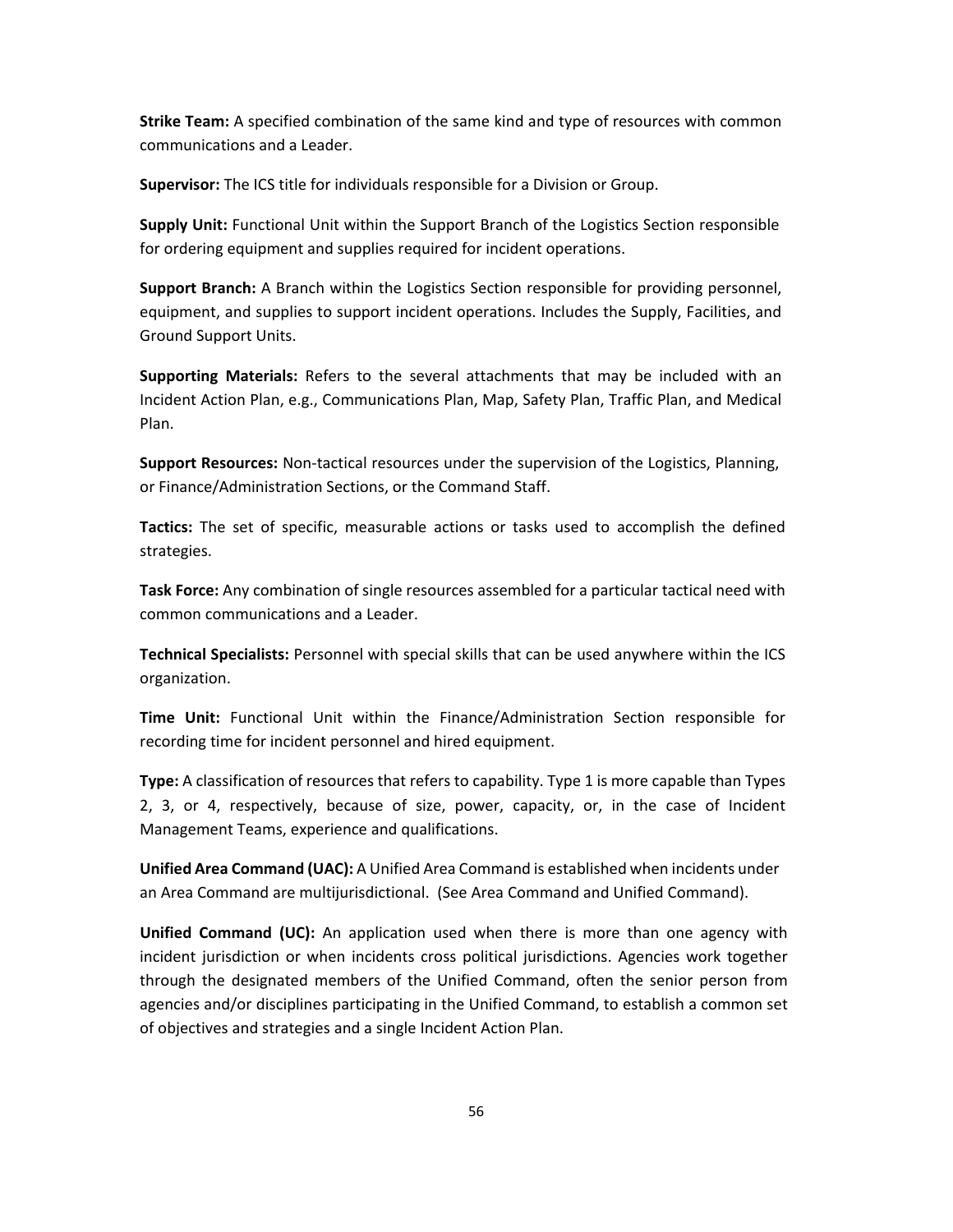**Unit:** The organizational element having functional responsibility for a specific incident Planning, Logistics, or Finance/Administration activity.

**Unit Leader:** An individual in charge of managing Units within a functional Section. The Unit can be staffed by a number of support personnel providing a wide range of services. Some of the support positions are pre-established within ICS (e.g., Base/Camp Manager), but many others could be assigned as technical specialists.

**Unity of Command:** The concept by which each person within an organization reports to one and only one designated person. The purpose of unity of command is to ensure unity of effort under one responsible commander for every objective.